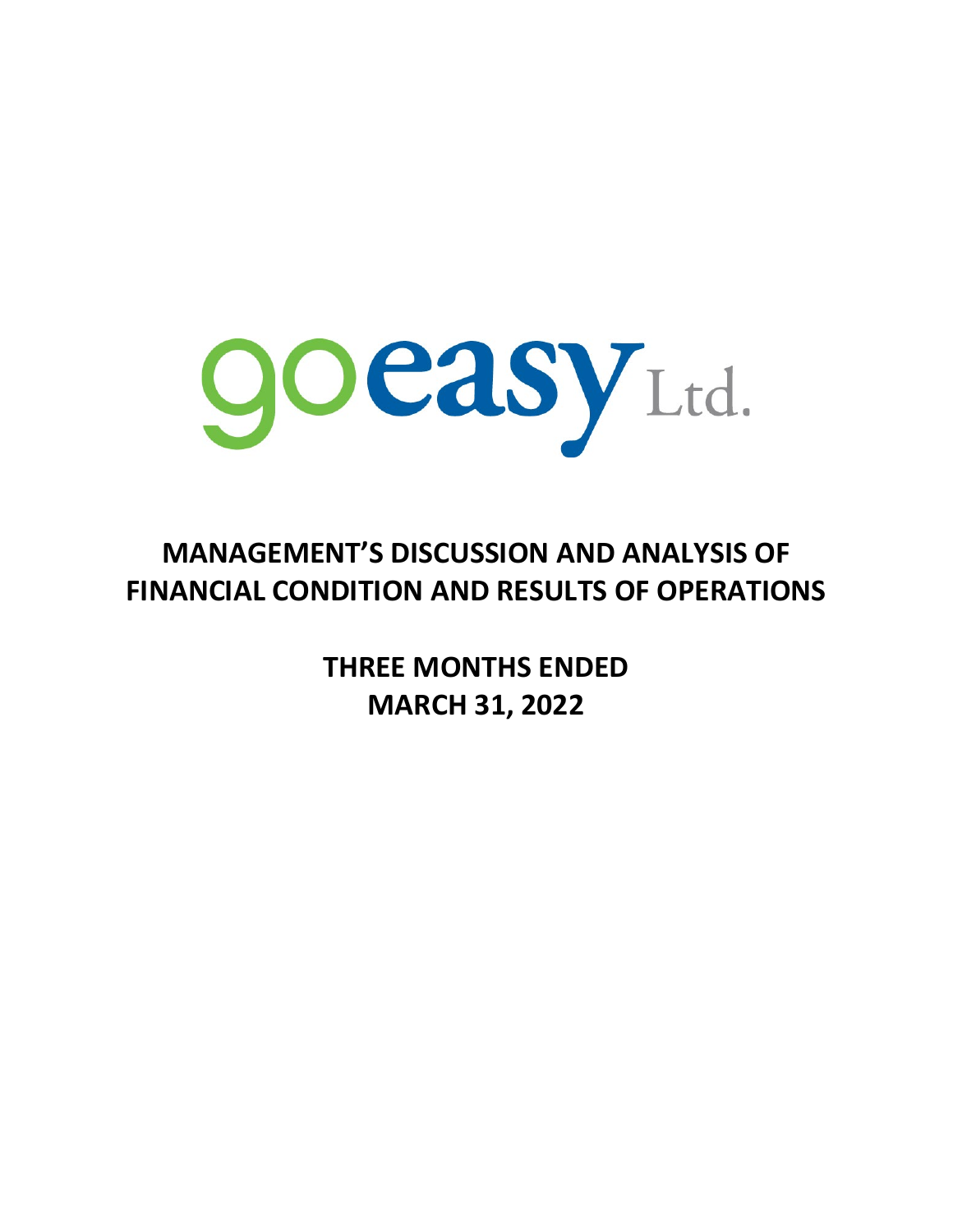## **MANAGEMENT'S DISCUSSION AND ANALYSIS OF FINANCIAL CONDITION AND RESULTS OF OPERATIONS**

## **Table of Contents**

# **Date: May 11, 2022**

The following Management's Discussion and Analysis ("MD&A") presents an analysis of the consolidated financial condition of goeasy Ltd. and its subsidiaries (collectively referred to as "goeasy" or the "Company") as at March 31, 2022 compared to March 31, 2021, and the consolidated results of operations for the three-month period ended March 31, 2022 compared with the corresponding period of 2021. This MD&A should be read in conjunction with the Company's audited consolidated financial statements and the related notes for the year ended December 31, 2021. The financial information presented herein has been prepared in accordance with International Financial Reporting Standards ("IFRS"), unless otherwise noted. All dollar amounts are in thousands of Canadian dollars unless otherwise indicated.

There have been no material changes to the information discussed in the following sections of the Company's 2021 annual MD&A: Overview of the Business, Corporate Strategy, Commitments, Guarantees and Contingencies, Risk Factors, and Critical Accounting Estimates.

This MD&A is the responsibility of management. The Board of Directors has approved this MD&A after receiving the recommendations of the Company's Audit Committee, which is comprised exclusively of independent directors, and the Company's Disclosure Committee.

This MD&A refers to certain financial measures that are not determined in accordance with IFRS. Although these measures do not have standardized meanings and may not be comparable to similar measures presented by other companies, these measures are defined herein or can be determined by reference to our consolidated financial statements. The Company discusses these measures because it believes that they facilitate the understanding of the results of its operations and financial position.

Additional information is contained in the Company's filings with Canadian securities regulators, including the Company's Annual Information Form. These filings are available on SEDAR at *[www.sedar.com](http://www.sedar.com/)* and on the Company's website at *[www.goeasy.com](http://www.goeasy.com/) [\(https://investors.goeasy.com/\)](https://investors.goeasy.com/)*.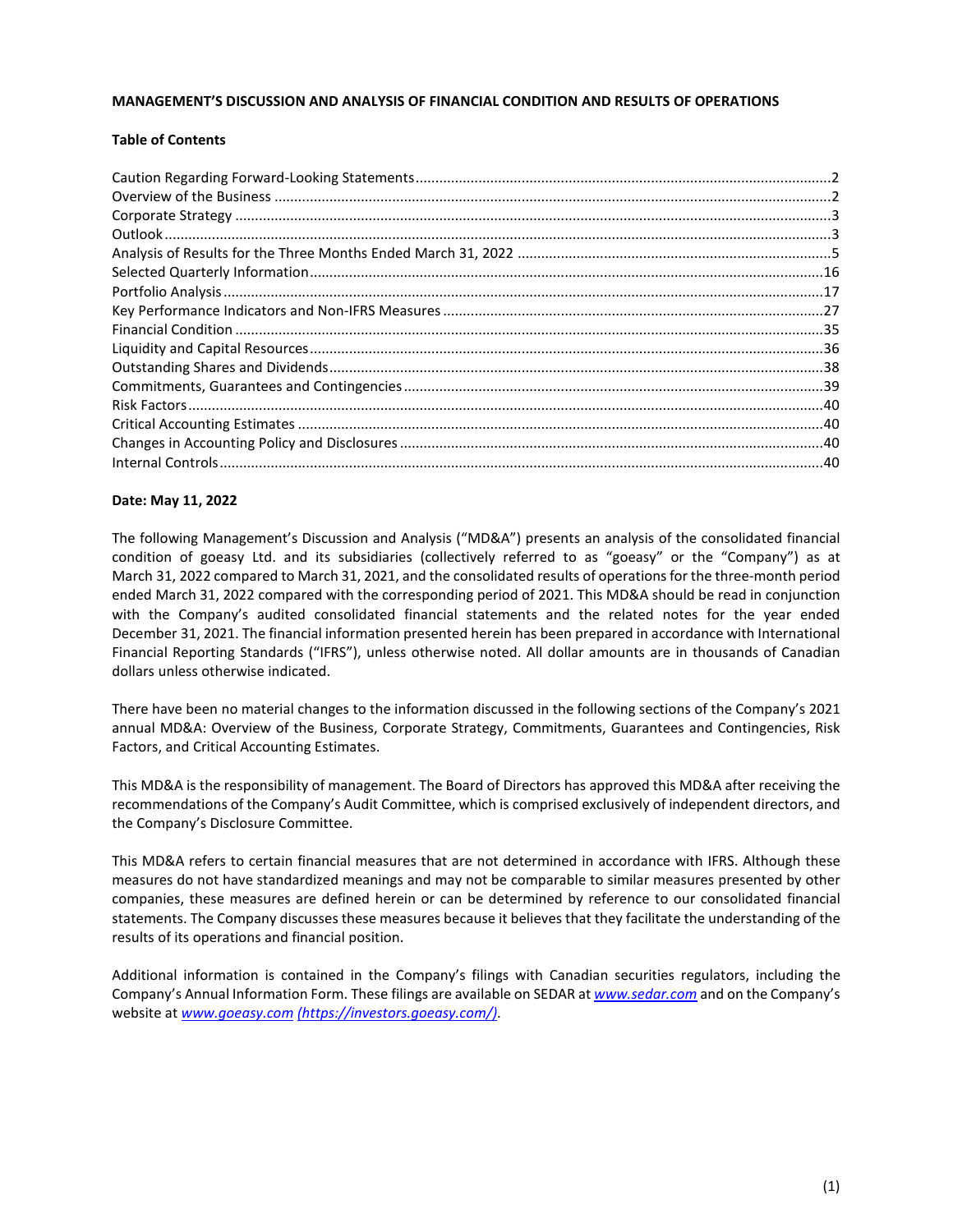#### <span id="page-2-0"></span>**Caution Regarding Forward-Looking Statements**

This MD&A includes forward-looking statements about goeasy, including, but not limited to, its business operations, strategy and expected financial performance and condition. Forward-looking statements include, but are not limited to, those with respect to the estimated number of new locations to be opened, forecasts for growth of the consumer loans receivable, annual revenue growth forecasts, strategic initiatives, new product offerings and new delivery channels, anticipated cost savings, planned capital expenditures, anticipated capital requirements and the Company's ability to secure sufficient capital, liquidity of goeasy, plans and references to future operations and results, critical accounting estimates, expected lower charge off rates on loans with real estate collateral and the benefits resulting from such lower rates, the size and characteristics of the Canadian non-prime lending market and the continued development of the type and size of competitors in the market. In certain cases, forward-looking statements that are predictive in nature, depend upon or refer to future events or conditions, and/or can be identified by the use of words such as "expect", "continue", "anticipate", "intend", "aim", "plan", "believe", "budget", "estimate", "forecast", "foresee", "target" or negative versions thereof and similar expressions, and/or state that certain actions, events or results "may", "could", "would", "might" or "will" be taken, occur or be achieved.

Forward-looking statements are based on certain factors and assumptions, including expected growth, results of operations and business prospects and are inherently subject to, among other things, risks, uncertainties and assumptions about goeasy's operations, economic factors and the industry generally. There can be no assurance that forward-looking statements will prove to be accurate as actual results and future events could differ materially from those expressed or implied by forward-looking statements made by goeasy. Some important factors that could cause actual results to differ materially from those expressed in the forward-looking statements include, but are not limited to, goeasy's ability to enter into new lease and/or financing agreements, collect on existing lease and/or financing agreements, open new locations on favorable terms, secure new franchised locations, offer products which appeal to customers at a competitive rate, respond to changes in legislation, react to uncertainties related to regulatory action, raise capital under favorable terms, compete, manage the impact of litigation (including shareholder litigation), control costs at all levels of the organization and maintain and enhance the system of internal controls.

goeasy cautions that the foregoing list is not exhaustive. These and other factors could cause actual results to differ materially from our expectations expressed in the forward-looking statements, and further details and descriptions of these and other factors are disclosed in this MD&A, including under the section entitled "Risk Factors".

The reader is cautioned to consider these, and other factors carefully and not to place undue reliance on forwardlooking statements, which may not be appropriate for other purposes. The Company is under no obligation (and expressly disclaims any such obligation) to update or alter the forward-looking statements whether as a result of new information, future events or otherwise, unless required by law.

# <span id="page-2-1"></span>**Overview of the Business**

goeasy Ltd. is a Canadian company headquartered in Mississauga, Ontario, that provides non-prime leasing and lending services through its easyhome, easyfinancial and LendCare brands. Supported by more than 2,300 employees, the Company offers a wide variety of financial products and services including lease-to-own merchandise, unsecured and secured instalment loans. goeasy aspires to help put non-prime consumers on a path to a better financial future, by helping them rebuild their credit and graduate back to prime lending. Customers can transact seamlessly through an omni-channel model that includes an online and mobile platform, over 400 locations across Canada, and point-of-sale financing offered in the retail, powersports, automotive, home improvement and healthcare verticals, through more than 4,000 merchants across Canada. Throughout the Company's history, it has acquired and organically served over 1.1 million Canadians and originated over \$8.2 billion in loans, with one in three easyfinancial customers graduating to prime credit and 60% increasing their credit score within 12 months of borrowing.

The Company's overview of the business remains as described in its December 31, 2021 MD&A.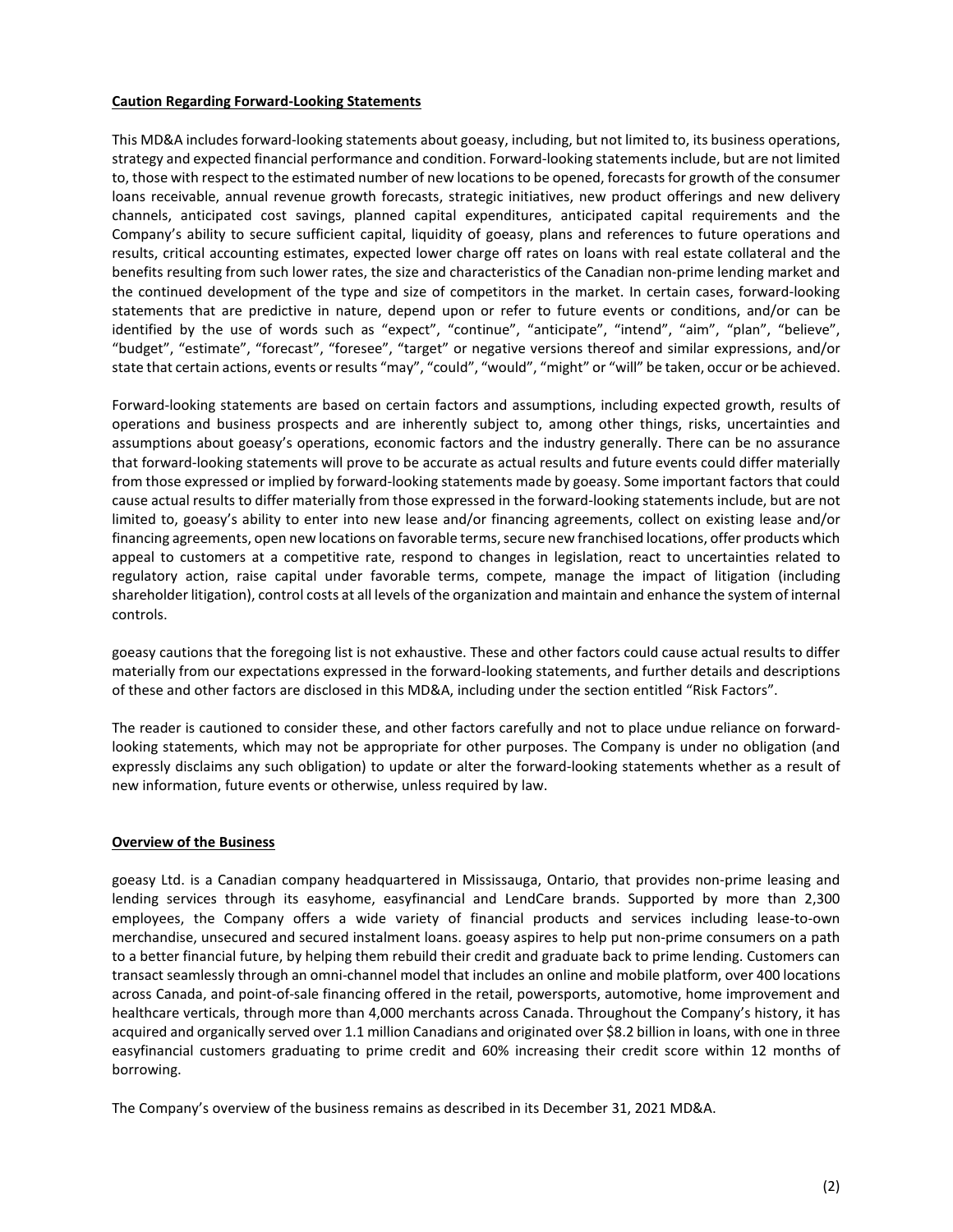## <span id="page-3-0"></span>**Corporate Strategy**

The Company has developed a strategy based on four key strategic pillars. These priorities have remained consistent since 2017 and support the Company's vision of helping the non-prime customer access responsible financial products on their journey to improved credit, lower rates and a better tomorrow.

The Company's four strategic pillars include focusing on developing a wide range of credit products, expanding its channels and points of distribution, diversifying its geographic footprint and lastly, focusing on improving the customer's financial wellness through its products, pricing, ancillary tools and services and customer relationships.

The company's corporate strategy remains as described in its December 31, 2021 MD&A.

## <span id="page-3-1"></span>**Outlook**

The discussion in this section is qualified in its entirety by the cautionary language regarding forward-looking statements found in the "Caution Regarding Forward-Looking Statements" of this MD&A.

The Company's business has been impacted by the COVID-19 pandemic, which has created significant societal and economic disruptions. The COVID-19 pandemic has had a broad impact across industries and the economy, including effects on consumer confidence, global financial markets, regional and international travel, supply chain distribution of various products for many industries, government and private sector operations, the price of consumer goods, country-wide lockdowns in various regions of the world, and numerous other impacts on daily life and commerce.

With the active vaccination campaigns initiated in the prior year, Canada saw improvements in containing outbreaks of the COVID-19 pandemic and the economy reopened at a different pace across the country. In early 2022, the Canadian government began to institute policies to re-open the economy and has signalled its intent to encourage the economy to remain open.

The ever-changing and rapidly-evolving effects of COVID-19, the duration, extent and severity of which are currently unknown, on investors, businesses, the economy, society and the financial markets could, among other things, add volatility to the global stock markets, change interest rate environments, and increase delinquencies and defaults. The COVID-19 virus, and the measures to prevent its spread, may continue to contribute to a higher level of uncertainty with respect to management's judgements and estimates.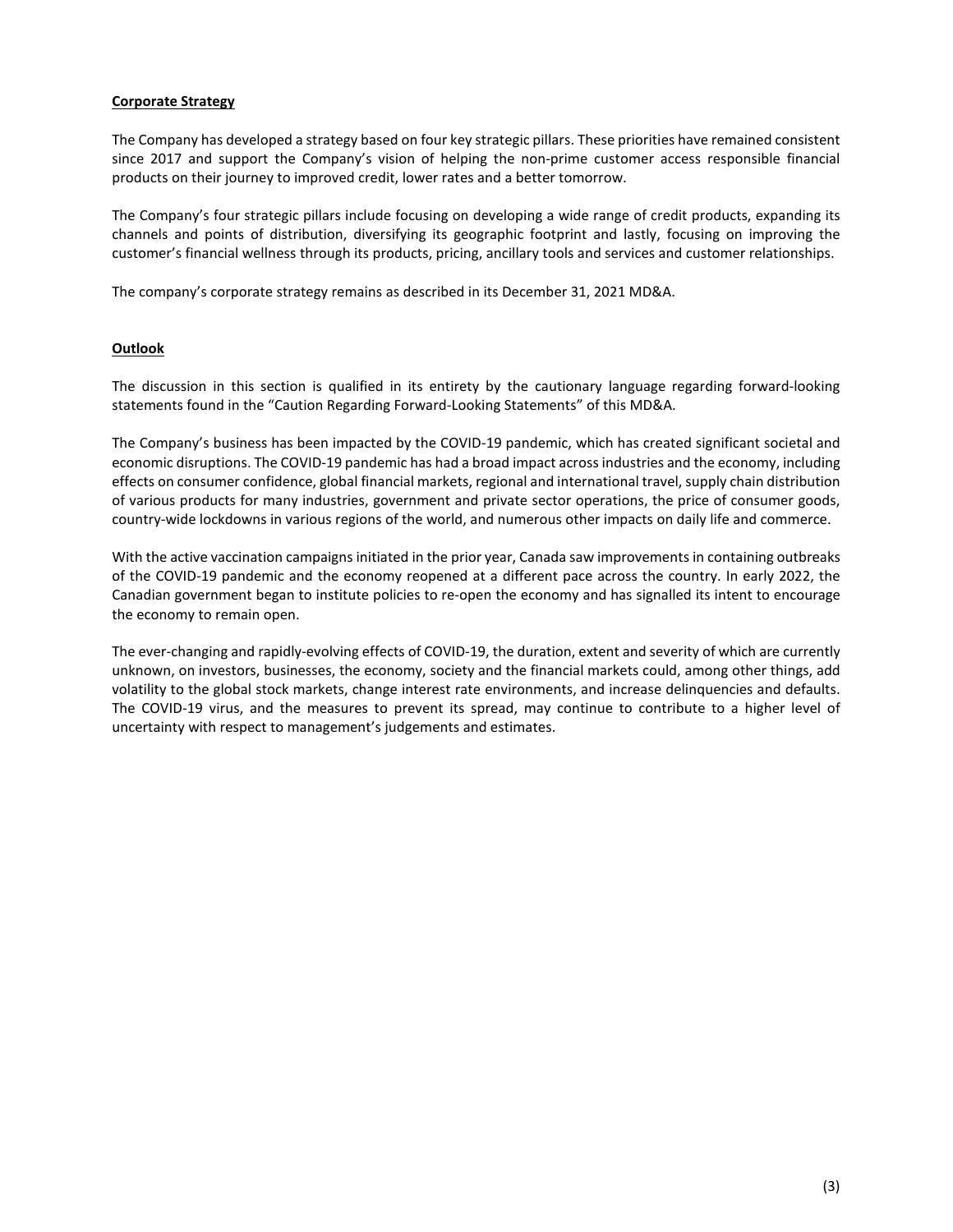On February 16, 2022, the Company had provided 3-year forecasts for the years 2022 through 2024 in its December 31, 2021 MD&A. These forecasts, together with the underlying key assumptions and key risk factors, remain as described therein. These forecasts are inherently subject to risks which are referred to in the Outlook and Risk Factors sections in the December 31, 2021 MD&A.

|                                                                               | <b>Forecasts for 2022</b>  | <b>Forecasts for 2023</b>  | <b>Forecasts for 2024</b>  |
|-------------------------------------------------------------------------------|----------------------------|----------------------------|----------------------------|
| Gross consumer loans receivable at year end                                   | $$2.4 - $2.6$ billion      | \$2.9 - \$3.1 billion      | \$3.4 - \$3.6 billion      |
| New easyfinancial locations to be opened<br>during the year                   | $15 - 20$                  | $10 - 15$                  | 5                          |
| Total Company revenue                                                         | $$0.97 - $1.00$<br>billion | $$1.10 - $1.14$<br>billion | $$1.24 - $1.28$<br>billion |
| Total yield on consumer loans (including<br>ancillary products) $1$           | $36.5\% - 38.5\%$          | 35.0% - 37.0%              | 34.0% - 36.0%              |
| Net charge offs as a percentage of average<br>gross consumer loans receivable | $8.5\% - 10.5\%$           | $8.0\% - 10.0\%$           | $8.0\% - 10.0\%$           |
| Total Company operating margin                                                | $35% +$                    | $36% +$                    | $37% +$                    |
| Return on equity                                                              | $22% +$                    | $22% +$                    | $22% +$                    |

The following table outlines the Company's forecasts for the years 2022 through 2024:

<sup>1</sup> Total yield on consumer loans (including ancillary products) is a non-IFRS ratio. Non-IFRS ratios are not determined in accordance with IFRS, do not have standardized meanings and may not be comparable to similar financial measures presented by other companies. See description in section "Portfolio Analysis".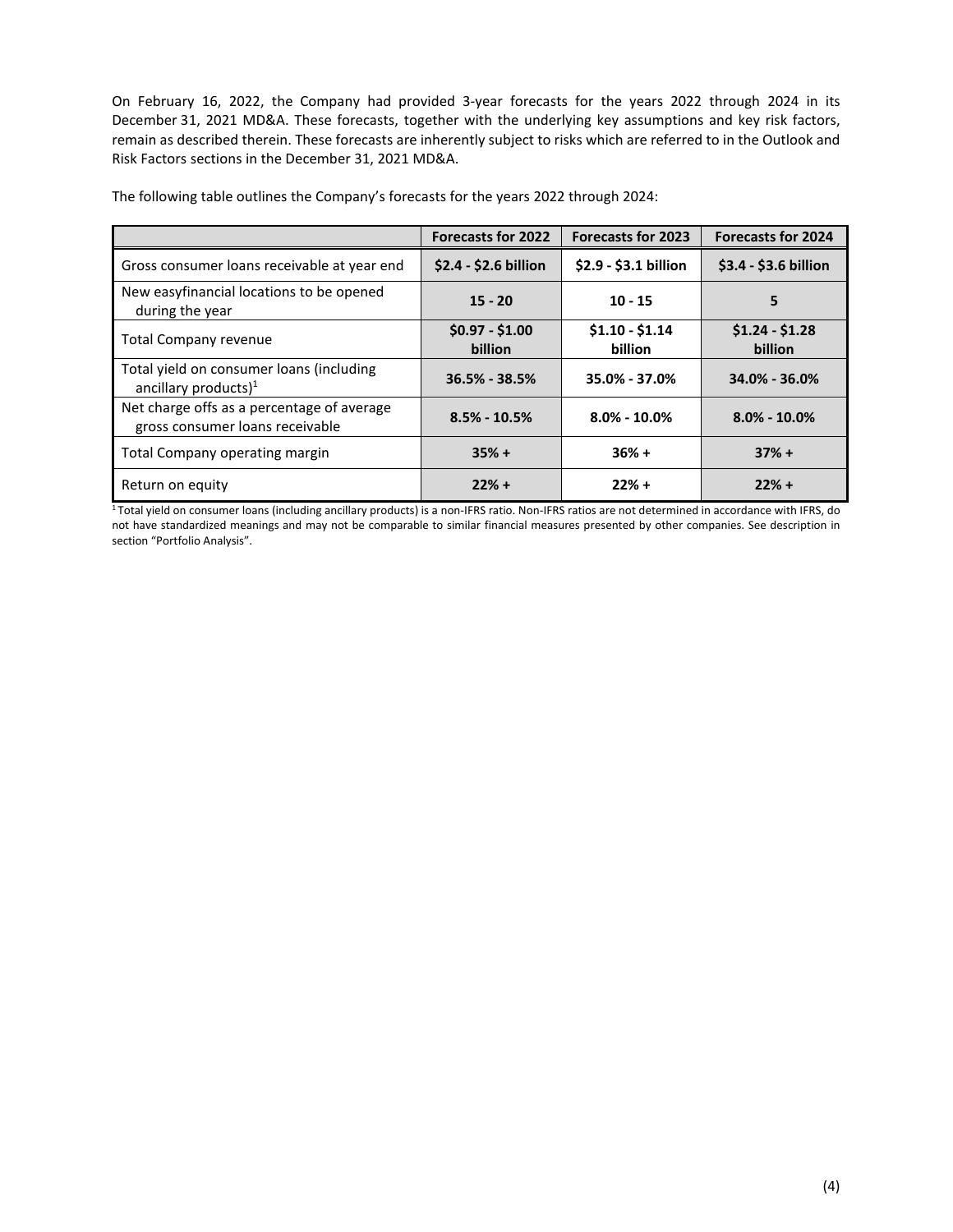## <span id="page-5-0"></span>**Analysis of Results for the Three Months Ended March 31, 2022**

## **First Quarter Highlights**

- In January 2022, the Company increased its revolving securitization warehouse facility from \$600 million to \$900 million. The revolving securitization warehouse facility continues to be underwritten by National Bank Financial Markets ("NBFM"), with the addition of new lenders to the syndicate. The facility matures on August 30, 2024 and continues to bear interest on advances payable at the rate equal to 1-month Canadian Dollar Offered Rate ("CDOR") plus 185 bps.
- In addition, in January 2022, the Company amended its revolving credit facility agreement to reduce the maximum principal amount available from \$310 million to \$270 million, with the maturity extended to January 27, 2025 and increased the accordion feature from \$75 million to \$100 million. The amendments also include key modifications including improved advance rates, less restrictive covenants, and a broader syndicate of banks. On lender's prime rate ("Prime") advances, the interest rate payable has been reduced by 125 bps, from the previous rate of Prime plus 200 bps to Prime plus 75 bps. On draws elected to be taken utilizing the Canadian Bankers' Acceptance ("BA") rate, the interest rate payable has been reduced by 75 bps from the previous rate of BA plus 300 bps to BA plus 225 bps.
- As at March 31, 2022, the Company had a cash position of \$96.4 million which includes \$30.1 million of net restricted cash related to its cross-currency and total return swap contracts, and \$29.3 million in restricted cash related to its revolving securitization warehouse facility and secured borrowings reserve. As at March 31, 2022, the Company has borrowing capacities of \$505 million under its revolving securitization warehouse facility and \$200 million under its revolving credit facility. The cash position of \$96.4 million and total borrowing capacities of \$705 million represented \$801.4 million in total liquidity as at March 31, 2022. The Company also has the ability to exercise the accordion feature under its revolving credit facility to add an additional \$100 million in borrowing capacity. The current total liquidity, excluding future enhancements or diversification of funding sources, provide adequate growth capital for the Company to execute its organic growth plan and meet its forecast through the second quarter of 2024.
- The Company reported revenue during the three-month period ended March 31, 2022 of \$232.1 million, up from \$170.2 million reported in the comparable period of 2021, an increase of \$62.0 million, or 36.4%. The increase was primarily driven by the revenue contribution of LendCare and growth of the Company's consumer loan portfolio.
- Gross consumer loans receivable increased from \$1.28 billion as at March 31, 2021 to \$2.15 billion as at March 31, 2022, an increase of \$877.0 million, or 68.7%. The growth is attributed to i) \$444.5 million of acquired gross consumer loans receivable from the acquisition of LendCare; ii) increased originations from the Company's point-of-sale channel; iii) increased originations of unsecured loans and real estate secured loans; iv) maturation of the Company's retail branch network and further geographical expansion; v) lending through the Company's easyhome stores; vi) growth of the Company's auto lending program and vii) ongoing enhancements to the Company's digital properties.
- Net charge offs for the three-month period ended March 31, 2022 as an annualized percentage of the average gross consumer loans receivable on an annualized basis were 8.8%, 30 bpslower compared to 9.1% for the same period of 2021. The decrease was due to the improved product and credit mix of the portfolio, inclusive of the acquisition of LendCare.
- For the three-month period ended March 31, 2022, the net change in allowance for credit losses increased by \$7.4 million due to loan book growth, when compared to the comparable period of 2021. The provision rate for the three-month period ended March 31, 2022 decreased slightly to 7.78% from 7.87% in the fourth quarter of 2021. The decrease is primarily due to modest improvements in the economic forward-looking indicators ("FLIs") and due to the improved product and credit mix of the portfolio, inclusive of the acquisition of LendCare.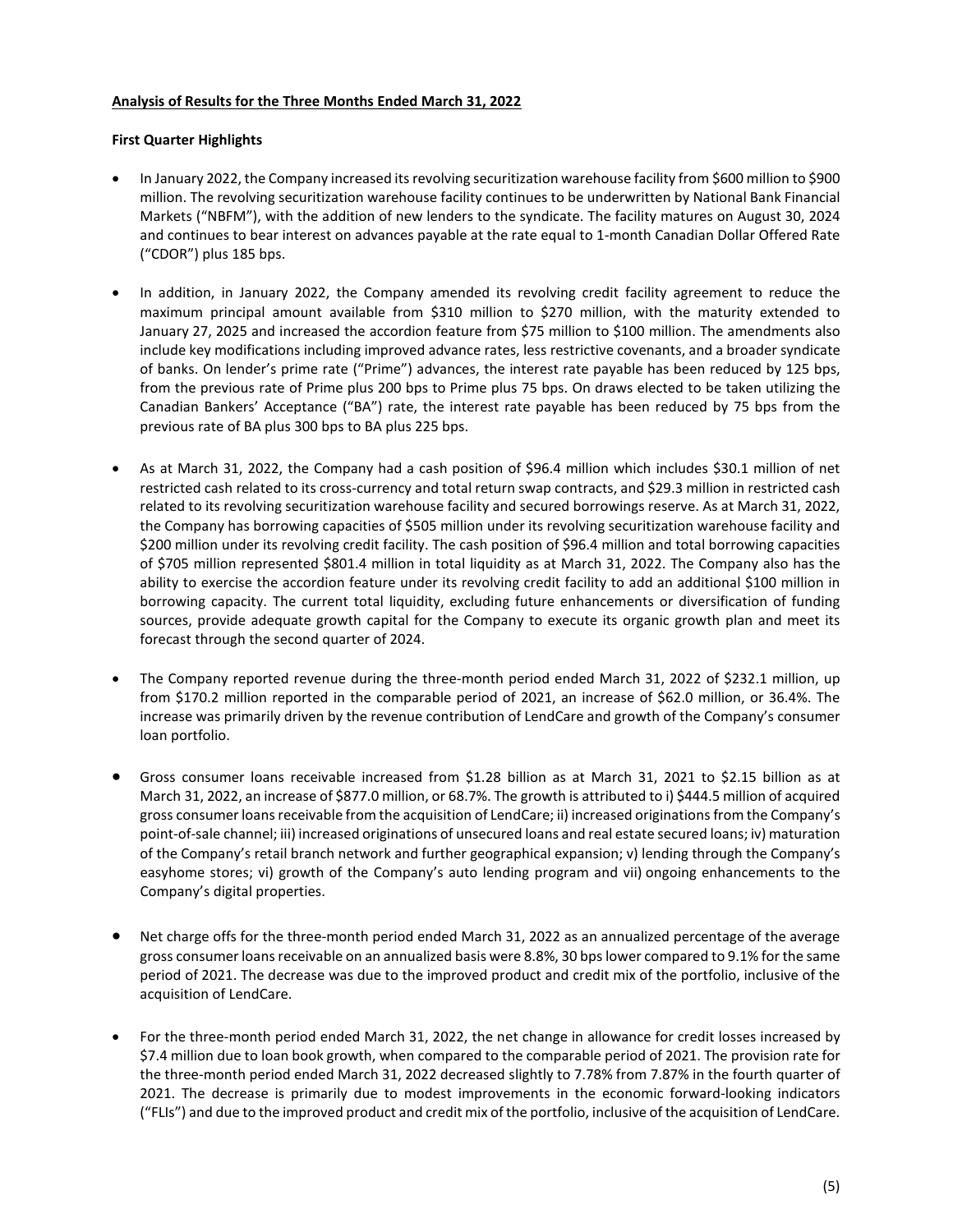- The easyfinancial reportable operating segment reported operating income for the three-month period ended March 31, 2022 of \$90.3 million, compared with \$71.7 million for the comparable period in 2021, an increase of \$18.6 million, or 26.0%. The improved operating income was driven by the continued organic growth in the Company's loan portfolio, the acquisition of LendCare and the continued improvement in the credit and payment performance of the Company's consumer loan portfolio. As a result, easyfinancial revenue increased by \$61.3 million, partially offset by an increase of \$24.1 million in bad debt expense, \$10.7 million of other incremental expenditures associated with the acquired LendCare business and an increase of \$7.9 million in other operating expenses to support the growing customer base, enhance the product offering, and expand the retail footprint. easyfinancial's operating margin in the quarter was 46.4%, compared to 53.8% in the comparable period of 2021.
- The easyhome reportable operating segment reported operating income for the three-month period ended March 31, 2022 of \$9.4 million, compared with \$9.0 million for the comparable period in 2021, an increase of \$0.4 million, or 4.4%. The increase was mainly driven by higher financial revenue and lower depreciation and amortization costs, partially offset by higher other operating expenses. Operating margin for the three-month period ended March 31, 2022 was 25.0%, an increase from 24.5% reported in the comparable period of 2021.
- Total Company operating income for the three-month period ended March 31, 2022 was \$80.0 million, up \$16.0 million, or 25.1%, when compared to the comparable period of 2021. The Company also reported an operating margin of 34.4% in the quarter, down from the 37.6% reported in the comparable period of 2021. During the three-month period ended March 31, 2022, the Company incurred adjusting items that are outside of its normal business activities and are significant in amount and scope, which management believes are not reflective of underlying business performance. These adjusting items include costs associated with the exploration of a strategic acquisition opportunity, which the Company elected to not undertake, integration costs related to the acquisition of LendCare, amortization of intangible assets acquired through the LendCare acquisition and the unrealized fair value losses on investments during the period. These adjusting items are discussed in the "Key Performance Indicators and Non-IFRS Measures" section. Excluding the effects of the adjusting items discussed in Key Performance Indicators and Non-IFRS Measures, the Company reported adjusted operating income<sup>1</sup> for the three-month period ended March 31, 2022 of \$86.1 million, up \$21.5 million, or 33.2%, from the comparable period of 2021. The increase in adjusted operating income was mainly driven by the higher revenue during the period associated with the larger consumer loan portfolio, partially offset by higher operating expenses. The Company also reported an adjusted operating margin<sup>1</sup> of 37.1% in the quarter, down from 38.0% reported in the comparable period of 2021.
- The fair value of investment in Affirm Holdings Inc. ("Affirm") as at March 31, 2022 was \$24.4 million, which resulted in a before-tax unrealized fair value loss for the three-month period ended March 31, 2022 of \$29.2 million. The unrealized fair value loss in Affirm during the period was partially offset by the before-tax unrealized fair value gain in total return swaps ("TRS") related to the investment in Affirm amounting to \$11.6 million. In total, for the three-month period ended March 31, 2022, the Company recognized a before-tax net unrealized fair value loss of \$17.5 million. For the three-month period ended March 31, 2021, the Company recognized a before-tax net unrealized fair value gain mainly on investment in Affirm and its related TRS of \$87.4 million. Since the initial investment in Affirm on January 1, 2021, the Company has recognized a realized gain on the non-contingent portion of the investment in Affirm and its related TRS of \$66.3 million and a cumulative unrealized fair value gain on the contingent portion of the investment in Affirm and its related TRS of \$31.4 million.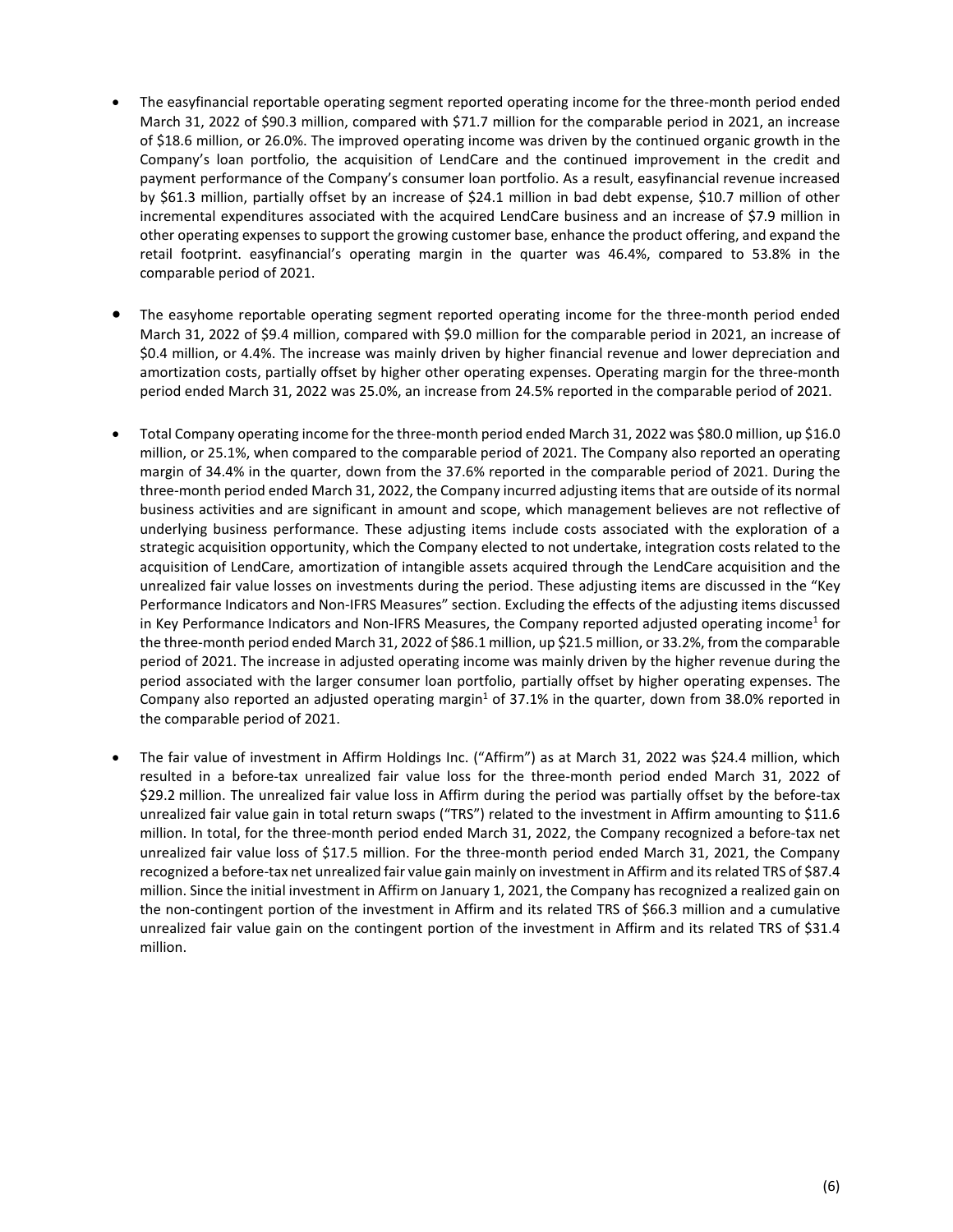- The three-month period ended March 31, 2022 was the 83<sup>rd</sup> consecutive quarter of positive net income and diluted earnings per share. The Company's net income for the three-month period ended March 31, 2022 was \$26.1 million, or \$1.55 per share on a diluted basis, down 76.7% and 78.3%, respectively, compared to \$112.0 million, or \$7.14 per share on a diluted basis reported in the same period of 2021. The change was mainly due to fair value gains and losses taken on investments in the current and comparable periods. Excluding the effects of adjusting items discussed in Key Performance Indicators and Non-IFRS Measures, goeasy achieved adjusted net income<sup>1</sup> and record adjusted diluted earnings per share<sup>1</sup> during the three-month period ended March 31, 2022. The Company achieved an adjusted net income<sup>1</sup> and record adjusted diluted earnings per share<sup>1</sup> during the three-month period ended March 31, 2022 of \$45.8 million and \$2.72 per share on a diluted basis, respectively. On this basis, adjusted net income<sup>1</sup> and adjusted diluted earnings per share<sup>1</sup> increased by 24.8% and 16.2%, respectively.
- goeasy reported return on equity of 13.5% in the three-month period ended March 31, 2022, down from 90.1% reported in the comparable period of 2021, primarily due to lower reported net income driven mainly by the unrealized fair value loss on investments in the period, compared with significant unrealized fair value gain on investments in the same period of 2021. Adjusted return on equity<sup>1</sup> for the three-month period ended March 31, 2022 was 23.8%, down from 29.5% in the comparable period of 2021, but consistent with the Company's expectations of 22%+ as disclosed in its previous 3-year forecast. The decline in adjusted return on equity was primarily related to a lower level of return on assets produced by the shift in credit and product mix to higher credit quality borrowers and lower rates on its loans, combined with the higher level of shareholders' equity resulting from the \$172.5 million bought deal equity offering related to the acquisition of LendCare in April 2021.
- goeasy reported return on tangible common equity<sup>1</sup> of 22.8% in the three-month period ended March 31, 2022, compared to 94.2% in the comparable period of 2021, primarily due to lower reported net income driven mainly by unrealized fair value losses on investments in the period, compared with significant unrealized fair value gains on investments in the same period of 2021. Adjusted return on tangible common equity<sup>1</sup> during the threemonth period ended March 31, 2022 was 36.5%, up from 30.8% in the comparable period of 2021. The increase in adjusted return on tangible common equity was driven by the increased earnings produced by the larger consumer loan portfolio.

1 Adjusted operating income and adjusted net income are non-IFRS measures. Adjusted operating margin, adjusted diluted earnings per share, adjusted return on equity and reported and adjusted tangible common equity are non-IFRS ratios. Non-IFRS measures and non-IFRS ratios are not determined in accordance with IFRS, do not have standardized meanings and may not be comparable to similar financial measures presented by other companies. See descriptions in section "Key Performance Indicators and Non-IFRS Measures".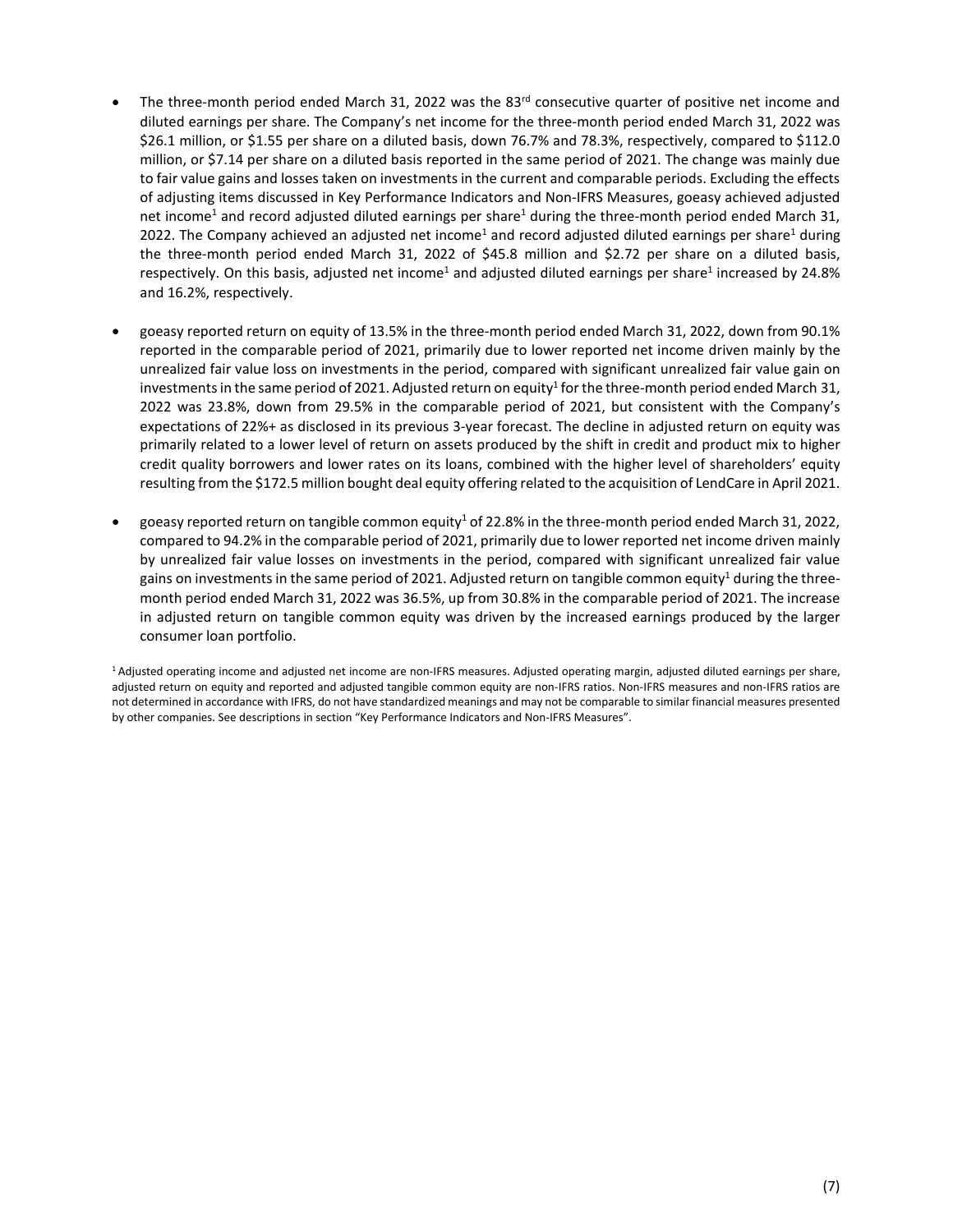**Summary of Financial Results and Key Performance Indicators**

|                                                                  |                 | <b>Three Months Ended</b> |                |                 |
|------------------------------------------------------------------|-----------------|---------------------------|----------------|-----------------|
| (\$ in 000's except earnings per share and                       | March 31,       | March 31,                 | Variance       | Variance        |
| percentages)                                                     | 2022            | 2021                      | \$/bps         | % change        |
|                                                                  |                 |                           |                |                 |
| <b>Summary Financial Results</b>                                 |                 |                           |                |                 |
| Revenue                                                          | 232,142         | 170,174                   | 61,968         | 36.4%           |
| Operating expenses before depreciation and                       |                 |                           |                |                 |
| amortization <sup>2,3</sup>                                      | 131,405         | 89,081                    | 42,324         | 47.5%           |
| EBITDA <sup>1</sup>                                              | 74,747          | 159,222                   | (84, 475)      | (53.1%)         |
| EBITDA margin $1$                                                | 32.2%           | 93.6%                     | $(6, 140$ bps) | (65.6%)         |
| Depreciation and amortization expense <sup>2</sup>               | 20,772          | 17,161                    | 3,611          | 21.0%           |
| Operating income                                                 | 79,965          | 63,932                    | 16,033         | 25.1%           |
| Operating margin                                                 | 34.4%           | 37.6%                     | (320 bps)      | (8.5%)          |
| Other (loss) income <sup>2,3</sup>                               | (17, 525)       | 87,372                    | (104, 897)     | (120.1%)        |
| Finance costs                                                    | 23,479          | 14,236                    | 9,243          | 64.9%           |
| Effective income tax rate                                        | 33.0%           | 18.3%                     | 1,470 bps      | 80.3%           |
| Net income                                                       | 26,096          | 111,975                   | (85, 879)      | (76.7%)         |
| Diluted earnings per share                                       | 1.55            | 7.14                      | (5.59)         | (78.3%)         |
| Return on assets                                                 | 4.0%            | 28.8%                     | $(2,480$ bps)  | (86.1%)         |
| Return on equity                                                 | 13.5%           | 90.1%                     | $(7,660$ bps)  | (85.0%)         |
| Return on tangible common equity <sup>1</sup>                    | 22.8%           | 94.2%                     | $(7, 140$ bps) | (75.8%)         |
|                                                                  |                 |                           |                |                 |
| <b>Adjusted Financial Results1,2,3</b>                           |                 |                           |                |                 |
| Adjusted operating income                                        | 86,061          | 64,612                    | 21,449         | 33.2%           |
| Adjusted operating margin                                        | 37.1%<br>45,779 | 38.0%<br>36,679           | (90 bps)       | (2.4%)<br>24.8% |
| Adjusted net income                                              | 2.72            | 2.34                      | 9,100<br>0.38  | 16.2%           |
| Adjusted diluted earnings per share<br>Adjusted return on assets | 6.9%            | 9.4%                      | (250 bps)      | (26.6%)         |
| Adjusted return on equity                                        | 23.8%           | 29.5%                     | (570 bps)      | (19.3%)         |
| Adjusted return on tangible common equity                        | 36.5%           | 30.8%                     | 570 bps        | 18.5%           |
|                                                                  |                 |                           |                |                 |
| <b>Key Performance Indicators</b>                                |                 |                           |                |                 |
| Same store revenue growth (overall) $1$                          | 14.1%           | 1.7%                      | 1,240 bps      | 729.4%          |
| Same store revenue growth (easyhome) $1$                         | 2.8%            | 4.9%                      | (210 bps)      | (42.9%)         |
|                                                                  |                 |                           |                |                 |
| <b>Segment Financials</b>                                        |                 |                           |                |                 |
| easyfinancial revenue                                            | 194,610         | 133,329                   | 61,281         | 46.0%           |
| easyfinancial operating margin                                   | 46.4%           | 53.8%                     | (740 bps)      | (13.8%)         |
| easyhome revenue                                                 | 37,532          | 36,845                    | 687            | 1.9%            |
| easyhome operating margin                                        | 25.0%           | 24.5%                     | 50 bps         | 2.0%            |
| <b>Portfolio Indicators</b>                                      |                 |                           |                |                 |
| Gross consumer loans receivable                                  | 2,154,300       | 1,277,291                 | 877,009        | 68.7%           |
| Growth in consumer loans receivable                              | 123,961         | 30,451                    | 93,510         | 307.1%          |
| Gross loan originations                                          | 476,542         | 272,351                   | 204,191        | 75.0%           |
| Total yield on consumer loans (including                         |                 |                           |                |                 |
| ancillary products) $1$                                          | 38.7%           | 44.3%                     | (560 bps)      | (12.6%)         |
| Net charge offs as a percentage of average                       |                 |                           |                |                 |
| gross consumer loans receivable                                  | 8.8%            | 9.1%                      | (30 bps)       | (3.3%)          |
| Free cash flows from operations before net                       |                 |                           |                |                 |
| growth in gross consumer loans receivable <sup>1</sup>           | 39,928          | 63,166                    | (23, 238)      | (36.8%)         |
| Potential monthly leasing revenue <sup>1</sup>                   | 7,841           | 8,366                     | (525)          | (6.3%)          |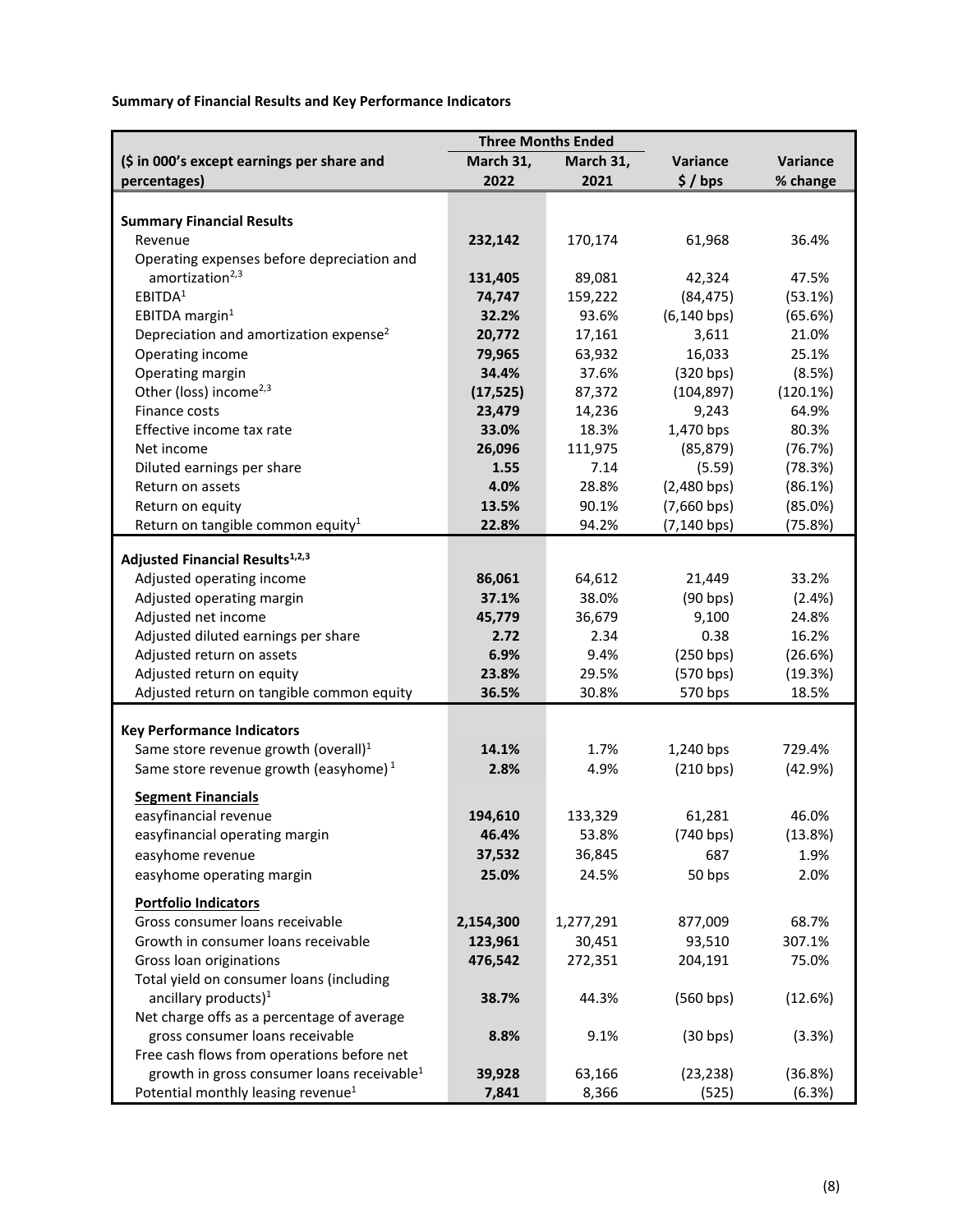<sup>1</sup> EBITDA, adjusted operating income, adjusted net income and free cash flows from operations before net growth in gross consumer loans receivable are non-IFRS measures. EBITDA margin, adjusted operating margin, adjusted diluted earnings per share, adjusted return on equity, adjusted return on asset, reported and adjusted return on tangible common equity and total yield on consumer loans (including ancillary products) are non-IFRS ratios. Same store revenue growth (overall), same store revenue growth (easyhome) and potential monthly leasing revenue are supplementary financial measures. See description in sections "Portfolio Analysis", "Key Performance Indicators and Non-IFRS Measures" and "Financial Condition".

<sup>2</sup> During the three-month period ended March 31, 2022, the Company had a total of \$23.6 million before-tax (\$19.7 million after-tax) of adjusting items which include:

*Adjusting item related to corporate development costs*

• Corporate development costs of \$2.3 million (\$1.7 million after-tax) are related to the exploration of a strategic acquisition opportunity, which the Company elected to not undertake, including advisory, consulting and legal costs reported under Operating expenses before depreciation and amortization.

*Adjusting items related to the acquisition of LendCare* 

- Integration costs related to consulting costs, employee incentives, representation and warranty insurance cost, and other integration costs related to the acquisition of LendCare. Integration costs amounting to \$0.5 million before-tax (\$0.4 million after-tax) were reported under Operating expenses before depreciation and amortization;
- Amortization of \$131 million intangible asset related to the acquisition of LendCare with an estimated useful life of ten years amounting to \$3.3 million before-tax (\$2.4 million after-tax); and

*Adjusting item related to other loss*

• Unrealized fair value losses mainly on investments in Affirm and its related TRS amounting to \$17.5 million before-tax (\$15.2 million after-

tax). 3 During the three-month period ended March 31, 2021, the Company had a total of \$86.7 million before-tax (\$75.3 million after-tax) of adjusting items which include:

*Adjusting items related to the acquisition of LendCare* 

• Transaction costs related to advisory and consulting costs, legal costs, and other transaction costs related to the acquisition of LendCare. Transaction costs amounting to \$0.7 million before-tax (\$0.5 million after-tax) were reported under Operating expenses before depreciation and amortization; and

*Adjusting item related to other income*

• Unrealized fair value gains mainly on investments in Affirm and its related TRS amounting to \$87.4 million before-tax (\$75.8 million aftertax).

|                                      | <b>Locations</b><br>as at<br>December 31,<br>2021 | <b>Locations</b><br>opened<br>in the<br>period | <b>Locations</b><br>closed<br>in the<br>period | <b>Conversions</b> | <b>Locations</b><br>as at<br>March 31,<br>2022 |
|--------------------------------------|---------------------------------------------------|------------------------------------------------|------------------------------------------------|--------------------|------------------------------------------------|
| easyfinancial                        |                                                   |                                                |                                                |                    |                                                |
| Kiosks (in store)                    | 5                                                 |                                                |                                                | (1)                | 4                                              |
| Stand-alone locations                | 286                                               | 5                                              |                                                | 1                  | 292                                            |
| Operations centres                   | 3                                                 |                                                |                                                |                    | 3                                              |
| <b>Total easyfinancial locations</b> | 294                                               | 5                                              |                                                |                    | 299                                            |
| easyhome                             |                                                   |                                                |                                                |                    |                                                |
| Corporately owned stores             | 124                                               |                                                | (3)                                            |                    | 121                                            |
| Franchise stores                     | 34                                                |                                                |                                                |                    | 34                                             |
| <b>Total easyhome stores</b>         | 158                                               |                                                | (3)                                            |                    | 155                                            |
| Corporate                            |                                                   |                                                |                                                |                    |                                                |
| Corporate office                     | 1                                                 |                                                |                                                |                    | 1                                              |
| <b>Total corporate office</b>        |                                                   |                                                |                                                |                    | 1                                              |

#### **Locations Summary**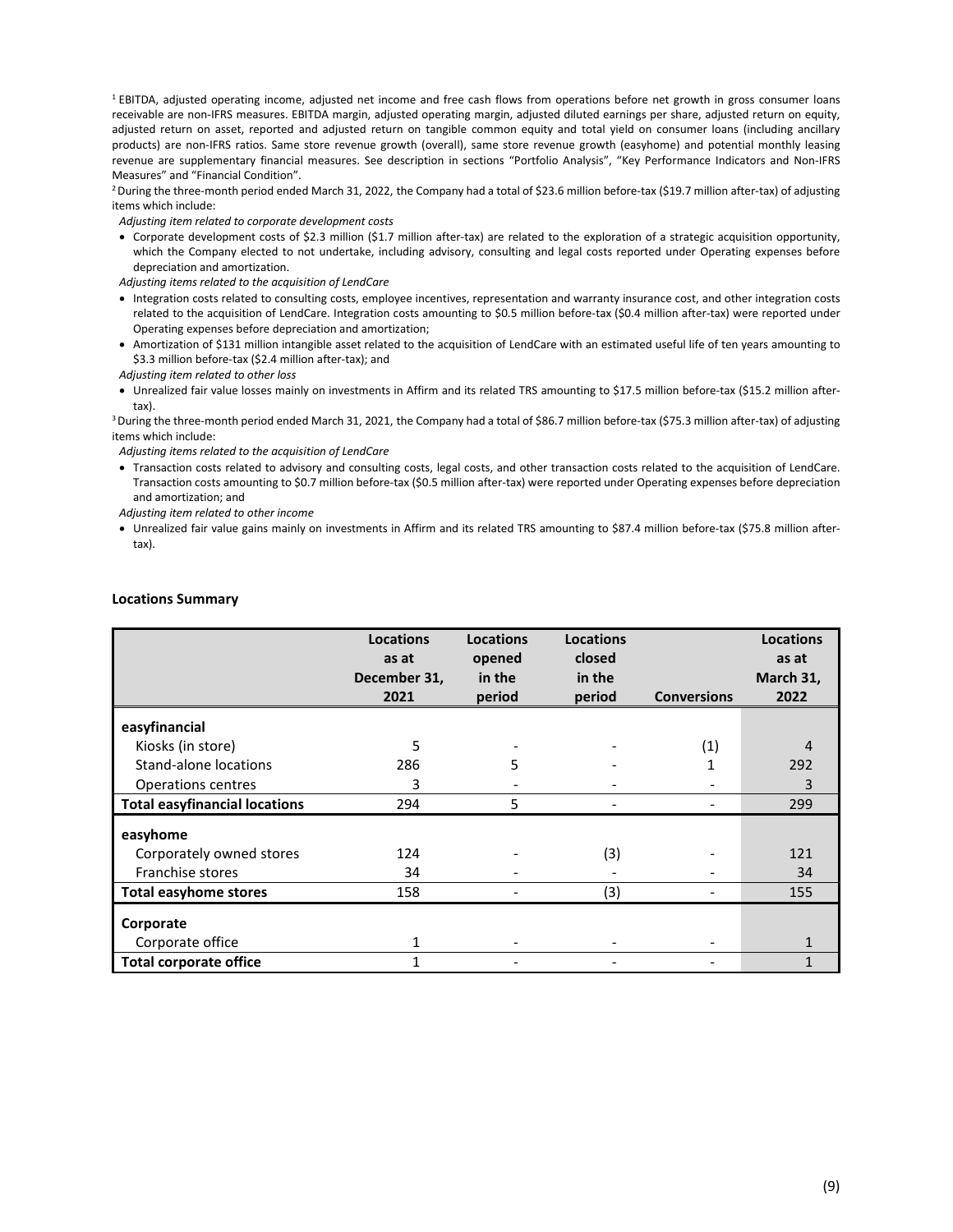**Summary of Financial Results by Reportable Operating Segment**

|                                         | Three Months Ended March 31, 2022 |          |           |              |  |
|-----------------------------------------|-----------------------------------|----------|-----------|--------------|--|
| (\$ in 000's except earnings per share) | easyfinancial <sup>1</sup>        | easyhome | Corporate | <b>Total</b> |  |
| Revenue                                 |                                   |          |           |              |  |
| Interest income                         | 150,149                           | 6,675    |           | 156,824      |  |
| Lease revenue                           |                                   | 26,878   |           | 26,878       |  |
| Commissions earned                      | 40,857                            | 3,001    |           | 43,858       |  |
| Charges and fees                        | 3,604                             | 978      |           | 4,582        |  |
|                                         | 194,610                           | 37,532   |           | 232,142      |  |
| Total operating expenses before         |                                   |          |           |              |  |
| depreciation and amortization           | 95,652                            | 17,448   | 18,305    | 131,405      |  |
| Depreciation and amortization           |                                   |          |           |              |  |
| Depreciation and amortization of        |                                   |          |           |              |  |
| lease assets, property and              |                                   |          |           |              |  |
| equipment and intangible assets         | 5,910                             | 8,770    | 1,223     | 15,903       |  |
| Depreciation of right-of-use assets     | 2,723                             | 1,943    | 203       | 4,869        |  |
|                                         | 8,633                             | 10,713   | 1,426     | 20,772       |  |
|                                         |                                   |          |           |              |  |
| Operating income (loss)                 | 90,325                            | 9,371    | (19, 731) | 79,965       |  |
|                                         |                                   |          |           |              |  |
| Other loss                              |                                   |          |           | (17, 525)    |  |
| Finance costs                           |                                   |          |           |              |  |
| Interest expense and amortization of    |                                   |          |           |              |  |
| deferred financing charges              |                                   |          |           | 22,643       |  |
| Interest expense on lease liabilities   |                                   |          |           | 836          |  |
|                                         |                                   |          |           | 23,479       |  |
| Income before income taxes              |                                   |          |           | 38,961       |  |
|                                         |                                   |          |           |              |  |
| Income taxes                            |                                   |          |           | 12,865       |  |
| <b>Net income</b>                       |                                   |          |           | 26,096       |  |
| <b>Diluted earnings per share</b>       |                                   |          |           | 1.55         |  |

<sup>1</sup> LendCare's financial results are reported under the easyfinancial reportable operating segment. For additional details, please refer to "Segment Reporting" note disclosure in the interim condensed consolidated financial statement as at March 31, 2022.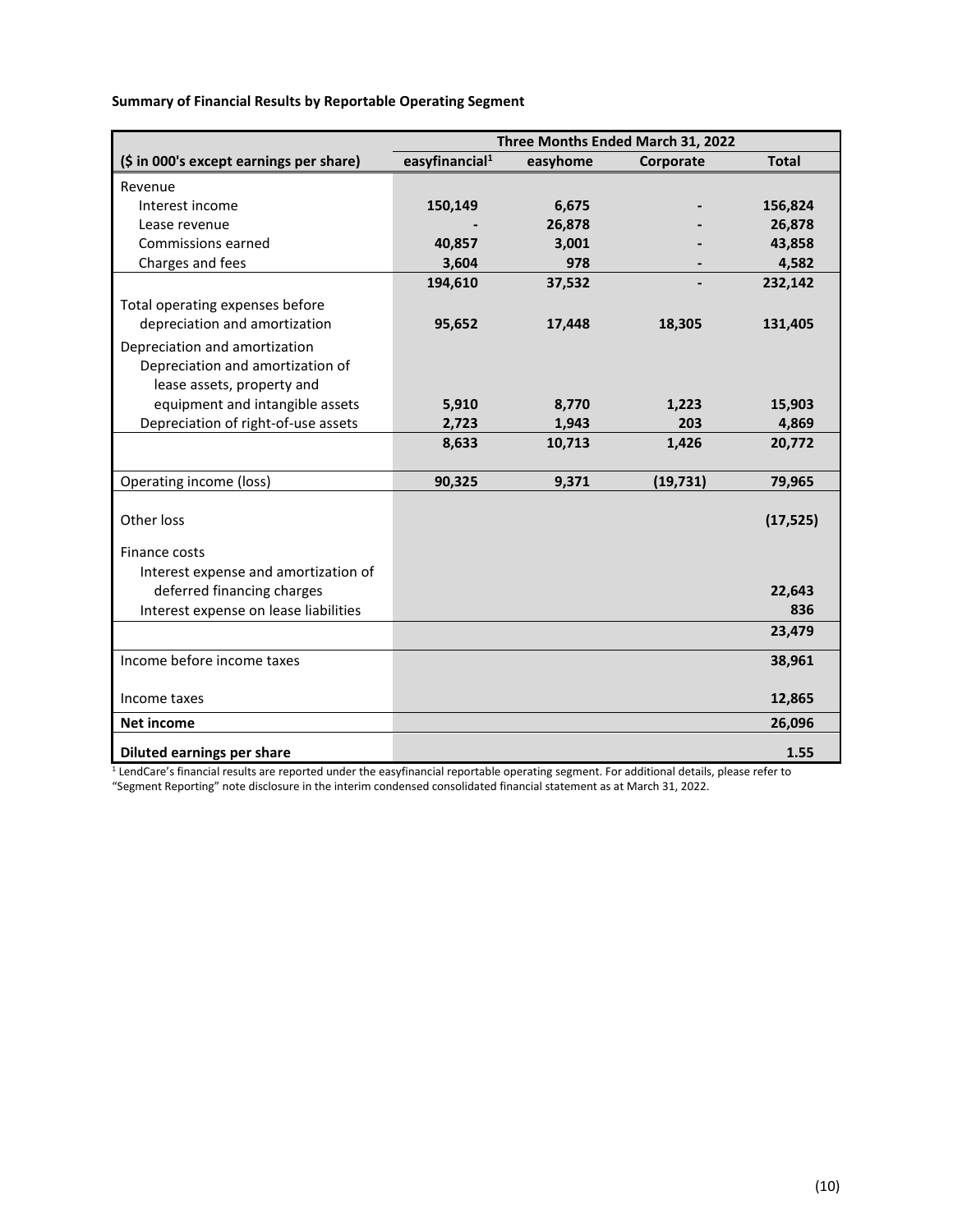|                                                                     | Three Months Ended March 31, 2021 |          |           |               |  |
|---------------------------------------------------------------------|-----------------------------------|----------|-----------|---------------|--|
| (\$ in 000's except earnings per share)                             | easyfinancial                     | easyhome | Corporate | <b>Total</b>  |  |
|                                                                     |                                   |          |           |               |  |
| Revenue                                                             |                                   |          |           |               |  |
| Interest income                                                     | 100,504                           | 4,990    |           | 105,494       |  |
| Lease revenue                                                       |                                   | 28,437   |           | 28,437        |  |
| Commissions earned                                                  | 30,910                            | 2,427    |           | 33,337        |  |
| Charges and fees                                                    | 1,915                             | 991      |           | 2,906         |  |
|                                                                     | 133,329                           | 36,845   |           | 170,174       |  |
|                                                                     |                                   |          |           |               |  |
| Total operating expenses before                                     |                                   |          |           |               |  |
| depreciation and amortization                                       | 57,326                            | 16,325   | 15,430    | 89,081        |  |
| Depreciation and amortization                                       |                                   |          |           |               |  |
| Depreciation and amortization of                                    |                                   |          |           |               |  |
| lease assets, property and                                          |                                   |          |           |               |  |
| equipment and intangible assets                                     | 2,085                             | 9,575    | 1,157     | 12,817        |  |
| Depreciation of right-of-use assets                                 | 2,221                             | 1,908    | 215       | 4,344         |  |
|                                                                     | 4,306                             | 11,483   | 1,372     | 17,161        |  |
|                                                                     |                                   |          |           |               |  |
| Operating income (loss)                                             | 71,697                            | 9,037    | (16, 802) | 63,932        |  |
|                                                                     |                                   |          |           |               |  |
| Other income                                                        |                                   |          |           | 87,372        |  |
|                                                                     |                                   |          |           |               |  |
| Finance costs                                                       |                                   |          |           |               |  |
| Interest expense and amortization of                                |                                   |          |           |               |  |
| deferred financing charges<br>Interest expense on lease liabilities |                                   |          |           | 13,495<br>741 |  |
|                                                                     |                                   |          |           |               |  |
|                                                                     |                                   |          |           | 14,236        |  |
| Income before income taxes                                          |                                   |          |           | 137,068       |  |
|                                                                     |                                   |          |           |               |  |
| Income taxes                                                        |                                   |          |           | 25,093        |  |
| <b>Net income</b>                                                   |                                   |          |           | 111,975       |  |
| <b>Diluted earnings per share</b>                                   |                                   |          |           | 7.14          |  |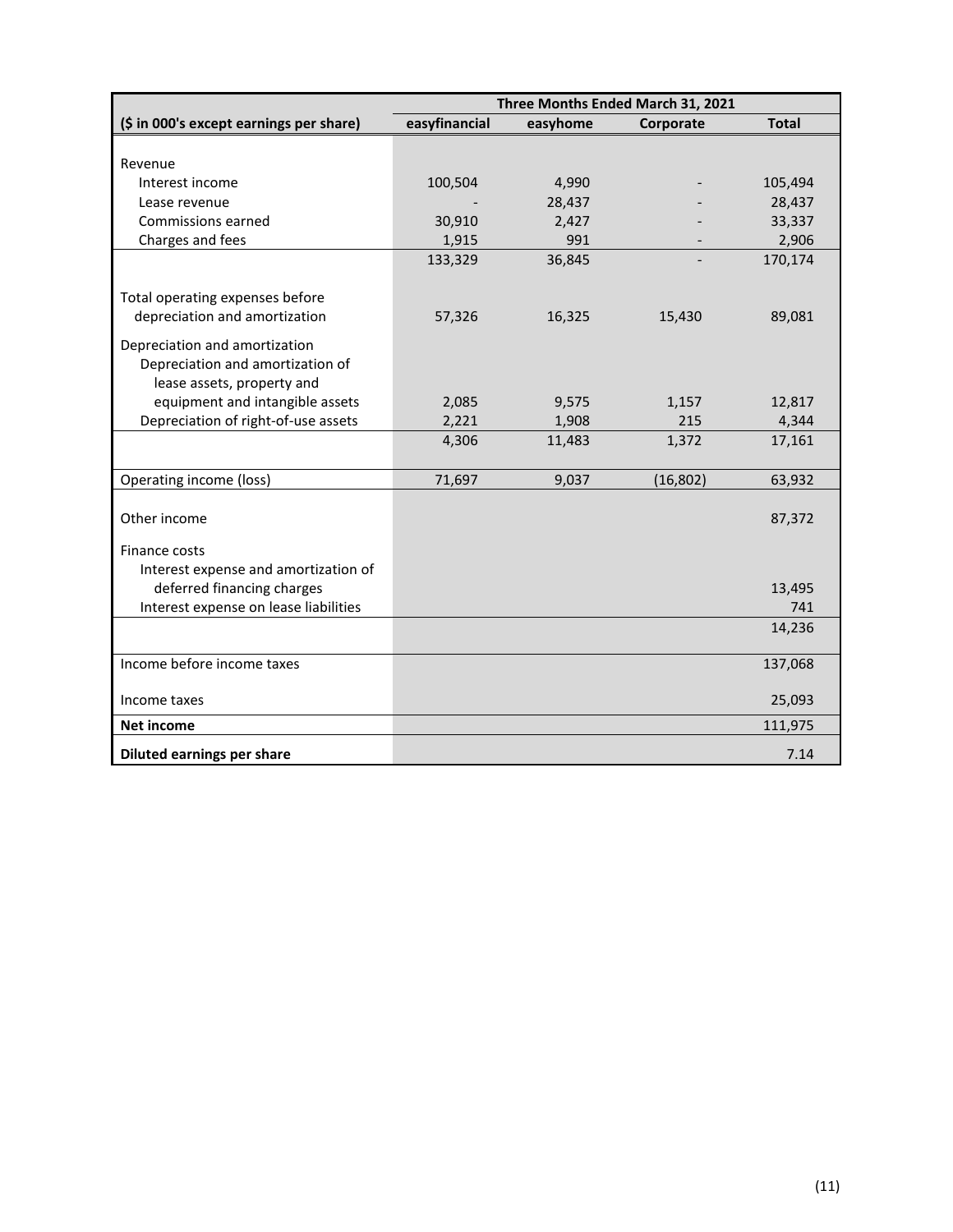#### **Portfolio Performance**

#### *Consumer Loans Receivable*

Loan originations in the three-month period ended March 31, 2022 were \$476.5 million, up 75.0% compared to the origination volume in the comparable period of 2021. The consumer loan portfolio grew by \$124.0 million during the quarter, compared to growth of \$30.5 million in the comparable period of 2021. Gross consumer loans receivable increased from \$1.28 billion as at March 31, 2021 to \$2.15 billion as at March 31, 2022, an increase of \$877.0 million, or 68.7%. The growth is attributed to i) \$444.5 million of acquired gross consumer loans receivable from the acquisition of LendCare; ii) increased originations from the Company's point-of-sale channel; iii) increased originations of unsecured loans and real estate secured loans; iv) maturation of the Company's retail branch network and further geographical expansion; v) lending through the Company's easyhome stores; vi) growth of the Company's auto lending program and vii) ongoing enhancements to the Company's digital properties.

Total annualized yield, including loan interest, fees and ancillary products, realized by the Company on its average consumer loans receivable was 38.7% in the three-month period ended March 31, 2022, down 560 bps from the comparable period of 2021. Total annualized yield decreased due to i) the acquisition of LendCare, and subsequent organic growth of point-of-sale financing volumes in powersports, automotive, home improvement, healthcare and retail categories, which carry lower rates of interest; ii) the increased penetration of risk adjusted interest rate and real estate secured loans, which have larger loan sizes and longer amortization periods; iii) increased lending activity in provinces where loans have a lower interest rate; iv) a higher proportion of larger dollar loans which have reduced pricing on certain ancillary products; v) growth in the automotive financing program; and vi) a modest reduction in penetration rates on ancillary products.

|                                                      | <b>Three Months Ended</b> |           |  |
|------------------------------------------------------|---------------------------|-----------|--|
|                                                      | March 31,                 | March 31, |  |
| (5 in 000's)                                         | 2022                      | 2021      |  |
|                                                      |                           |           |  |
| Provision required due to net charge offs            | 46,301                    | 28,800    |  |
|                                                      |                           |           |  |
| Impact of loan book growth                           | 8,765                     | 3,069     |  |
| Impact of change in provision rate during the period | (917)                     | (2, 595)  |  |
| Net change in allowance for credit losses            | 7,848                     | 474       |  |
|                                                      |                           |           |  |
| <b>Bad debt expense</b>                              | 54,149                    | 29,274    |  |

Bad debt expense increased to \$54.1 million for the three-month period ended March 31, 2022, from \$29.3 million during the same period in 2021, an increase of \$24.9 million, or 85.0%. The following table details the components of bad debt expense.

Bad debt expense increased by \$24.9 million due to the following factors:

- i) Net charge offs increased from \$28.8 million in the first quarter of 2021, to \$46.3 million in the current quarter, an increase of \$17.5 million. Net charge offs in the quarter as a percentage of the average gross consumer loans receivable on an annualized basis were 8.8%, down by 30 bps as compared to 9.1% reported in the first quarter of 2021. The decrease in net charge offs in the three-month period ended March 31, 2022 was due to the improved product and credit mix of the portfolio, inclusive of the acquisition of LendCare, which has broadly offset the normalization of credit trends experienced during the COVID-19 pandemic.
- ii) The company recorded an increase of \$7.4 million in provision expense due to a higher level of loan book growth, when compared to the comparable period of 2021. During the quarter, the Company slightly decreased its provision rate for future credit losses from 7.87% to 7.78%. The decrease is primarily due to modest improvements in the economic FLIs and due to the improved product and credit mix of the portfolio, inclusive of the acquisition of LendCare.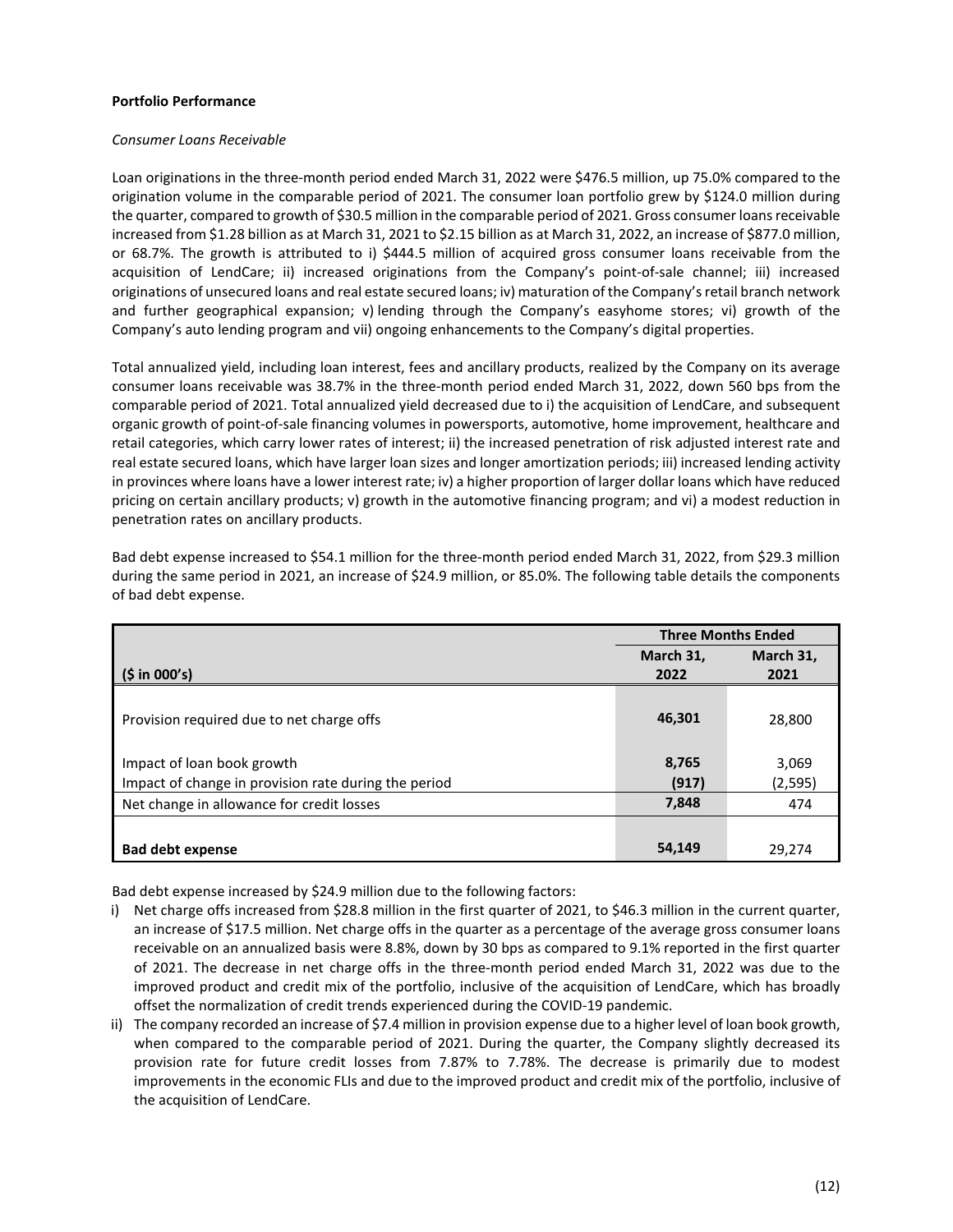## *easyhome Leasing Portfolio*

The leasing portfolio as measured by potential monthly leasing revenue as at March 31, 2022 was \$7.8 million, down from \$8.4 million reported as at March 31, 2021. The decrease was due to fewer lease agreements, partially offset by an increase in the average leasing rate, due in part to changes in product mix and selected pricing adjustments. Growth of consumer lending within the easyhome stores contributed to the overall increase in revenues.

#### **Revenue**

Revenue for the three-month period ended March 31, 2022 was \$232.1 million, compared to \$170.2 million in the comparable period of 2021, an increase of \$62.0 million, or 36.4%. Overall, revenue growth was driven mainly by revenue contribution of the acquired LendCare portfolio and growth of the Company's overall consumer loan portfolio. Same store sales growth for the quarter was 14.1%.

e*asyfinancial* – Revenue for the three-month period ended March 31, 2022 was \$194.6 million, an increase of \$61.3 million, when compared to the same period of 2021. The components of the increased revenue include:

- (i) Interest income increased by \$49.6 million, or 49.4%, driven by growth in the loan portfolio, which includes the acquired gross consumer loans receivable from LendCare, offset by lower interest yields;
- (ii) Commissions earned on the sale of ancillary products and services increased by \$9.9 million, or 32.2%, due to the larger consumer loan portfolio and lower claims costs associated with the Company's Loan Protection Program in the quarter; and
- (iii) Charges and fees increased by \$1.7 million.

*easyhome* – Revenue for the three-month period ended March 31, 2022 was \$37.5 million, an increase of \$0.7 million, when compared to the same period of 2021. Financial revenue within the easyhome stores increased by \$2.4 million in the current quarter, when compared to the same quarter of 2021. Traditional leasing revenue including feesfor the current quarter was \$1.7 million lower compared to the same quarter of 2021. The components of easyhome revenue include:

- (i) Interest income increased by \$1.7 million due to the growth of the consumer loans receivable related to the easyhome business;
- (ii) Lease revenue decreased by \$1.6 million due to a smaller lease portfolio;
- (iii) Commissions earned on the sale of ancillary products at easyhome increased by \$0.6 million. The increase is due to higher revenues associated with the Company's Loan Protection Program; and
- (iv) Charges and fees were approximately the same.

# **Total Operating Expenses before Depreciation and Amortization**

Total operating expenses before depreciation and amortization were \$131.4 million for the three-month period ended March 31, 2022, an increase of \$42.3 million, or 47.5% from the comparable period in 2021. The increase in operating expenses before depreciation and amortization was mainly driven by corporate development costs, integration costs related to the LendCare acquisition, operating expense contribution of LendCare, higher bad debt expense and higher corporate expenses.

*easyfinancial* – Total operating expenses before depreciation and amortization were \$95.7 million for the threemonth period ended March 31, 2022, an increase of \$38.3 million, or 66.9% from the comparable period of 2021. Key drivers include:

- (i) Bad debt expense increased by \$24.1 million in the current quarter, when compared to the same period in 2021, driven by the higher net charge offs and provision expense related to the larger loan portfolio; and
- (ii) Other operating expenses increased by \$14.2 million, compared to the same period of 2022, driven by incremental expenditures associated with the acquired LendCare business and increases in other operating expenses to support the growing customer base, enhance the product offering and expand the retail footprint. Overall easyfinancial locations increased from 269 as at March 31, 2021 to 299 as at March 31, 2022.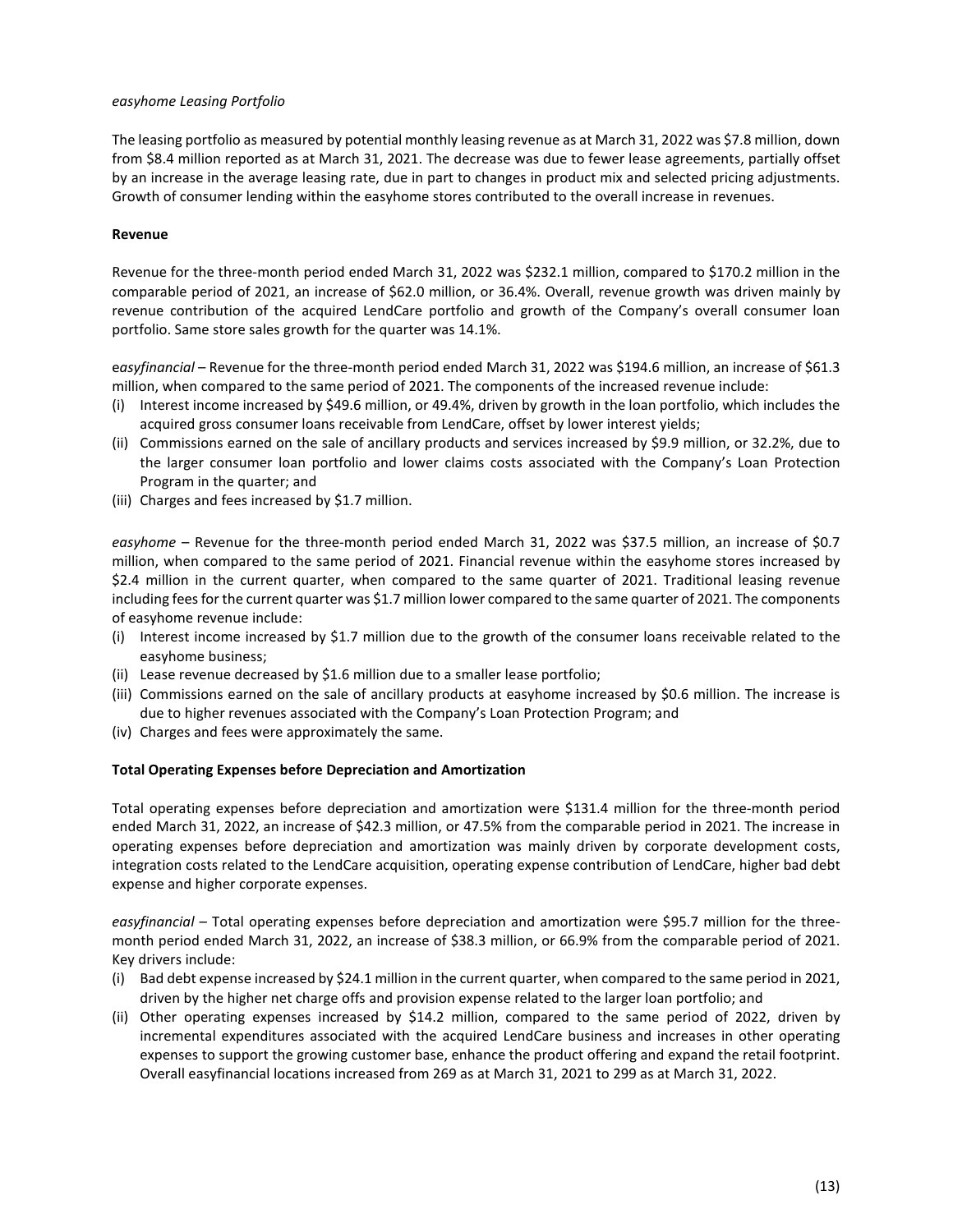*easyhome* – Total operating expenses before depreciation and amortization were \$17.4 million for the three-month period ended March 31, 2022, an increase of \$1.1 million, or 6.9%, from the comparable period of 2021. Key drivers include:

- (i) A \$0.8 million increase in bad debt expense due to a larger loan portfolio; and
- (ii) A \$0.4 million increase in advertising costs.

*Corporate* – Total operating expenses before depreciation and amortization were \$18.3 million for the three-month period ended March 31, 2022, an increase of \$2.9 million, or 18.6%, from the comparable period of 2021. The increase was primarily due to corporate development costs of \$2.3 million and integration costs related to the LendCare acquisition of \$0.5 million in the quarter. Corporate expenses before depreciation and amortization represented 7.9% of revenue in the first quarter of 2022, compared to 9.1% of revenue in the same quarter of 2021.

# **Depreciation and Amortization**

Depreciation and amortization for the three-month period ended March 31, 2022 was \$20.8 million, an increase of \$3.6 million, or 21.0% from the comparable period of 2021. Overall, depreciation and amortization represented 8.9% of revenue for the three-month period ended March 31, 2022, compared to 10.1% reported in the comparable period of 2021.

*easyfinancial* – Total depreciation and amortization was \$8.6 million for the three-month period ended March 31, 2022. This included \$2.7 million of right-of-use asset depreciation. Depreciation of property and equipment and intangibles in the three-month period ended March 31, 2022 was \$5.9 million, \$3.8 million higher than the \$2.1 million reported in the comparable period of 2021, driven mainly by the \$3.3 million amortization of intangible assets acquired through the acquisition of LendCare.

*easyhome* – Depreciation and amortization was \$10.7 million for the three-month period ended March 31, 2022, \$0.8 million or 6.7% lower from the comparable period of 2021. easyhome's depreciation and amortization of lease assets, property and equipment and intangibles, expressed as a percentage of easyhome revenue for the current quarter was 23.4%, down from the 26.0% reported in the same period of 2021. The rate reduction was due to a smaller lease asset base against a revenue base with an increasing proportion generated from consumer lending.

*Corporate* – Depreciation and amortization was \$1.4 million in the three-month period ended March 31, 2022, relatively flat from the comparable period of 2021.

# **Operating Income (Income before Finance Costs and Income Taxes)**

Operating income for the three-month period ended March 31, 2022 was \$80.0 million, up \$16.0 million, or 25.1%, when compared to the comparable period of 2021. The Company's operating margin for the quarter was 34.4%, down from the 37.6% reported in the comparable period of 2021. Excluding the effects of the adjusting items discussed in the "Key Performance Indicators and Non-IFRS Measures" section, the Company reported adjusted operating income for the three-month period ended March 31, 2022 of \$86.1 million, up \$21.5 million, or 33.2%, from the same period of 2021. The increase in adjusted operating income was mainly driven by higher revenue during the period associated with the larger consumer loan portfolio, partially offset by higher operating expenses. The Company also reported adjusted operating margin of 37.1%, down from the 38.0% reported in the comparable period of 2021.

*easyfinancial* – Operating income for the three-month period ended March 31, 2022 was \$90.3 million, compared with \$71.7 million for the same period in 2021, an increase of \$18.6 million, or 26.0%. The improved operating income was driven by continued organic growth in the Company's loan book, continued improvement in the credit and payment performance of the Company's gross consumer loan portfolio and the operating income contribution of the acquired LendCare portfolio. As a result, easyfinancial revenue increased by \$61.3 million, partially offset by an increase of \$24.1 million in bad debt expense, \$10.7 million of other incremental expenditures associated with the acquired LendCare business and an increase of \$7.9 million in other operating expenses to support the growing customer base, enhance the product offering and expand the retail footprint. easyfinancial's operating margin in the quarter was 46.4%, compared to 53.8% in the comparable period of 2021.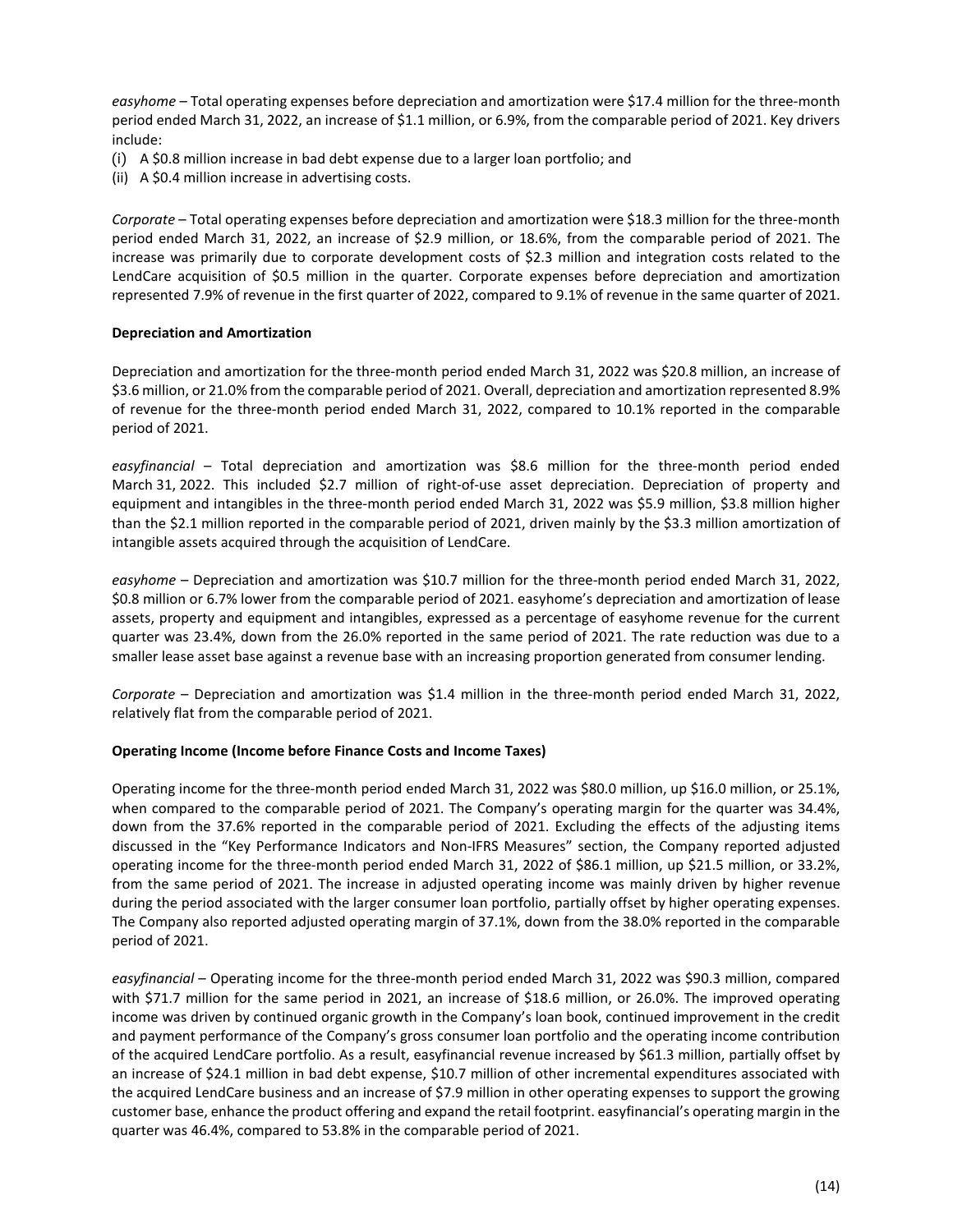*easyhome* – Operating income for the three-month period ended March 31, 2022 was \$9.4 million, an increase of \$0.3 million, or 3.7%, when compared to the comparable period of 2021. The increase was mainly driven by higher revenue and lower depreciation and amortization costs, partially offset by higher other operating expenses. Operating margin for the three-month period ended March 31, 2022 was 25.0%, an increase from the 24.5% reported in the comparable period of 2021.

## **Other Income**

During the three-month period ended March 31, 2022, the Company recognized total unrealized fair value beforetax loss of \$17.5 million mainly on investments in Affirm and its related TRS, compared to \$87.4 million of unrealized fair value before-tax gains in the same period of 2021. Since the initial investment in Affirm on January 1, 2021, the Company has recognized a realized gain on the non-contingent portion of the investment in Affirm and its related TRS of \$66.3 million and a cumulative unrealized fair value gain on the contingent portion of the investment in Affirm and its related TRS of \$31.4 million.

## **Finance Costs**

Finance costs for the three-month period ended March 31, 2022 were \$23.5 million, an increase of \$9.2 million from the comparable period of 2021. The increase was mainly driven by the higher borrowing levels to fund the growth of the Company's lending business, to fund the share buybacks in the period and the debt issued to fund the LendCare acquisition. The increase was partially offset by an overall lower cost of borrowing. The average blended coupon interest rate on drawn balances for the Company's debt as at March 31, 2022, was 4.8%, down from 5.3% as at March 31, 2021.

## **Income Tax Expense**

The effective income tax rate for the three-month period ended March 31, 2022 was 33.0%, higher than the 18.3% reported in the comparable period of 2021. The increase was mainly due to the fair value loss on investments in the quarter being taxed at a lower capital loss rate. In addition, the three-month period ended March 31, 2021 benefited from the application of the lower capital gain tax rate on the significant fair value gain on investments. Excluding the effects of the adjusting items discussed in Key Performance Indicators and Non-IFRS Measures and their related tax impact, the effective tax rate for the three-month period ended March 31, 2022 was relatively flat, compared to the same period of 2021.

# **Net Income and EPS**

The Company's net income for the three-month period ended March 31, 2022 was \$26.1 million, or \$1.55 per share on a diluted basis, down 76.7% and 78.3%, respectively, compared to \$112.0 million, or \$7.14 per share on a diluted basis reported in the same period of 2021. The change was mainly due to fair value gains and losses taken on investments in the current and comparable periods. Excluding the effects of adjusting items discussed in the "Key Performance Indicators and Non-IFRS Measures" section, goeasy achieved adjusted net income and record adjusted diluted earnings per share during the three-month period ended March 31, 2022 of \$45.8 million and \$2.72 per share on a diluted basis, respectively. On this basis, adjusted net income and adjusted diluted earnings per share increased by 24.8% and 16.2%, respectively, compared to the same period of 2021.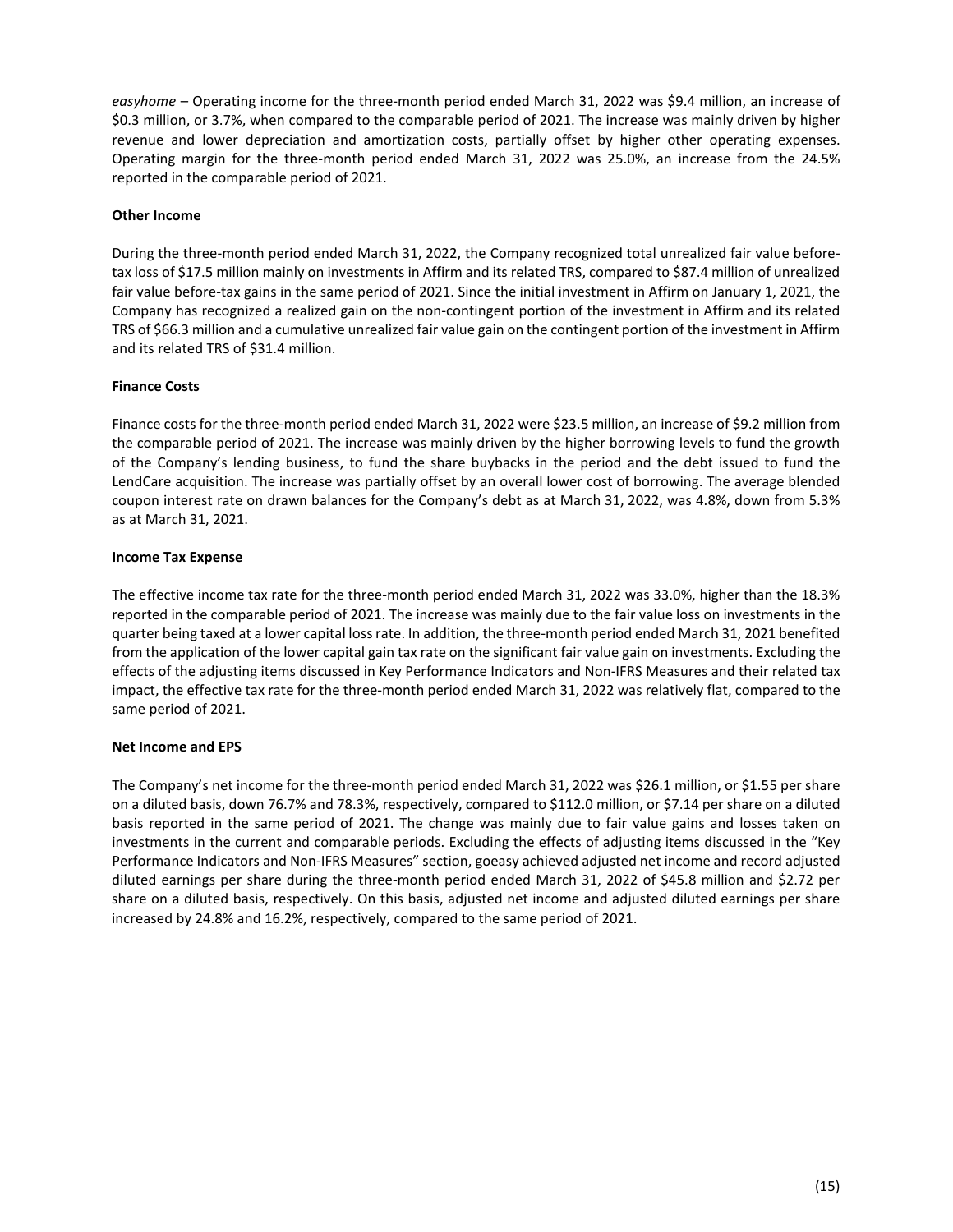#### <span id="page-16-0"></span>**Selected Quarterly Information**

| (\$ in millions except<br>percentages and per<br>share amounts)          | March<br>20223 | 20213        | <b>December September</b><br>20213 | June<br>20213 | <b>March</b><br>2021 | 2020         | <b>December Septembe</b><br>2020 | June<br>2020 | <b>March</b><br>2020 |
|--------------------------------------------------------------------------|----------------|--------------|------------------------------------|---------------|----------------------|--------------|----------------------------------|--------------|----------------------|
| Gross consumer loans<br>receivable                                       | 2,154.3        | 2,030.3      | 1,896.7                            | 1,795.8       | 1,277.3              | 1,246.8      | 1,182.8                          | 1,134.5      | 1,166.1              |
| Revenue                                                                  | 232.1          | 234.4        | 219.8                              | 202.4         | 170.2                | 173.2        | 161.8                            | 150.7        | 167.2                |
| Net income<br>Adjusted net income <sup>2</sup>                           | 26.1<br>45.8   | 50.0<br>47.6 | 63.5<br>46.7                       | 19.5<br>43.7  | 112.0<br>36.7        | 48.9<br>35.0 | 33.1<br>31.6                     | 32.5<br>29.1 | 22.0<br>22.0         |
| Return on assets                                                         | 4.0%           | 7.9%         | 10.3%                              | 3.8%          | 28.8%                | 13.6%        | 9.7%                             | 9.4%         | 6.4%                 |
| Adjusted return on<br>$ases$ <sup>2</sup>                                | 6.9%           | 7.5%         | 7.6%                               | 8.6%          | 9.4%                 | 9.8%         | 9.3%                             | 8.4%         | 6.4%                 |
| Return on equity<br>Adjusted return on                                   | 13.5%          | 25.0%        | 32.7%                              | 12.0%         | 90.1%                | 45.8%        | 34.7%                            | 37.0%        | 25.8%                |
| equity <sup>2</sup>                                                      | 23.8%          | 23.9%        | 24.0%                              | 26.9%         | 29.5%                | 32.8%        | 33.1%                            | 33.1%        | 25.8%                |
| Return on tangible<br>common equity <sup>2,4</sup><br>Adjusted return on | 22.8%          | 39.8%        | 52.3%                              | 16.8%         | 94.2%                | 48.2%        | 36.7%                            | 39.4%        |                      |
| tangible common<br>equity $2,4$                                          | 36.5%          | 36.2%        | 37.1%                              | 34.8%         | 30.8%                | 34.5%        | 35.1%                            | 35.2%        |                      |
| Net income as a                                                          |                |              |                                    |               |                      |              |                                  |              |                      |
| percentage of revenue<br>Adjusted net income as a                        | 11.2%          | 21.3%        | 28.9%                              | 9.6%          | 65.8%                | 28.2%        | 20.5%                            | 21.6%        | 13.1%                |
| percentage of revenue <sup>2</sup>                                       | 19.7%          | 20.3%        | 21.2%                              | 21.6%         | 21.6%                | 20.2%        | 19.5%                            | 19.3%        | 13.1%                |
| Earnings per share <sup>1</sup>                                          |                |              |                                    |               |                      |              |                                  |              |                      |
| <b>Basic</b>                                                             | 1.59           | 3.00         | 3.79                               | 1.20          | 7.41                 | 3.24         | 2.20                             | 2.25         | 1.50                 |
| <b>Diluted</b>                                                           | 1.55           | 2.90         | 3.66                               | 1.16          | 7.14                 | 3.14         | 2.09                             | 2.11         | 1.41                 |
| Adjusted diluted <sup>2</sup>                                            | 2.72           | 2.76         | 2.70                               | 2.61          | 2.34                 | 2.24         | 2.00                             | 1.89         | 1.41                 |

**<sup>1</sup>**Quarterly earnings per share are not additive and may not equal the annual earnings per share reported. This is due to the effect of stock issued or repurchased during the period on the basic weighted average number of Common Shares (as defined herein) outstanding together with the effects of rounding.

<sup>2</sup> Adjusted net income is a non-IFRS measure. Adjusted diluted earnings per share, adjusted return on equity, adjusted return on asset and reported and adjusted return on tangible common equity are non-IFRS ratios. See descriptions in "Key Performance Indicators and Non-IFRS Measures" section. Please refer to page 50 of December 31, 2021 MD&A, page 37 of the September 30, 2021 MD&A, page 39 of the June 30, 2021 MD&A, page 25 of the March 31, 2021 MD&A, page 42 of the December 20, 2020 MD&A, page 33 of the September 30, 2020 MD&A, page 31 of the June 30, 2020 MD&A, and page 22 of the March 31, 2020 MD&A for the respective "Key Performance Indicators and Non-IFRS Measures" section for those periods. These MD&As are available on www.sedar.com.<br><sup>3</sup> During the second quarter of 2021, the Company acquired LendCare. The selected quarterly information for the periods beginning June 30, 2021

include financial information related to LendCare.

4 Comparable reported and adjusted return on tangible common equity financial measures for the three-months periods ended March 31, 2020 were not published.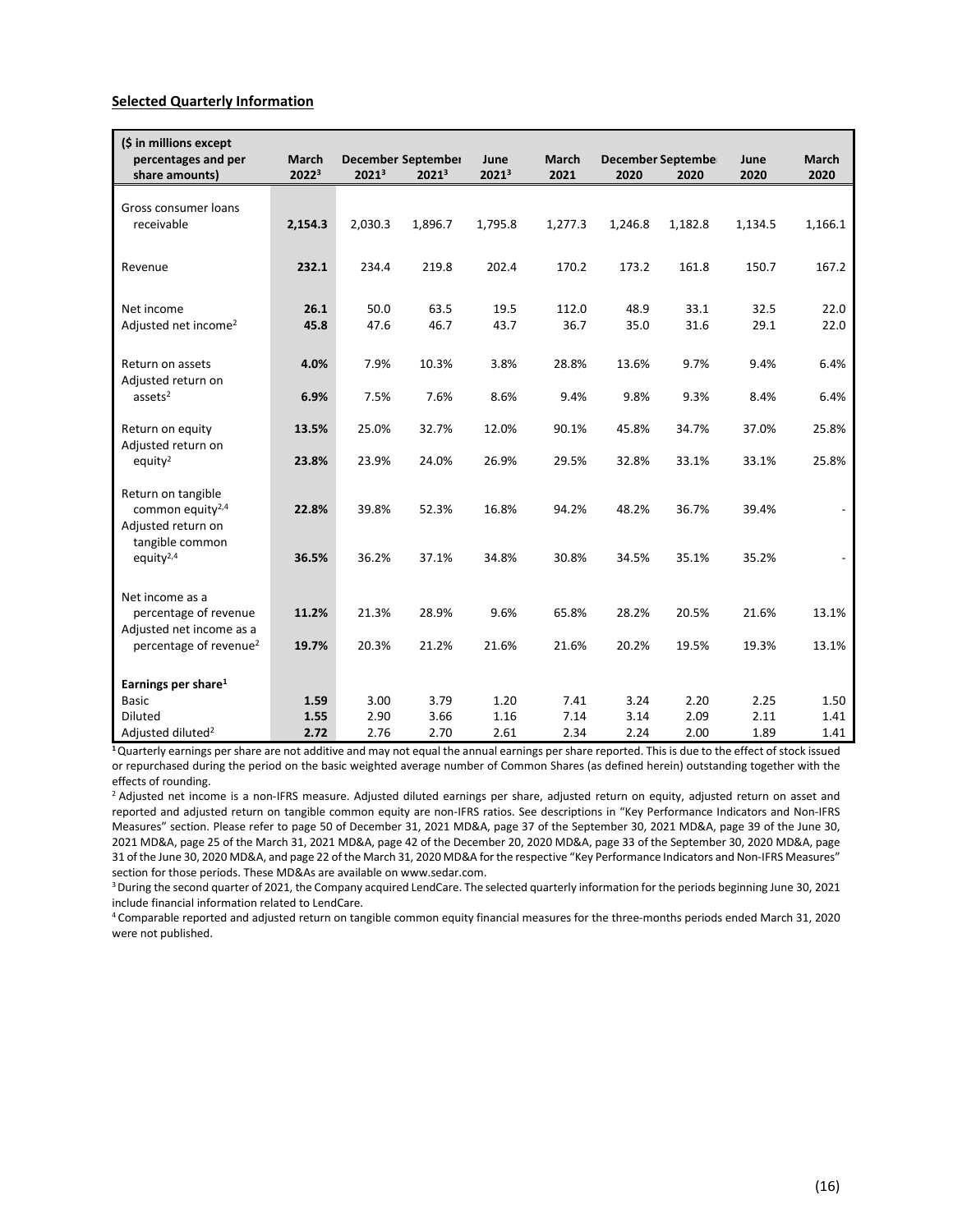Key financial measures for each of the last nine quarters are summarized in the table above and include the gross consumer loans receivable, revenue, net income, earnings per share, return on assets, return on equity, return on tangible common equity, and net income as a percentage of revenue over this timeframe. Revenue growth over this time frame was primarily related to the growth of the gross consumer loans receivable. The larger revenue base together with lower relative operating expenses and finance costs, increased the Company's adjusted net income and adjusted earnings per share, while the increased scale of the business resulted in adjusted net income as a percentage of revenue increasing over the presented time horizon. Lastly, adjusted return on assets, adjusted return on equity and adjusted return on tangible common equity have increased in prior quarters due to the increasing earnings generated by the business, declining in the most recent quarters due to the higher level of assets and shareholders' equity due to the acquisition of LendCare in 2021.

# <span id="page-17-0"></span>**Portfolio Analysis**

The Company generates its revenue from portfolios of consumer loans receivable and lease agreements. To a large extent, the Company's financial results are determined by the performance of these portfolios. The composition of these portfolios at the end of a period are a significant indicator of future financial results.

The Company measures the performance of its portfolios during a period and their make-up at the end of a period using a number of key performance indicators as described in more detail below. Several of these indicators are not measurements in accordance with IFRS and should not be considered as an alternative to net income or any other measure of performance under IFRS. The discussion in this section refers to certain financial measures that are not determined in accordance with IFRS. Although these measures do not have standardized meanings and may not be comparable to similar measures presented by other companies, these measures are defined herein or can be determined by reference to the Company's consolidated financial statements. The Company discusses these measures because it believes they facilitate the understanding of the results of its operations and financial position.

## **Consumer Loans Receivable**

# *Loan Originations and Net Principal Written*

Gross loan originations is the value of all consumer loans receivable advanced to the Company's customers during a period where new credit underwritings have been performed. Included in gross loan originations are loans to new customers and new loans to existing customers, a portion of which may be applied to eliminate a prior borrowing. When the Company extends additional credit to an existing customer, a centralized credit analysis or full credit underwriting is performed using up-to-date information. Additionally, the loan repayment history of that customer throughout their relationship with the Company is considered in the credit decision. As a result, the quality of the credit decision made when evaluating an existing or prior customer is improved and has historically resulted in better performance. No additional credit is extended to a customer whose loan is delinquent.

Net principal written is a non-IFRS measure capturing the Company's gross loan originations during a period, excluding the portion of the originations used to repay prior borrowings. The Company uses net principal written, among other measures, to assess the operating performance of its lending business. Non-IFRS measures are not determined in accordance with IFRS, do not have standardized meanings and may not be comparable to similar financial measures presented by other companies.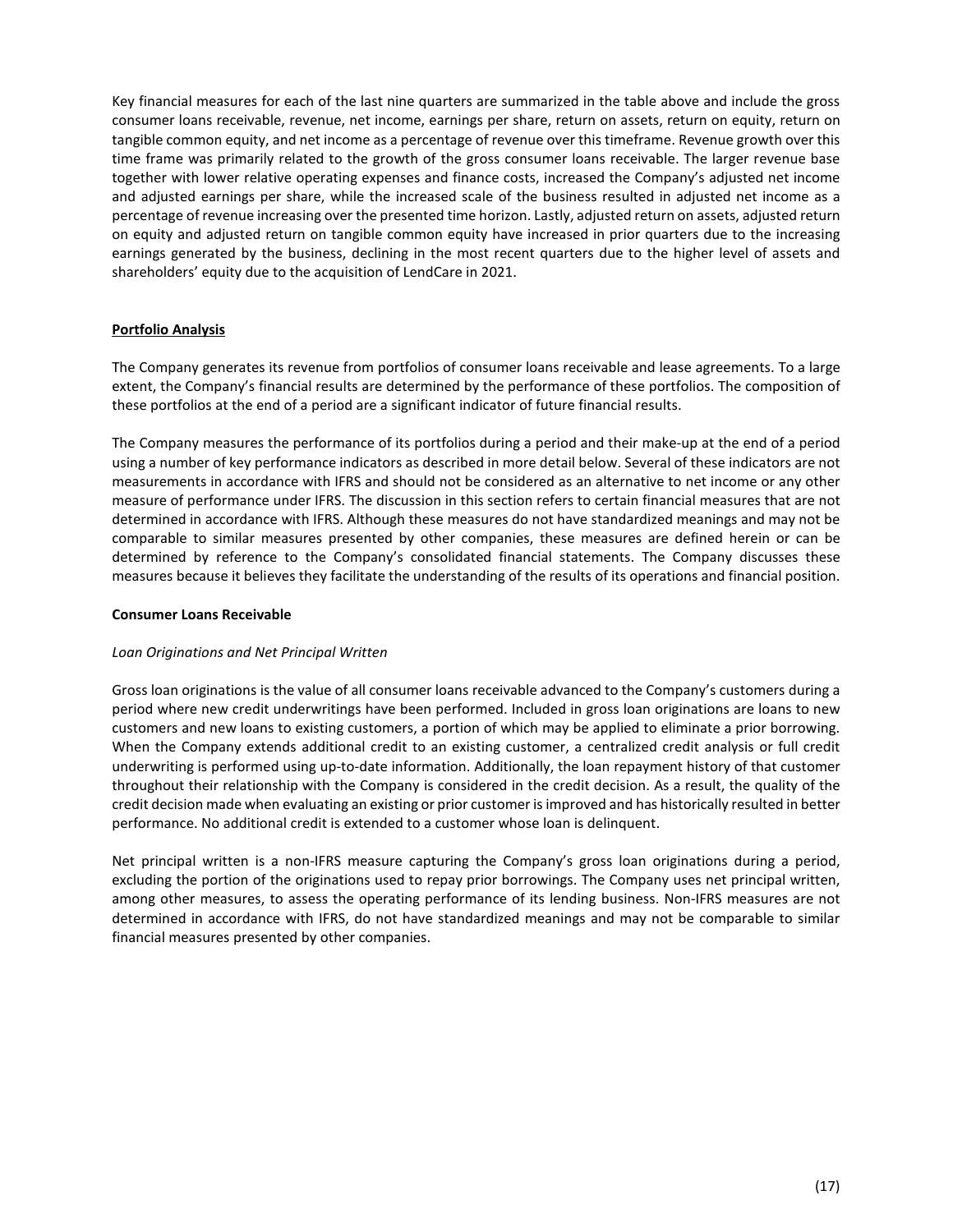Gross loan originations and net principal written during the period were as follows:

|                                                | <b>Three Months Ended</b> |           |  |
|------------------------------------------------|---------------------------|-----------|--|
|                                                | March 31,                 | March 31, |  |
| (5 in 000's)                                   | 2022                      | 2021      |  |
|                                                |                           |           |  |
| Gross loan originations                        | 476,542                   | 272,351   |  |
|                                                |                           |           |  |
| Loan originations to new customers             | 217,694                   | 99,957    |  |
|                                                |                           |           |  |
| Loan originations to existing customers        | 258,848                   | 172,394   |  |
| Less: Proceeds applied to repay existing loans | (134, 036)                | (95,330)  |  |
| Net advance to existing customers              | 124,812                   | 77,064    |  |
|                                                |                           |           |  |
| Net principal written                          | 342,506                   | 177,021   |  |

# *Gross Consumer Loans Receivable*

The Company measures the size of its lending portfolio in terms of gross consumer loans receivable. Gross consumer loans receivable reflects the period-end balance of the portfolio before provisioning for potential future charge offs. Growth in gross consumer loans receivable is driven by several factors including the number of customers and average loan value per customer. Changes in the gross consumer loans receivable during the periods were as follows:

|                                                                 | <b>Three Months Ended</b> |            |  |
|-----------------------------------------------------------------|---------------------------|------------|--|
|                                                                 | March 31,                 | March 31,  |  |
| (5 in 000's)                                                    | 2022                      | 2021       |  |
|                                                                 |                           |            |  |
| Opening gross consumer loans receivable                         | 2,030,339                 | 1,246,840  |  |
|                                                                 |                           |            |  |
| Gross loan originations                                         | 476.542                   | 272,351    |  |
| Gross principal payments and other adjustments                  | (298, 580)                | (210, 692) |  |
| Gross charge offs before recoveries                             | (54,001)                  | (31, 208)  |  |
| Net growth in gross consumer loans receivable during the period | 123.961                   | 30,451     |  |
|                                                                 |                           |            |  |
| Ending gross consumer loans receivable                          | 2,154,300                 | 1,277,291  |  |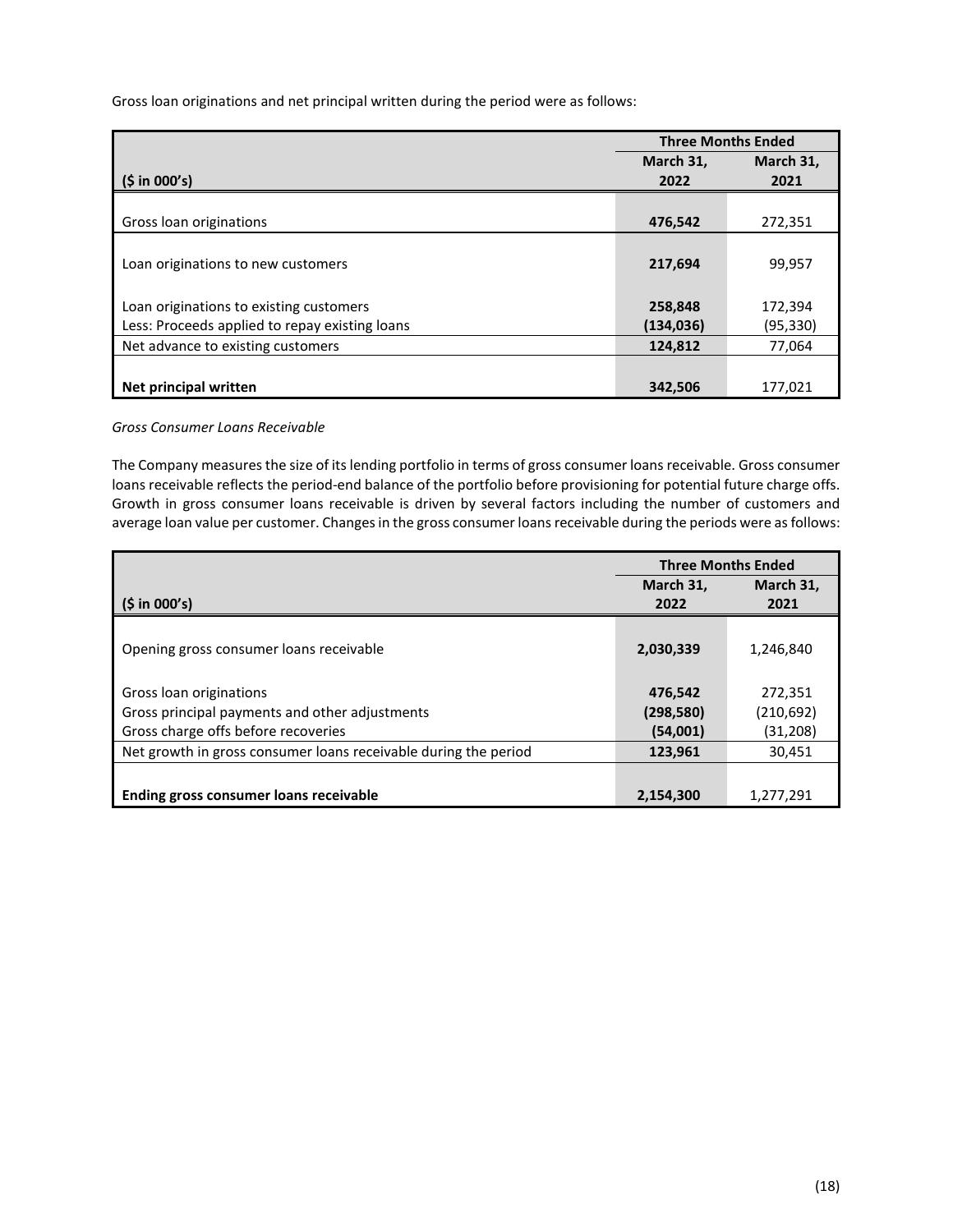|                                  |           | March 31, 2022 |           | March 31, 2021 |
|----------------------------------|-----------|----------------|-----------|----------------|
| (\$ in 000's except percentages) | \$        | % of total     |           | % of total     |
|                                  |           |                |           |                |
| $0 - 6$ months                   | 224,520   | 10.4%          | 192.611   | 15.1%          |
| $6 - 12$ months                  | 160,706   | 7.5%           | 142,804   | 11.2%          |
| $12 - 24$ months                 | 357,950   | 16.6%          | 306,565   | 24.0%          |
| $24 - 36$ months                 | 426,162   | 19.8%          | 293,438   | 23.0%          |
| $36 - 48$ months                 | 357,435   | 16.6%          | 189,229   | 14.8%          |
| $48 - 60$ months                 | 242,152   | 11.2%          | 65,425    | 5.1%           |
| $60$ months +                    | 385,375   | 17.9%          | 87,219    | 6.8%           |
|                                  |           |                |           |                |
| Gross consumer loans receivable  | 2,154,300 | 100.0%         | 1,277,291 | 100.0%         |

Scheduled principal repayment of gross consumer loans receivable are as follows:

Gross consumer loans receivable with principal repayments beyond 60 months as at March 31, 2022 increased by 1,110 bps, compared to March 31, 2021, primarily due to the shift in product mix towards a higher proportion of secured loans, which have longer payment terms.

Gross consumer loans receivable categorized by the contractual time to maturity is as follows:

|                                  |           | March 31, 2022 | <b>March 31, 2021</b> |            |
|----------------------------------|-----------|----------------|-----------------------|------------|
| (\$ in 000's except percentages) | \$        | % of total     |                       | % of total |
|                                  |           |                |                       |            |
| $0 - 1$ year                     | 62,816    | 2.9%           | 50,984                | 4.0%       |
| $1 - 2$ years                    | 153,775   | 7.1%           | 147,077               | 11.5%      |
| $2 - 3$ years                    | 355,710   | 16.5%          | 325,049               | 25.4%      |
| $3 - 4$ years                    | 510,252   | 23.7%          | 387,790               | 30.4%      |
| $4 - 5$ years                    | 481,438   | 22.4%          | 215,896               | 16.9%      |
| $5$ years $+$                    | 590,309   | 27.4%          | 150,495               | 11.8%      |
|                                  |           |                |                       |            |
| Gross consumer loans receivable  | 2,154,300 | 100.0%         | 1,277,291             | 100.0%     |

Gross consumer loans receivable with contractual times to maturity beyond 5 years as at March 31, 2022 increased by 1,560 bps, compared to March 31, 2021, primarily due to the shift in product mix towards a higher proportion of secured loans, which have longer payment terms.

Loans are originated and serviced by both the easyfinancial and easyhome reportable operating segments. A breakdown of gross consumer loans receivable between these segments is as follows:

|                                                                                                   | March 31, 2022      |               |                     | March 31, 2021 |
|---------------------------------------------------------------------------------------------------|---------------------|---------------|---------------------|----------------|
| (\$ in 000's except percentages)                                                                  |                     | % of total    |                     | % of total     |
| Gross consumer loans receivable,<br>easyfinancial<br>Gross consumer loans receivable,<br>easyhome | 2,081,551<br>72,749 | 96.6%<br>3.4% | 1,224,189<br>53,102 | 95.8%<br>4.2%  |
| Gross consumer loans receivable                                                                   | 2,154,300           | 100.0%        | 1,277,291           | 100.0%         |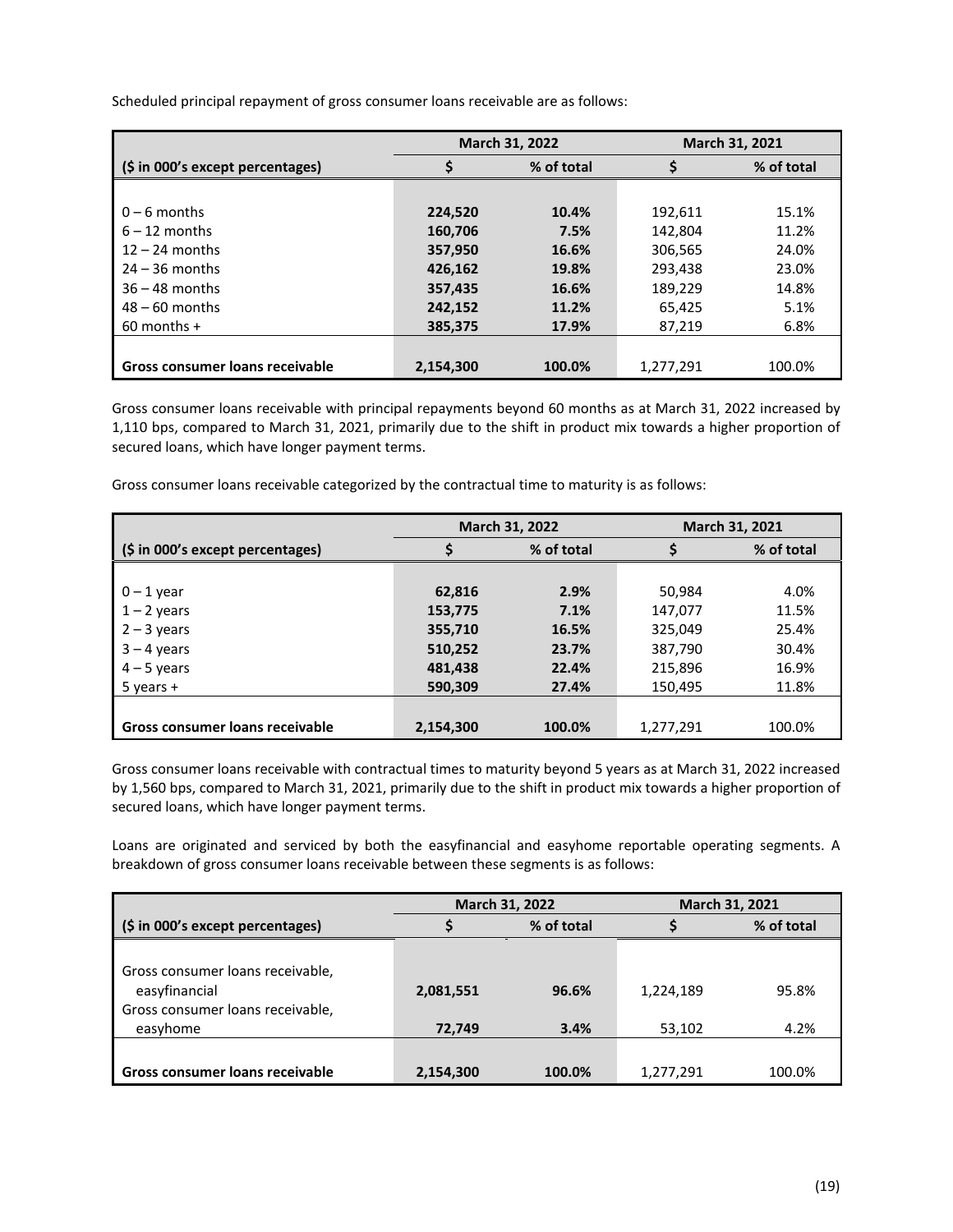## *Financial Revenue and Net Financial Income*

Financial revenue, a non-IFRS measure, is generated by both the easyfinancial and easyhome reportable operating segments. Financial revenue includes interest and various other ancillary fees generated by the Company's gross consumer loans receivable. Financial revenue is calculated as total Company revenue less leasing revenue from the easyhome reportable operating segment.

Net financial income is a non-IFRS measure that details the profitability of the Company's gross consumer loans receivable before any costs to originate or administer. Net financial income is calculated by deducting interest expense, amortization of deferred financing charges and bad debt expense from financial revenue. Net financial income is impacted by the size of gross consumer loans receivable, portfolio yield, amount and cost of the Company's debt, the Company's leverage ratio and bad debt expense incurred in the period. The Company uses net financial income, among other measures, to assess the operating performance of its loan portfolio. Non-IFRS measures are not determined in accordance with IFRS, do not have standardized meanings and may not be comparable to similar financial measures presented by other companies.

|                                                                        | <b>Three Months Ended</b> |           |  |
|------------------------------------------------------------------------|---------------------------|-----------|--|
|                                                                        | March 31,                 | March 31, |  |
| (5 in 000's)                                                           | 2022                      | 2021      |  |
|                                                                        |                           |           |  |
| Total Company revenue                                                  | 232,142                   | 170,174   |  |
| Less: Leasing revenue                                                  | (28, 566)                 | (30, 243) |  |
| <b>Financial revenue</b>                                               | 203,576                   | 139,931   |  |
|                                                                        |                           |           |  |
| Less: Interest expenses and amortization of deferred financing charges | (22, 643)                 | (13, 495) |  |
| Less: Bad debt expense                                                 | (54, 149)                 | (29, 274) |  |
|                                                                        |                           |           |  |
| Net financial income                                                   | 126,784                   | 97,162    |  |

*Total Yield on Consumer Loans as a Percentage of Average Gross Consumer Loans Receivable*

Total yield on consumer loans as a percentage of average gross consumer loans receivable is a non-IFRS ratio and is calculated as the financial revenue generated, including revenue generated on the sale of ancillary products, on the Company's gross consumer loans receivable divided by the average of the month-end loan balances for the indicated period. For interim periods, the rate is annualized. The Company uses total yield on gross consumer loans as a percentage of average gross consumer loans receivable, among other measures, to assess the operating performance of its loan portfolio.

|                                                                         | <b>Three Months Ended</b> |                |  |
|-------------------------------------------------------------------------|---------------------------|----------------|--|
|                                                                         | March 31,                 | March 31,      |  |
| (\$ in 000's except percentages)                                        | 2022                      | 2021           |  |
|                                                                         |                           |                |  |
| Total Company revenue                                                   | 232,142                   | 170,174        |  |
| Less: Leasing revenue                                                   | (28, 566)                 | (30, 243)      |  |
| <b>Financial revenue</b>                                                | 203,576                   | 139,931        |  |
|                                                                         |                           |                |  |
| Multiplied by number of periods in a year                               | X <sub>4</sub>            | X <sub>4</sub> |  |
|                                                                         |                           |                |  |
| Divided by average gross consumer loans receivable                      | 2,101,759                 | 1,264,755      |  |
|                                                                         |                           |                |  |
| Total yield on consumer loans as a percentage of average gross consumer |                           |                |  |
| loans receivable (annualized)                                           | 38.7%                     | 44.3%          |  |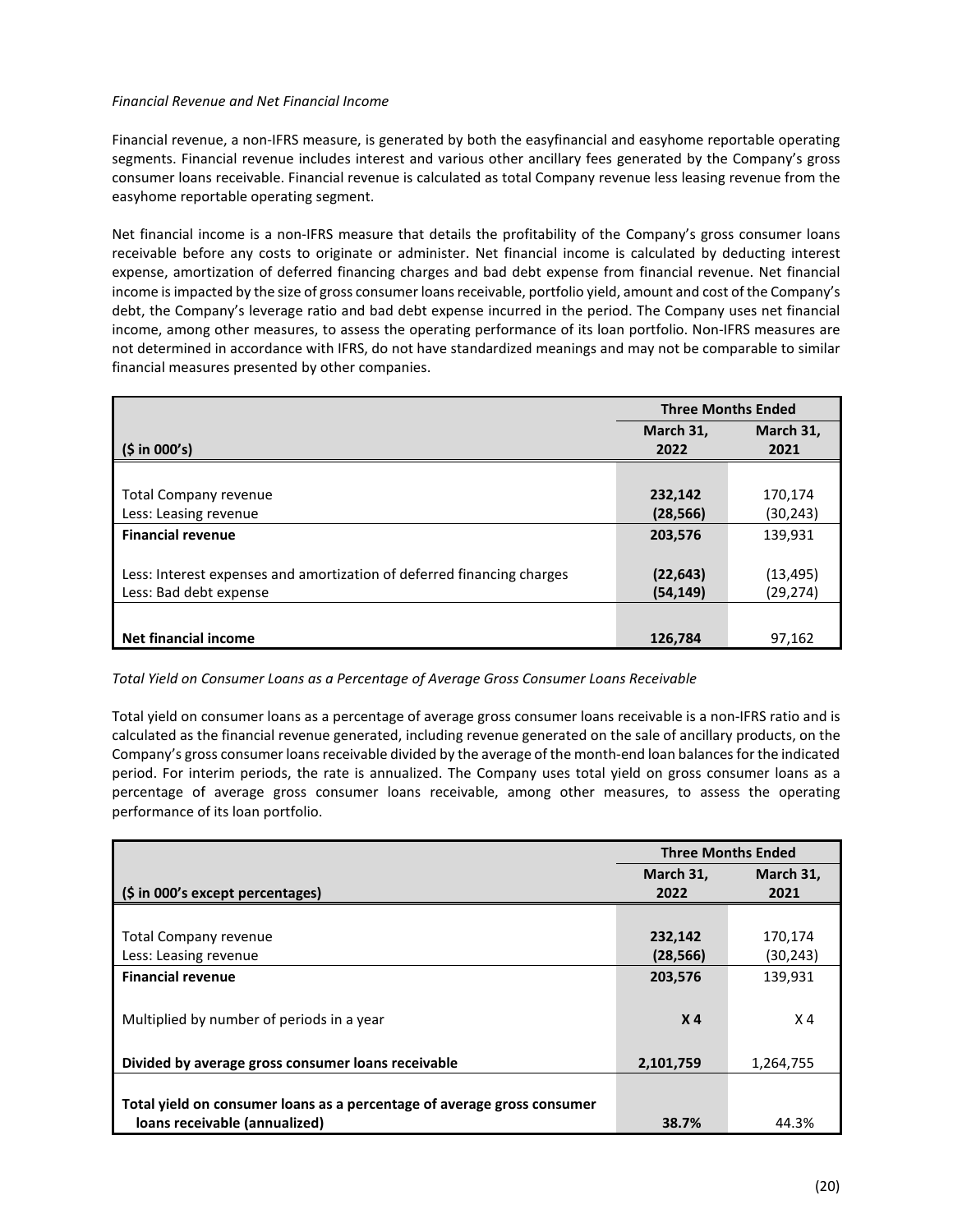# *Net Charge Offs*

In addition to loan originations, the gross consumer loans receivable are impacted by charge offs. Unsecured customer loan balances that are delinquent greater than 90 days and secured customer loan balances that are delinquent greater than 180 days are charged off. In addition, customer loan balances are charged off upon notification that the customer is bankrupt following a detailed review of the filing. Subsequent collections of previously charged off accounts are netted with gross charge offs during a period to arrive at net charge offs.

Average gross consumer loans receivable has been calculated based on the average of the month-end loan balances for the indicated period. This metric is a measure of the collection performance of gross consumer loans receivable. For interim periods, the rate is annualized.

|                                                                 | <b>Three Months Ended</b> |           |
|-----------------------------------------------------------------|---------------------------|-----------|
|                                                                 | March 31,                 | March 31, |
| (\$ in 000's except percentages)                                | 2022                      | 2021      |
|                                                                 |                           |           |
| Net charge offs against allowance                               | 46,301                    | 28,800    |
|                                                                 |                           |           |
| Multiplied by number of periods in a year                       | X <sub>4</sub>            | X 4       |
|                                                                 |                           |           |
| Divided by average gross consumer loans receivable              | 2,101,759                 | 1,264,755 |
|                                                                 |                           |           |
| Net charge offs as a percentage of average gross consumer loans |                           |           |
| receivable (annualized)                                         | 8.8%                      | 9.1%      |

# *Allowance for Credit Losses*

The allowance for expected credit losses is a provision that is reported on the Company's statement of financial position that is netted against gross consumer loans receivable to arrive at net consumer loans receivable. The allowance for expected credit losses provides for credit losses that are expected to transpire in future periods. Customer loans for which we have received a notification of bankruptcy, unsecured customer loan balances that are delinquent greater than 90 days and secured customer loan balances that are delinquent greater than 180 days are charged off against the allowance for loan losses.

|                                                                          | <b>Three Months Ended</b> |           |
|--------------------------------------------------------------------------|---------------------------|-----------|
|                                                                          | March 31,                 | March 31, |
| (\$ in 000's except percentages)                                         | 2022                      | 2021      |
|                                                                          |                           |           |
| Allowance for credit losses, beginning of period                         | 159,762                   | 125,676   |
| Net charge offs against allowance                                        | (46, 301)                 | (28, 800) |
| Bad debt expense                                                         | 54.149                    | 29,274    |
| Allowance for credit losses, end of period                               | 167,610                   | 126,150   |
|                                                                          |                           |           |
| Allowance for credit losses as a percentage of the ending gross consumer |                           |           |
| loans receivable                                                         | 7.78%                     | 9.88%     |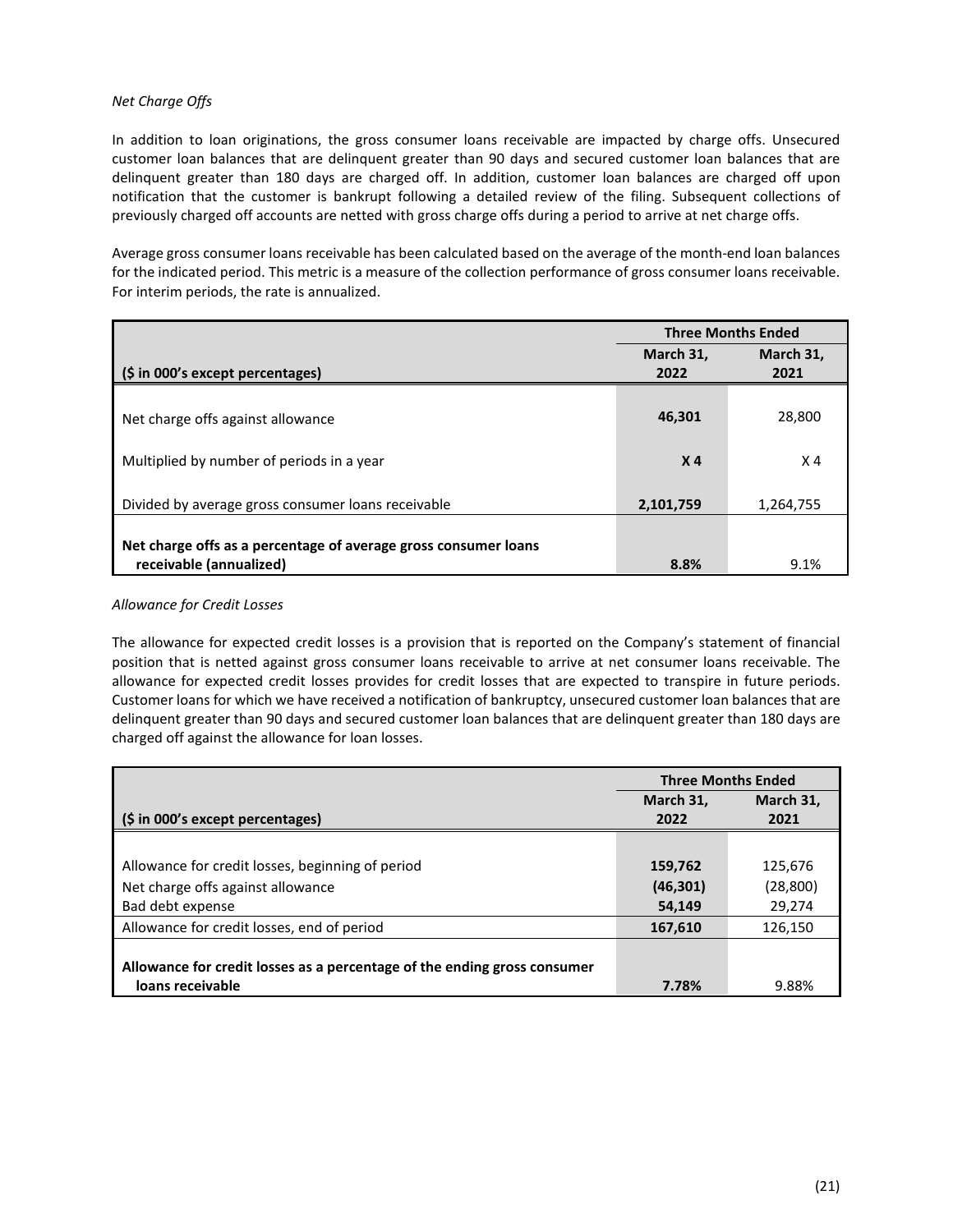IFRS 9 requires that Forward Looking Indicators (FLIs) be considered when determining the allowance for credit losses. Historically, the four key macroeconomic variables contributing to credit risk and losses within the Company's loan portfolio have been: unemployment rates, inflation rates, GDP growth and the price of oil. Analysis performed by the Company determined that a forecasted increase in the rate of unemployment, rate of inflation, a decrease in the expected future price of oil from the current rates or a decrease in the rate of GDP growth has historically tended to increase the charge offs experienced by the Company. Conversely a forecasted decrease in the rate of unemployment, rate of inflation, an increase in the expected future price of oil from the current rates or an increase in the GDP growth rate has historically tended to decrease the charge offs experienced by the Company. When assessing the degree of influence on the credit risk of the Company's consumer loan portfolio, analysis performed by the Company indicates that the underlying credit and product mix, as influenced by the Company's custom proprietary credit models, has the most significant impact on future credit losses, while there is only a moderate degree of impact caused solely by economic factors. As a result of the turbulent economic environment brought on by the COVID-19 pandemic, management identified the need to incorporate additional data and methodological approaches into the Company's forward-looking scenario modelling, in order to account for the unusually high prepayment rates and low default rates experienced by lending institutions during the pandemic. Therefore, additional factors have been incorporated into assessing the economic impact of the COVID-19 pandemic on the Company's consumer loan portfolio.

In calculating the allowance for credit losses, internally developed models were used, which factor in credit risk related parameters including the probability of default, the exposure at default, the loss given default and other relevant risk factors. As part of the process, the Company employed distinct forecast scenarios for the period as at March 31, 2021, derived from the FLI forecasts produced by five large Canadian banks, which include neutral, optimistic and pessimistic forecast scenarios. For the period as at March 31, 2022, the Company enhanced the methodology by employing five distinct forecast scenarios, derived from the FLI forecasts produced by Moody's Analytics, which include neutral, moderately optimistic, extremely optimistic, moderately pessimistic and extremely pessimistic forecast scenarios. These scenarios use a combination of four inter-related macroeconomic variables including unemployment rates, GDP, inflation rates, and oil prices and are utilized to determine the probability weighted allowance. Judgment is then applied to the recommended probability weightings to these scenarios to determine a probability weighted allowance for credit losses.

The following table shows the key macroeconomic variables used in the determination of the probability weighted allowance during the forecast periods as at March 31, 2022 and 2021, respectively.

| 12-Month Forward-                  | March 31, 2022 |                   |         |                                        |          | March 31, 2021 |                   |             |
|------------------------------------|----------------|-------------------|---------|----------------------------------------|----------|----------------|-------------------|-------------|
| Looking                            |                |                   |         |                                        |          |                |                   |             |
| <b>Macroeconomic</b>               |                |                   |         |                                        |          |                |                   |             |
| <b>Variables</b>                   |                | Moderatelyl       |         | Extremely   Moderately   Extremely     |          | <b>Neutral</b> |                   |             |
| (Average annual)                   | <b>Neutral</b> | <b>Optimistic</b> |         | Optimistic   Pessimistic   Pessimistic |          |                | <b>Optimistic</b> | Pessimistic |
|                                    |                |                   |         |                                        |          |                |                   |             |
| Unemployment rate <sup>1</sup>     | 5.95%          | 5.16%             | 4.48%   | 8.19%                                  | 9.60%    | 7.20%          | 6.98%             | 10.22%      |
| GDP growth rate <sup>2</sup>       | 3.99%          | 5.45%             | 6.01%   | 1.72%                                  | 0.37%    | 7.41%          | 7.74%             | (1.02%)     |
| Inflation growth rate <sup>3</sup> | 3.89%          | 3.54%             | 3.20%   | 5.07%                                  | 5.87%    | 2.22%          | 1.70%             | 2.70%       |
| Oil prices <sup>4</sup>            | \$85.50        | \$83.63           | \$81.75 | \$88.12                                | \$104.10 | \$57.13        | \$65.75           | \$34.33     |

<sup>1</sup> An average of the projected monthly unemployment rates over the next 12-month forecast period.<br>
<sup>2</sup> A projected year-over-year GDP growth rate.<br>
<sup>3</sup> A projected year-over-year inflation growth rate.<br>
<sup>4</sup> An average of

The assignment of the probability weighting for the various scenarios using these variables involves management judgment through a robust internal review and analysis to arrive at a collective view on the likelihood of each scenario, particularly in light of the current COVID-19 pandemic. If management were to assign 100% probability to the extremely pessimistic scenario forecast, the allowance for credit losses would have been \$18.0 million (March 31, 2021 - \$14.2 million under 100% pessimistic scenario forecast) higher than the reported allowance for credit losses as at March 31, 2022. Note the sensitivity above does not consider the migration of exposure and/or changes in credit risk that would have occurred in the loan portfolio due to risk mitigation actions or other factors.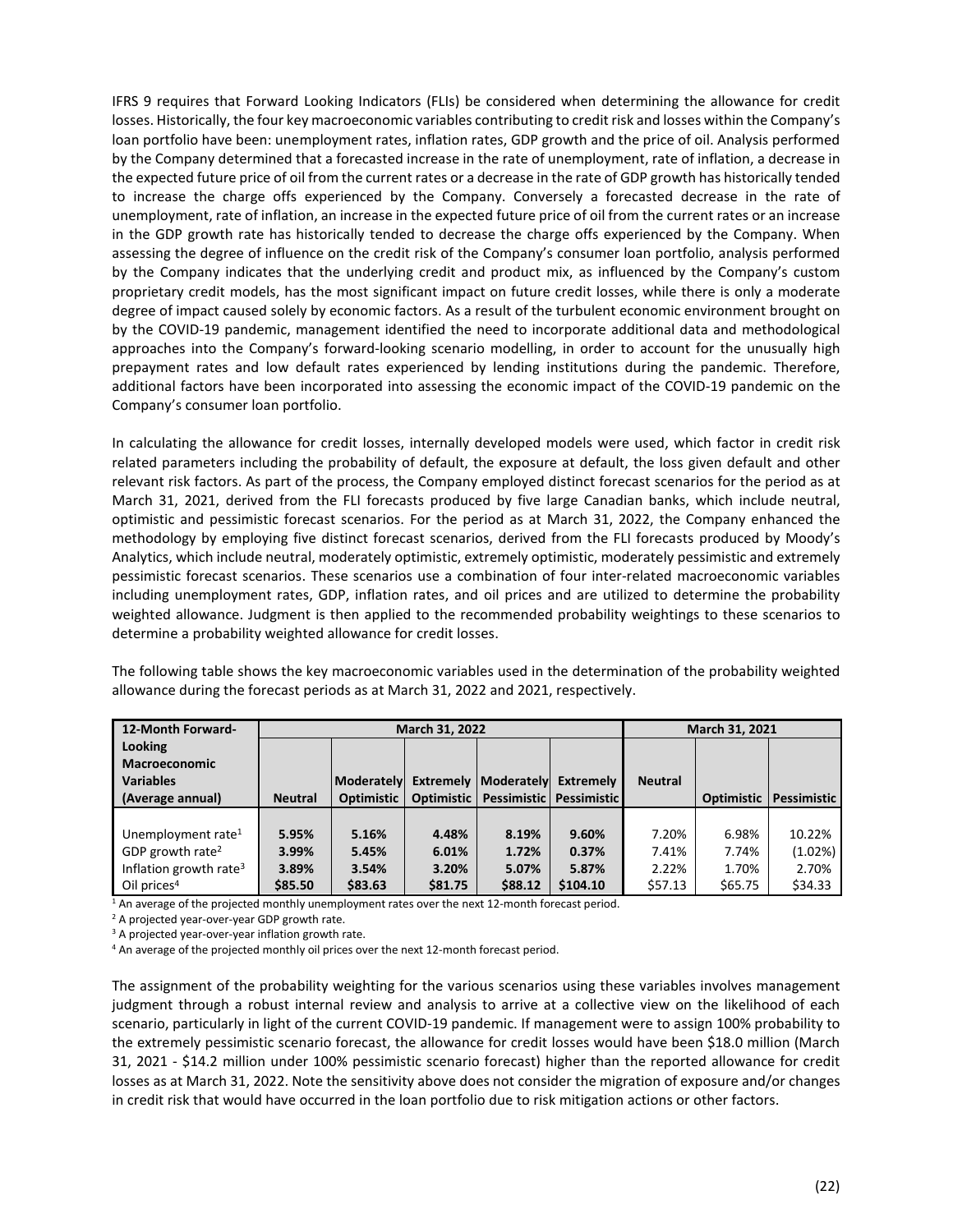# *Aging of Gross Consumer Loans Receivable*

An aging analysis of gross consumer loans receivable at the end of the periods was as follows:

|                                  |           | March 31, 2022 |           | March 31, 2021 |
|----------------------------------|-----------|----------------|-----------|----------------|
| (\$ in 000's except percentages) | \$        | % of total     | \$        | % of total     |
|                                  |           |                |           |                |
| Current                          | 2,033,820 | 94.4%          | 1,217,184 | 95.3%          |
| Days past due                    |           |                |           |                |
| $1 - 30$ days                    | 62,928    | 2.9%           | 36,028    | 2.8%           |
| 31 - 44 days                     | 15,885    | 0.7%           | 8.974     | 0.7%           |
| 45 - 60 days                     | 12,722    | 0.6%           | 5,937     | 0.5%           |
| 61 - 90 days                     | 18,097    | 0.8%           | 8,479     | 0.7%           |
| 91 - 120 days                    | 5,213     | 0.3%           | 44        | 0.0%           |
| 121 - 150 days                   | 3,304     | 0.2%           | 161       | $0.0\%$        |
| 151 - 180 days                   | 2,331     | 0.1%           | 484       | $0.0\%$        |
|                                  | 120,480   | 5.6%           | 60,107    | 4.7%           |
|                                  |           |                |           |                |
| Gross consumer loans receivable  | 2,154,300 | 100%           | 1,277,291 | 100.0%         |

A large portion of the Company's gross consumer loans receivable operates on a bi-weekly rather than monthly repayment cycle. As such, the aging analysis between different fiscal periods may not be comparable depending upon the day of the week on which the fiscal period ends. An alternate aging analysis prepared as of the last Saturday of the fiscal periods may present a more relevant comparison.

Aging analysis of the gross consumer loans receivable as of the last Saturday of the periods was as follows:

|                                 | Saturday,<br>March 26,<br>2022 | Saturday,<br>March 27,<br>2021 |
|---------------------------------|--------------------------------|--------------------------------|
|                                 | % of total                     | % of total                     |
|                                 |                                |                                |
| Current                         | 93.8%                          | 95.6%                          |
| Days past due                   |                                |                                |
| $1 - 30$ days                   | 3.5%                           | 2.8%                           |
| 31 - 44 days                    | 0.7%                           | 0.5%                           |
| 45 - 60 days                    | 0.6%                           | 0.5%                           |
| 61 - 90 days                    | 0.9%                           | 0.6%                           |
| 91 - 120 days                   | 0.2%                           | 0.0%                           |
| 121 - 150 days                  | 0.2%                           | 0.0%                           |
| 151 - 180 days                  | 0.1%                           | 0.0%                           |
|                                 | 6.2%                           | 4.4%                           |
|                                 |                                |                                |
| Gross consumer loans receivable | 100%                           | 100.0%                         |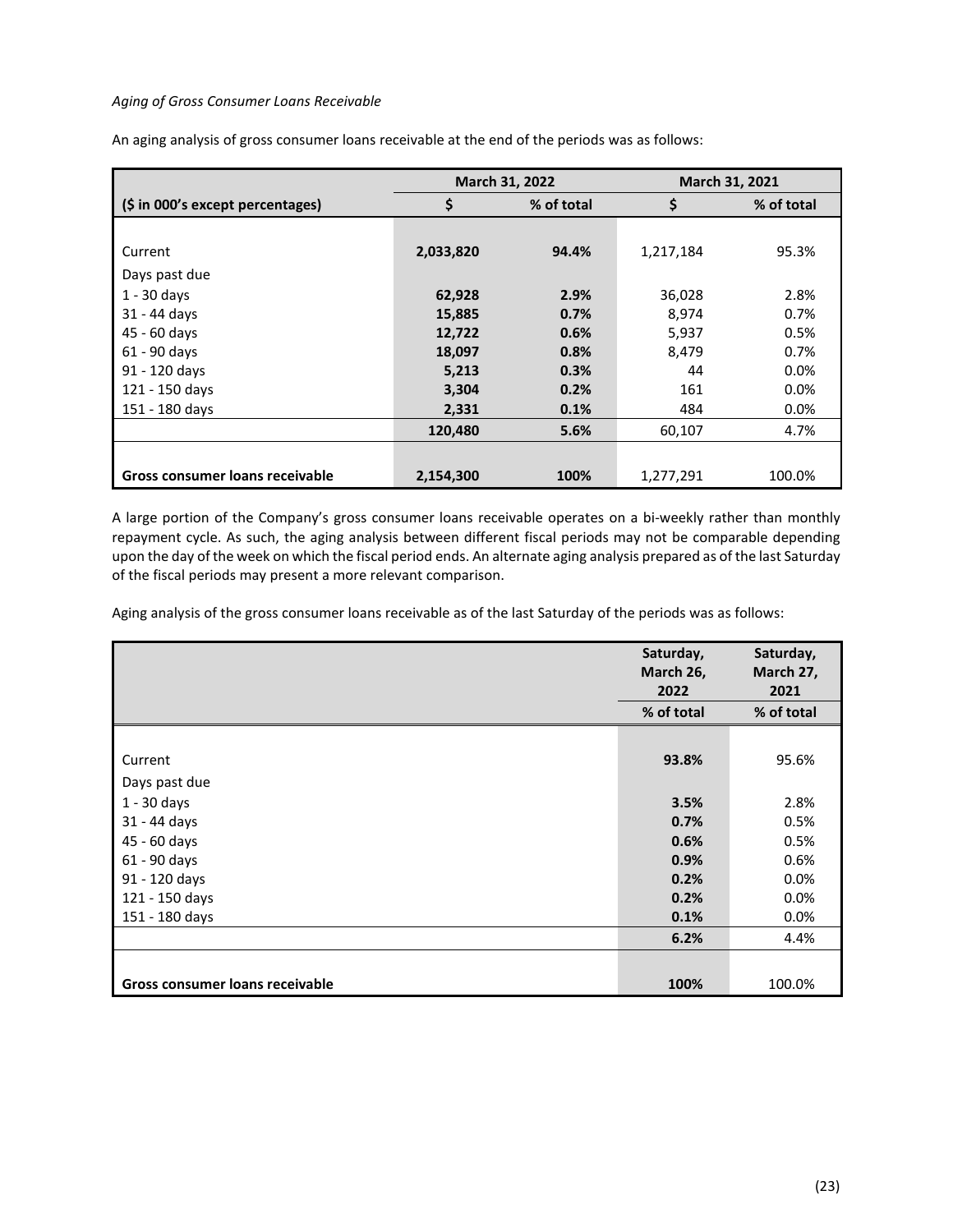Gross consumer loans receivable that are considered past due as of the last Saturday of March 2022 was 6.2%, 180 bps higher than the last Saturday of March 2021, primarily due to the inclusion and subsequent growth of secured loans within the LendCare portfolio, which have a longer period prior to charge off, at six months post initial delinquency, compared to unsecured loans, where loans are charged off three months after the initial delinquency. In addition, during the prior year comparison period, there was a higher degree of federal financial support available to customers during COVID-19 pandemic together with higher loan protection insurance claims, which served to reduce the delinquency.

# *Gross Consumer Loans Receivable by Geography*

At the end of the periods, the Company's gross consumer loans receivable were allocated among the following geographic regions:

|                                  | <b>March 31, 2022</b> |            |           | <b>March 31, 2021</b> |
|----------------------------------|-----------------------|------------|-----------|-----------------------|
| (\$ in 000's except percentages) |                       | % of total |           | % of total            |
|                                  |                       |            |           |                       |
| Newfoundland & Labrador          | 67,281                | 3.1%       | 43,486    | 3.4%                  |
| Nova Scotia                      | 108,880               | 5.1%       | 67,558    | 5.3%                  |
| Prince Edward Island             | 14,022                | 0.7%       | 10,329    | 0.8%                  |
| New Brunswick                    | 97,672                | 4.5%       | 58,286    | 4.6%                  |
| Quebec                           | 262,189               | 12.2%      | 121,538   | 9.5%                  |
| Ontario                          | 810,248               | 37.6%      | 536,531   | 42.0%                 |
| Manitoba                         | 90,691                | 4.2%       | 52,611    | 4.1%                  |
| Saskatchewan                     | 105,417               | 4.9%       | 63,092    | 4.9%                  |
| Alberta                          | 352,618               | 16.4%      | 177,587   | 13.9%                 |
| <b>British Columbia</b>          | 224,468               | 10.4%      | 132,803   | 10.4%                 |
| <b>Territories</b>               | 20,814                | 0.9%       | 13,470    | 1.1%                  |
|                                  |                       |            |           |                       |
| Gross consumer loans receivable  | 2.154.300             | 100.0%     | 1,277,291 | 100.0%                |

*Gross Consumer Loans Receivable by Loan Type*

At the end of the periods, the Company's gross consumer loans receivable was allocated among the following loan types:

|                                       | March 31, 2022 |       | March 31, 2021 |            |
|---------------------------------------|----------------|-------|----------------|------------|
| $(5$ in 000's except percentages)     | % of total     |       |                | % of total |
|                                       |                |       |                |            |
| Unsecured instalment loans            | 1,428,108      | 66.3% | 1,114,822      | 87.3%      |
| Secured instalment loans <sup>1</sup> | 726,192        | 33.7% | 162,469        | 12.7%      |
|                                       |                |       |                |            |
| Gross consumer loans receivable       | 2,154,300      | 100%  | 1,277,291      | 100.0%     |

<sup>1</sup> Secured instalment loans include loans secured by real estate, personal property or a Notice of Security Interest.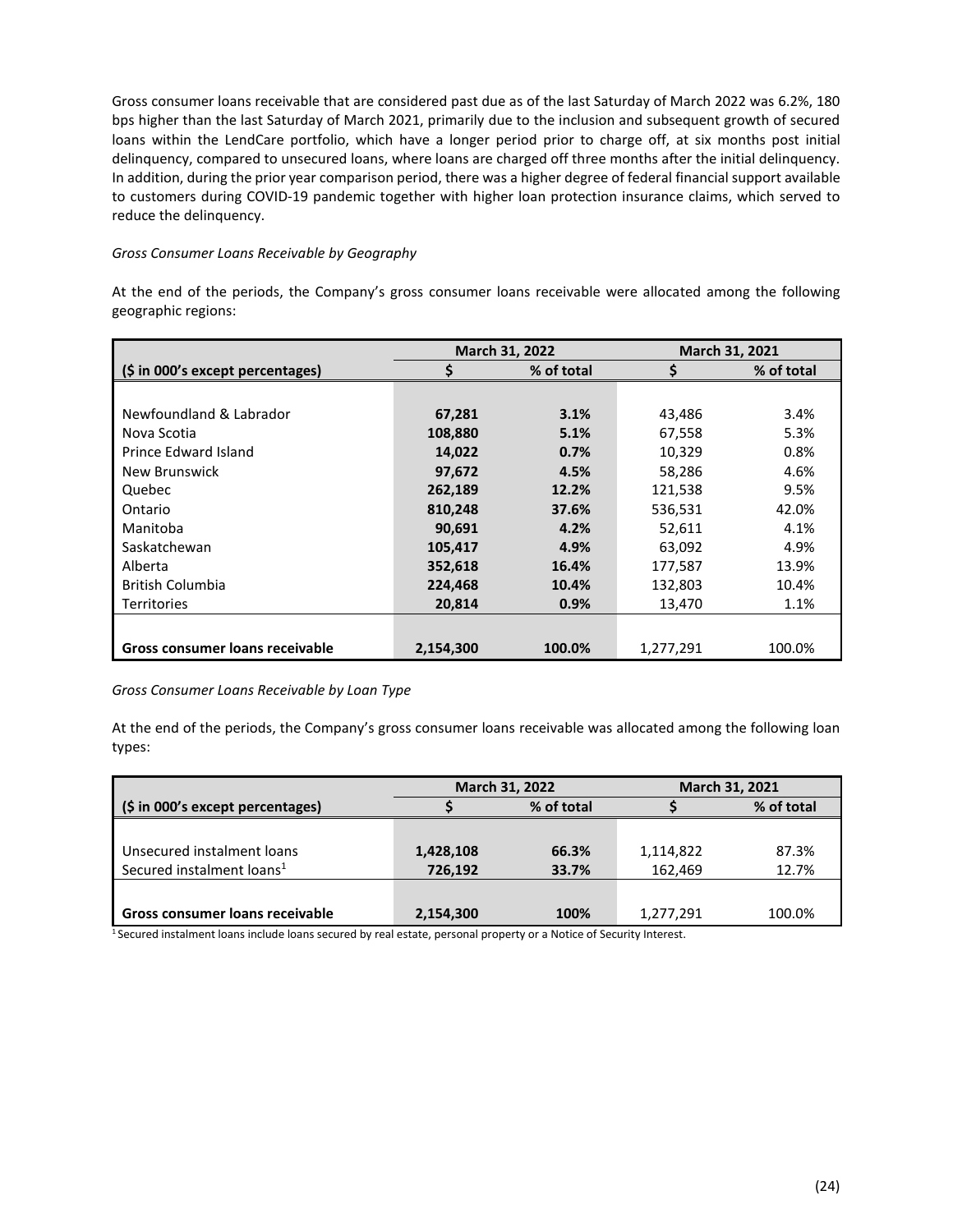# **Leasing Portfolio Analysis**

### *Potential Monthly Leasing Revenue*

Potential monthly leasing revenue is a supplementary financial measure. The Company measures its leasing portfolio and the performance of its easyhome business through potential monthly leasing revenue. Potential monthly leasing revenue reflects the lease revenue that the Company's portfolio of leased merchandise would generate in a month providing it collected all lease payments contractually due in that period, but excludes revenue generated by certain ancillary products. Potential monthly leasing revenue is an important indicator of the future revenue generating potential of the Company's lease portfolio. Potential monthly leasing revenue is calculated as the number of lease agreements outstanding multiplied by the average required monthly lease payment per agreement. Growth in potential monthly leasing revenue is driven by several factors including an increased number of customers, an increased number of leased assets per customer as well as an increase in the average price of the leased items.

Potential monthly leasing revenue is calculated as follows:

|                                                                        | March 31,<br>2022 | March 31,<br>2021 |
|------------------------------------------------------------------------|-------------------|-------------------|
|                                                                        |                   |                   |
| Total number of lease agreements                                       | 75,895            | 83,922            |
| Multiplied by the average required monthly lease payment per agreement | 103.31            | 99.69             |
|                                                                        |                   |                   |
| Potential monthly leasing revenue (\$ in 000's)                        | 7,841             | 8,366             |

Changes in potential monthly leasing revenue during the periods was as follows:

|                                                           | <b>Three Months Ended</b> |           |
|-----------------------------------------------------------|---------------------------|-----------|
|                                                           | March 31,                 | March 31, |
| (5 in 000's)                                              | 2022                      | 2021      |
| Opening potential monthly leasing revenue                 | 8,193                     | 8,461     |
| Decrease due to store closures or sales during the period | (32)                      |           |
| Decrease due to ongoing operations                        | (320)                     | (95)      |
| Net change                                                | (352)                     | (95)      |
| Ending potential monthly leasing revenue                  | 7,841                     | 8,366     |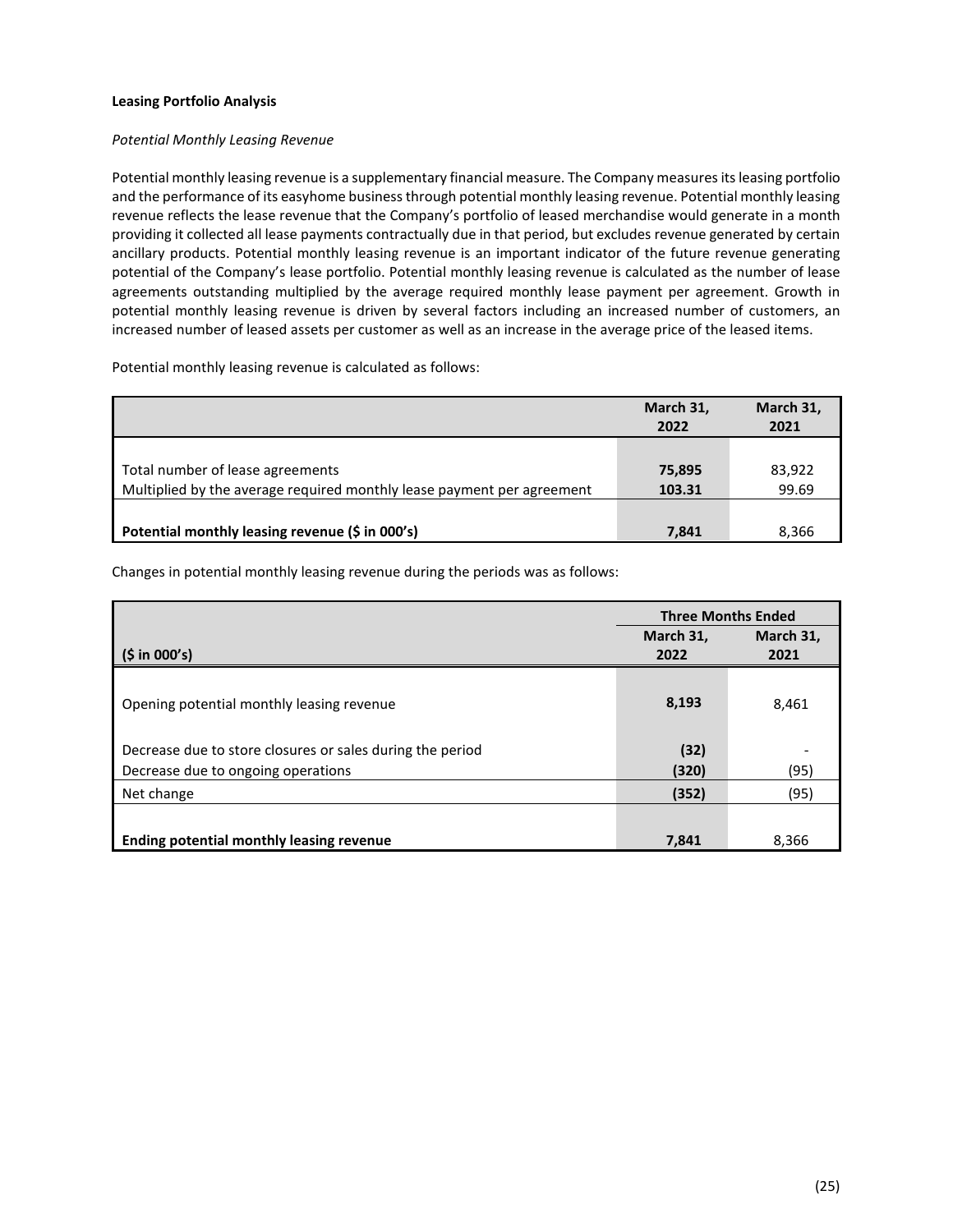## *Potential Monthly Leasing Revenue by Product Category*

At the end of the periods, the Company's leasing portfolio, as measured by potential monthly leasing revenue was allocated among the following product categories:

|                                   | March 31, 2022 |            | March 31, 2021 |            |
|-----------------------------------|----------------|------------|----------------|------------|
| (\$ in 000's except percentages)  |                | % of total |                | % of total |
|                                   |                |            |                |            |
| Furniture                         | 3,221          | 41.1%      | 3,557          | 42.5%      |
| Electronics                       | 2,548          | 32.5%      | 2,640          | 31.6%      |
| Appliances                        | 1,107          | 14.1%      | 1,133          | 13.5%      |
| Computers                         | 965            | 12.3%      | 1,036          | 12.4%      |
|                                   |                |            |                |            |
| Potential monthly leasing revenue | 7,841          | 100%       | 8,366          | 100.0%     |

*Potential Monthly Leasing Revenue by Geography*

At the end of the periods, the Company's leasing portfolio as measured by potential monthly leasing revenue, was allocated among the following geographic regions:

|                                   |       | March 31, 2022 |       | March 31, 2021 |
|-----------------------------------|-------|----------------|-------|----------------|
| (\$ in 000's except percentages)  | \$    | % of total     | \$    | % of total     |
|                                   |       |                |       |                |
| Newfoundland & Labrador           | 680   | 8.7%           | 676   | 8.1%           |
| Nova Scotia                       | 770   | 9.8%           | 830   | 9.9%           |
| Prince Edward Island              | 134   | 1.7%           | 148   | 1.7%           |
| New Brunswick                     | 623   | 7.9%           | 683   | 8.2%           |
| Quebec                            | 556   | 7.1%           | 586   | 7.0%           |
| Ontario                           | 2,461 | 31.5%          | 2,660 | 31.8%          |
| Manitoba                          | 223   | 2.8%           | 241   | 2.9%           |
| Saskatchewan                      | 361   | 4.6%           | 389   | 4.6%           |
| Alberta                           | 1,194 | 15.2%          | 1,252 | 15.0%          |
| <b>British Columbia</b>           | 839   | 10.7%          | 901   | 10.8%          |
|                                   |       |                |       |                |
| Potential monthly leasing revenue | 7,841 | 100.0%         | 8,366 | 100.0%         |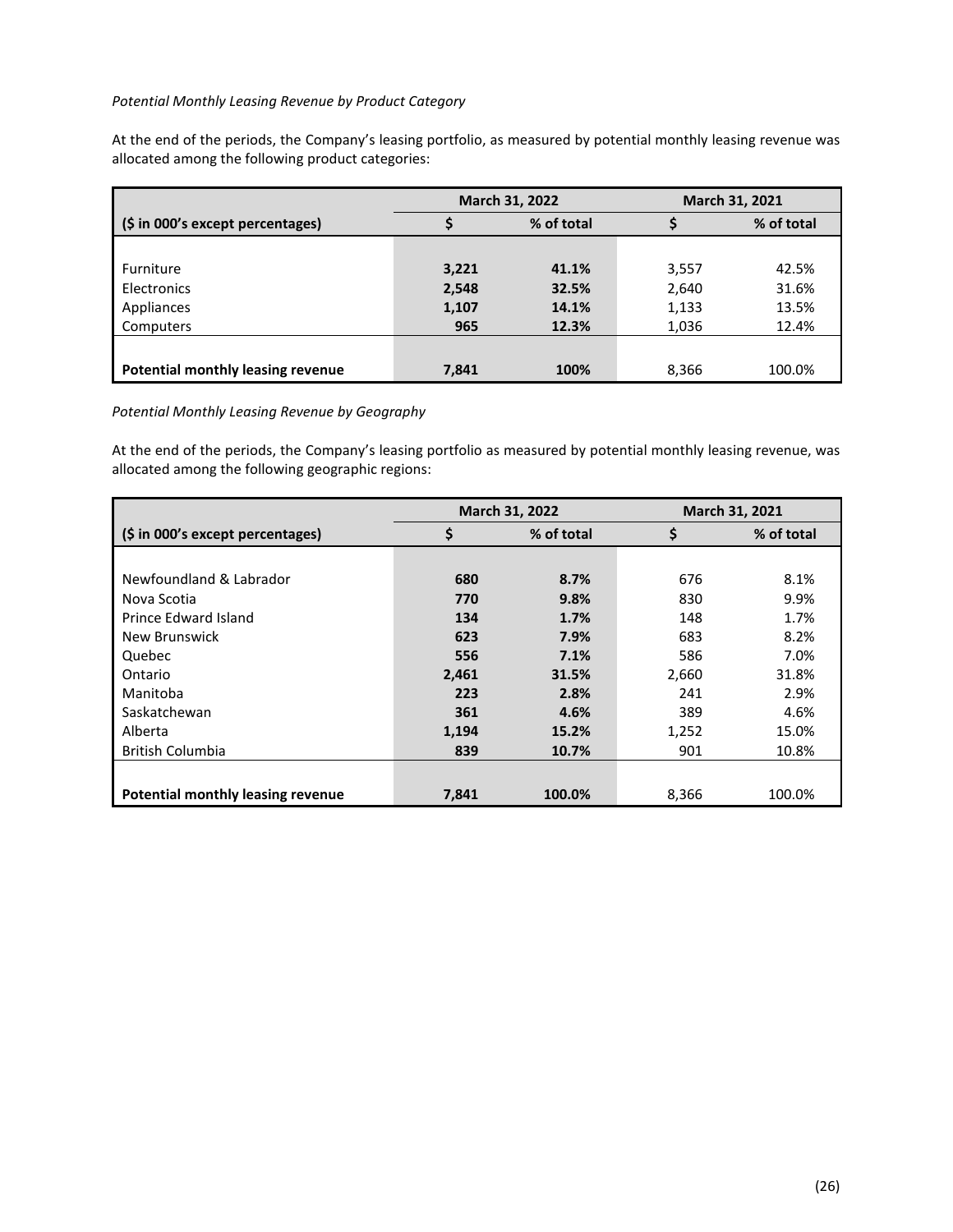# *Leasing Charge Offs as a Percentage of Leasing Revenue*

The Company's leasing charge offs as a percentage of leasing revenue is a non-IFRS ratio. When easyhome enters into a leasing transaction with a customer, a sale is not recorded as the Company retains ownership of the related asset under the lease. Instead, the Company recognizes its leasing revenue over the term of the lease as payments are received from the customer. Periodically, the lease agreement is terminated by the customer or by the Company prior to the anticipated end date of the lease and the assets are returned by the customer to the Company. In some instances, the Company is unable to regain possession of the assets which are then charged off. Net charge offs (charge offs less subsequent recoveries of previously charged off assets) are included in the depreciation of lease assets expense for financial reporting purposes. easyhome leasing revenue is a non-IFRS measure and is calculated as the total Company revenue less financial revenue. The Company uses leasing charge offs as a percentage of leasing revenue, among other measures, to assess the operating performance of its leasing portfolio. Non-IFRS ratios are not determined in accordance with IFRS, do not have standardized meanings and may not be comparable to similar financial measures presented by other companies.

|                                                          | <b>Three Months Ended</b> |            |
|----------------------------------------------------------|---------------------------|------------|
|                                                          | March 31,                 | March 31,  |
| (\$ in 000's except percentages)                         | 2022                      | 2021       |
|                                                          |                           |            |
| Depreciation of lease assets                             | 8,465                     | 9,243      |
| Less: Lease asset depreciation excluding net charge offs | (7,632)                   | (8,585)    |
| Net charge offs                                          | 833                       | 658        |
|                                                          |                           |            |
| Total Company revenue                                    | 232,142                   | 170,174    |
| Less: Financial revenue                                  | (203, 576)                | (139, 931) |
| <b>Leasing revenue</b>                                   | 28,566                    | 30,243     |
|                                                          |                           |            |
| Net charge offs as a percentage of leasing revenue       | 2.9%                      | 2.2%       |

# <span id="page-27-0"></span>**Key Performance Indicators and Non-IFRS Measures**

In addition to the reported financial results under IFRS and the metrics described in the Portfolio Analysis section of this MD&A, the Company also measures the success of its strategy using a number of key performance indicators as described in more detail below. Several of these key performance indicators are not measurements in accordance with IFRS and should not be considered as an alternative to net income or any other measure of performance under IFRS.

The discussion in this section refers to certain financial measures that are not determined in accordance with IFRS. Although these measures do not have standardized meanings and may not be comparable to similar measures presented by other companies, these measures are defined herein or can be determined by reference to the Company's interim condensed consolidated financial statements. The Company discusses these measures because it believes that they facilitate the understanding of the results of its operations and financial position.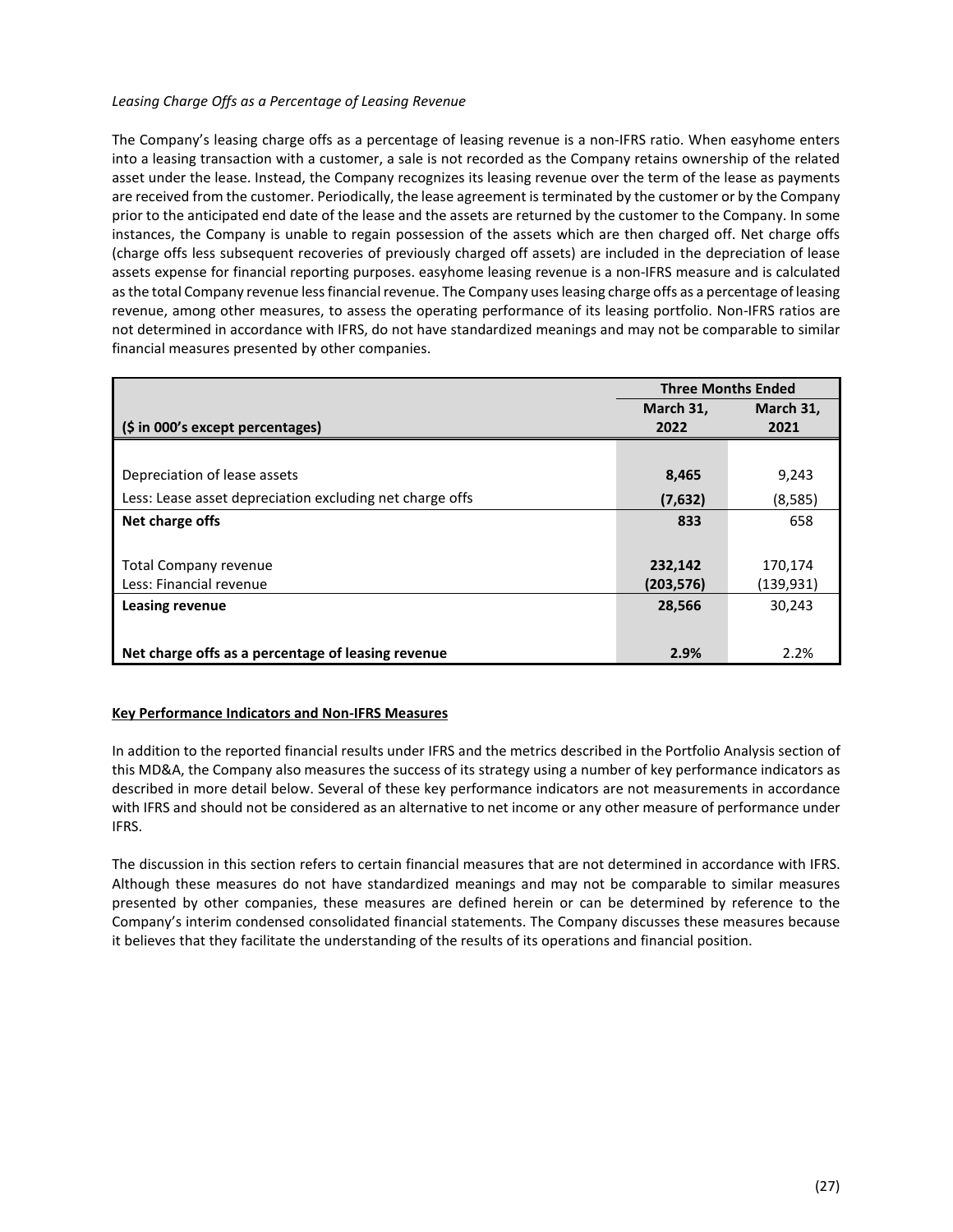Several non-IFRS measures that are used throughout this discussion are defined as follows:

## **Same Store Revenue Growth**

Same store revenue growth is a supplementary financial measure which shows the revenue growth for all stores that have been open for a minimum of 15 months. To calculate same store revenue growth for a period, the revenue for that period is compared to the same period in the prior year excluding the revenues related to opened and closed stores or kiosks during the period. Same store revenue growth is influenced by both the Company's product offerings as well as the number of stores which have been open for a 12-month to 36-month time frame, as these stores tend to be in the strongest period of growth at this time.

For the three-month period ended March 31, 2022, the Company experienced a higher level of overall same store revenue growth rate compared to the same period of 2021. For the three-month period ended March 31, 2021, the Company experienced a lower level of loan growth due to a lower level of demand caused by the COVID-19 pandemic. In addition, the Company experienced higher than usual loan protection insurance claim costs in 2021, which served to reduce the net commissions earned on this program, associated with higher unemployment rates as a result of the COVID-19 pandemic. The lower level of loan growth resulted in lower levels of same store revenue growth. Subsequently, in 2022, the Company has seen an improved level of demand and loan growth, leading to higher growth in overall same store revenue.

|                                      | <b>Three Months Ended</b> |                   |
|--------------------------------------|---------------------------|-------------------|
|                                      | March 31,<br>2022         | March 31,<br>2021 |
| Same store revenue growth (overall)  | 14.1%                     | 1.7%              |
| Same store revenue growth (easyhome) | 2.8%                      | 4.9%              |

# **Adjusted Net Income and Adjusted Diluted Earnings Per Share**

At various times, net income and diluted earnings per share may be affected by adjusting items that have occurred in the period and impact the comparability of these measures with other periods. Adjusting items include items that are outside of normal business activities and are significant in amount and scope, which management believes are not reflective of underlying business performance. Adjusted net income and adjusted diluted earnings per share are non-IFRS measures. The Company defines: i) adjusted net income as net income excluding such adjusting items; and ii) adjusted diluted earnings per share as diluted earnings per share excluding such adjusting items. The Company believes that adjusted net income and adjusted diluted earnings per share are important measures of the profitability of operations.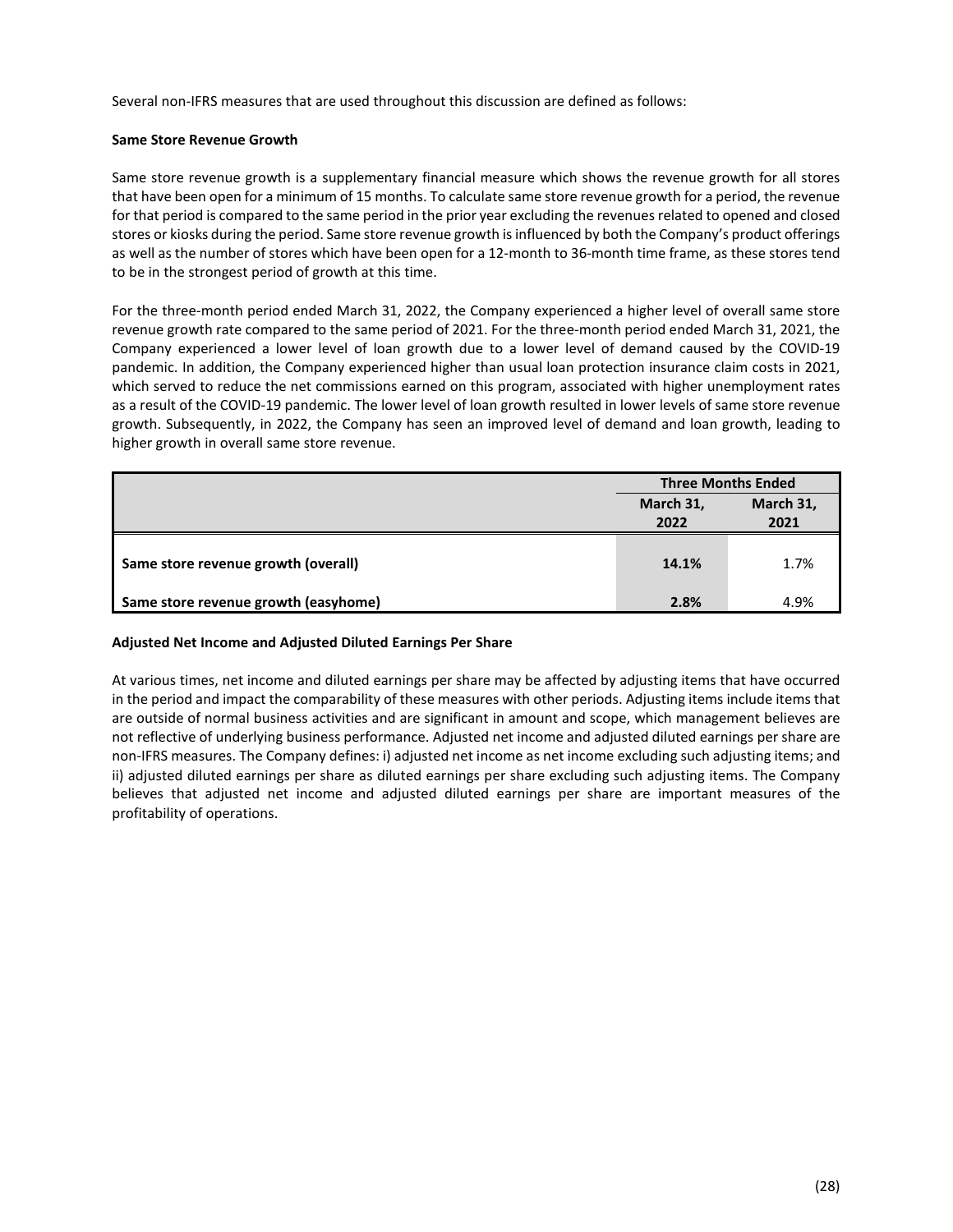Items used to calculate adjusted net income and adjusted diluted earnings per share for the three-month periods ended March 31, 2022 and 2021 include those indicated in the chart below:

|                                                         | <b>Three Months Ended</b> |           |
|---------------------------------------------------------|---------------------------|-----------|
|                                                         | March 31,                 | March 31, |
| (\$ in 000's except earnings per share)                 | 2022                      | 2021      |
|                                                         |                           |           |
| Net income as stated                                    | 26,096                    | 111,975   |
|                                                         |                           |           |
| Impact of adjusting items                               |                           |           |
| Operating expenses before depreciation and amortization |                           |           |
| Corporate development costs <sup>1</sup>                | 2,314                     |           |
| Transaction costs <sup>2</sup>                          |                           | 680       |
| Integration costs <sup>3</sup>                          | 507                       |           |
| Amortization of intangible assets                       |                           |           |
| Amortization of acquired intangible assets <sup>4</sup> | 3,275                     |           |
| Other loss (income) $5$                                 | 17,525                    | (87, 372) |
| Total pre-tax impact of adjusting items                 | 23,621                    | (86, 692) |
| Income tax impact of above adjusting items              | (3,938)                   | 11,396    |
| After-tax impact of adjusting items                     | 19,683                    | (75, 296) |
|                                                         |                           |           |
| <b>Adjusted net income</b>                              | 45,779                    | 36,679    |
|                                                         |                           |           |
| Weighted average number of diluted shares outstanding   | 16,834                    | 15,689    |
|                                                         |                           |           |
| Diluted earnings per share as stated                    | 1.55                      | 7.14      |
| Per share impact of adjusting items                     | 1.17                      | (4.80)    |
| Adjusted diluted earnings per share                     | 2.72                      | 2.34      |

*Adjusting item related to corporate development costs*

 $1$  Corporate development costs for the three-month period ended March 31, 2022 are related to the exploration of a strategic acquisition opportunity, which the Company elected to not undertake, including advisory, consulting and legal costs reported under Operating expenses before depreciation and amortization.

*Adjusting items related to the LendCare Acquisition*

<sup>2</sup> Transaction costs for the three-month period ended March 31, 2021 included advisory and consulting costs, legal costs, and other direct transaction costs related to the acquisition of LendCare reported under Operating expenses before depreciation and amortization.

<sup>3</sup> Integration costs related to consulting costs, employee incentives, representation and warranty insurance cost, other integration costs related to the acquisition of LendCare. Integration costs were reported under Operating expenses before depreciation and amortization.<br><sup>4</sup> Amortization of \$131 million intangible asset related to the acquisition of LendCare with a

*Adjusting item related to other income*

5 For the three-month periods ended March 31, 2022 and 2021, unrealized fair value gains (losses) mainly related to investments in Affirm and its related TRS.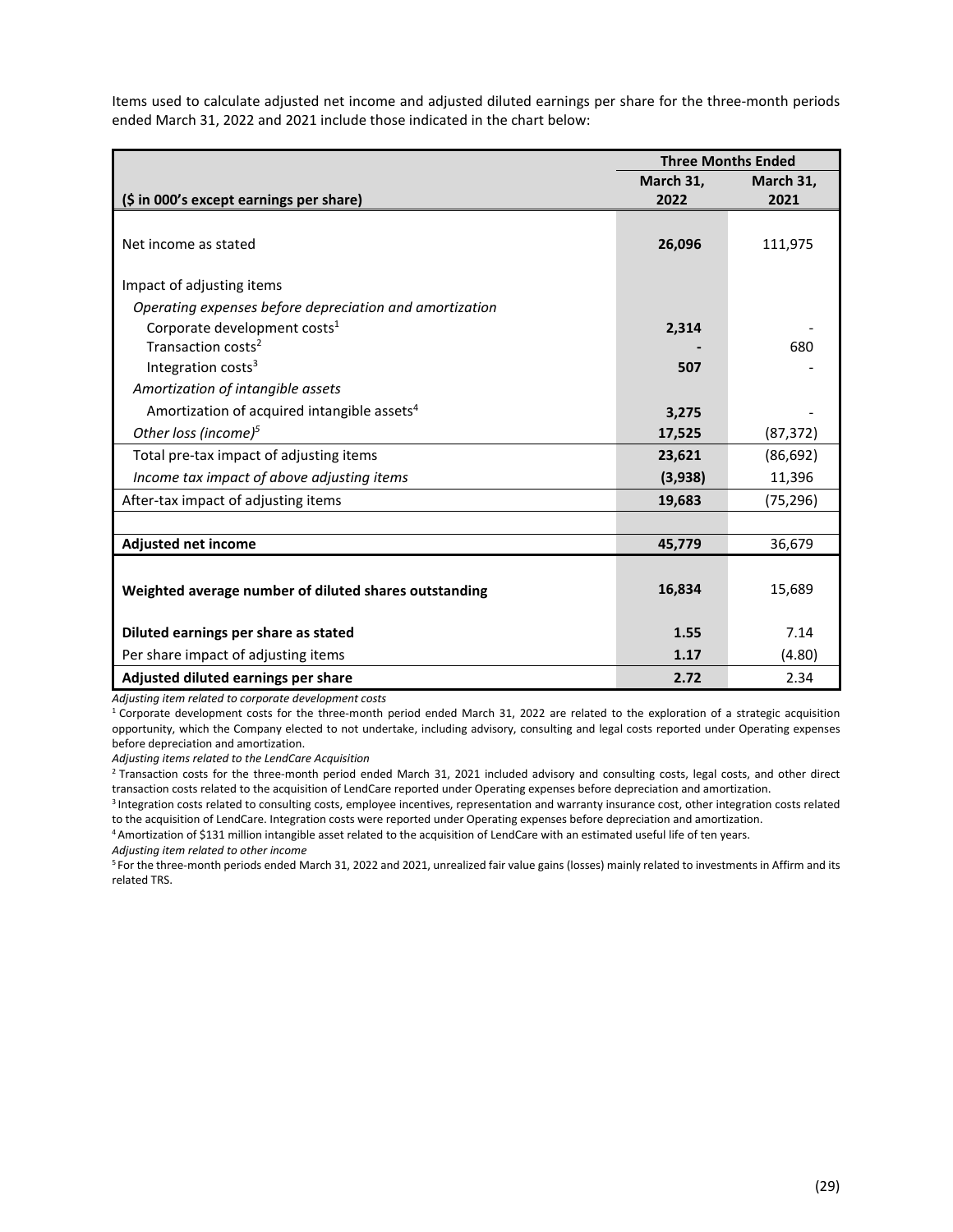## **Adjusted Net Income as a Percentage of Revenue**

Adjusted net income as a percentage of revenue is a non-IFRS ratio. The Company believes that adjusted net income as a percentage of revenue is an important measure of the profitability of the Company's operations.

|                                                  | <b>Three Months Ended</b> |            |           |            |
|--------------------------------------------------|---------------------------|------------|-----------|------------|
|                                                  |                           | March 31,  |           | March 31,  |
|                                                  | March 31,                 | 2022       | March 31, | 2021       |
| (\$ in 000's except percentages)                 | 2022                      | (adjusted) | 2021      | (adjusted) |
|                                                  |                           |            |           |            |
| Net income as stated                             | 26.096                    | 26,096     | 111,975   | 111,975    |
| After-tax impact of adjusting items <sup>1</sup> |                           | 19,683     |           | (75, 296)  |
| <b>Adjusted net income</b>                       | 26.096                    | 45.779     | 111,975   | 36,679     |
|                                                  |                           |            |           |            |
| Divided by revenue                               | 232,142                   | 232,142    | 170,174   | 170,174    |
|                                                  |                           |            |           |            |
| Net income as a percentage of revenue            | 11.2%                     | 19.7%      | 65.8%     | 21.6%      |

 $1$  For explanation of adjusting items, refer to the corresponding "Adjusted Net Income and Adjusted Diluted Earnings Per Share" section.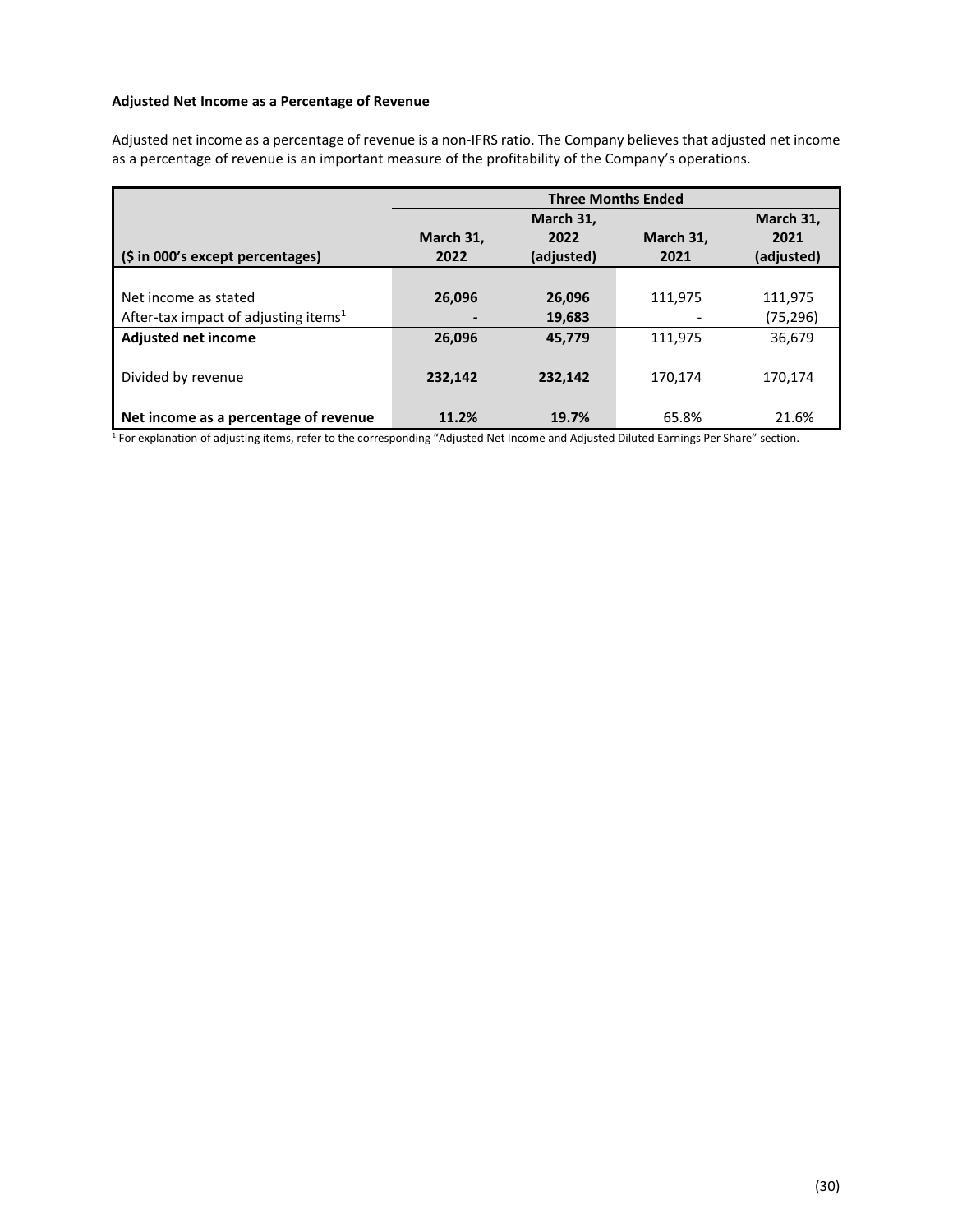# **Adjusted Operating Margin**

Adjusted operating margin is a non-IFRS ratio. The Company defines adjusted operating margin as adjusted operating income divided by revenue for the Company as a whole and for its reporting segments: easyfinancial and easyhome. The Company defines adjusted operating income as operating income excluding adjusting items. The Company believes adjusted operating margin is an important measure of the profitability of its operations, which in turn assists it in assessing the Company's ability to generate cash to pay interest on its debt and to pay dividends.

|                                          | <b>Three Months Ended</b> |            |           |            |
|------------------------------------------|---------------------------|------------|-----------|------------|
|                                          |                           | March 31,  |           | March 31,  |
|                                          | March 31,                 | 2022       | March 31, | 2021       |
| (\$ in 000's except percentages)         | 2022                      | (adjusted) | 2021      | (adjusted) |
|                                          |                           |            |           |            |
| easyfinancial                            |                           |            |           |            |
| Operating income                         | 90,325                    | 90,325     | 71,697    | 71,697     |
| Divided by revenue                       | 194,610                   | 194,610    | 133,329   | 133,329    |
|                                          |                           |            |           |            |
| easyfinancial operating margin           | 46.4%                     | 46.4%      | 53.8%     | 53.8%      |
|                                          |                           |            |           |            |
| easyhome                                 |                           |            |           |            |
| Operating income                         | 9,371                     | 9,371      | 9,037     | 9,037      |
| Divided by revenue                       | 37,532                    | 37,532     | 36,845    | 36,845     |
|                                          |                           |            |           |            |
| easyhome operating margin                | 25.0%                     | 25.0%      | 24.5%     | 24.5%      |
|                                          |                           |            |           |            |
| <b>Total</b>                             |                           |            |           |            |
| Operating income                         | 79,965                    | 79,965     | 63,932    | 63,932     |
| Operating expenses before depreciation   |                           |            |           |            |
| and amortization                         |                           |            |           |            |
| Corporate development costs <sup>1</sup> |                           | 2,314      |           |            |
| Transaction costs <sup>1</sup>           |                           |            |           | 680        |
| Integration costs <sup>1</sup>           |                           | 507        |           |            |
| Amortization of intangible assets        |                           |            |           |            |
| Amortization of acquired intangible      |                           |            |           |            |
| assets <sup>1</sup>                      |                           | 3,275      |           |            |
| Adjusted operating income                | 79,965                    | 86,061     | 63,932    | 64,612     |
|                                          |                           |            |           |            |
| Divided by revenue                       | 232,142                   | 232,142    | 170,174   | 170,174    |
|                                          |                           |            |           |            |
| <b>Total operating margin</b>            | 34.4%                     | 37.1%      | 37.6%     | 38.0%      |

 $1$  For explanation of adjusting items, refer to the corresponding "Adjusted Net Income and Adjusted Diluted Earnings Per Share" section.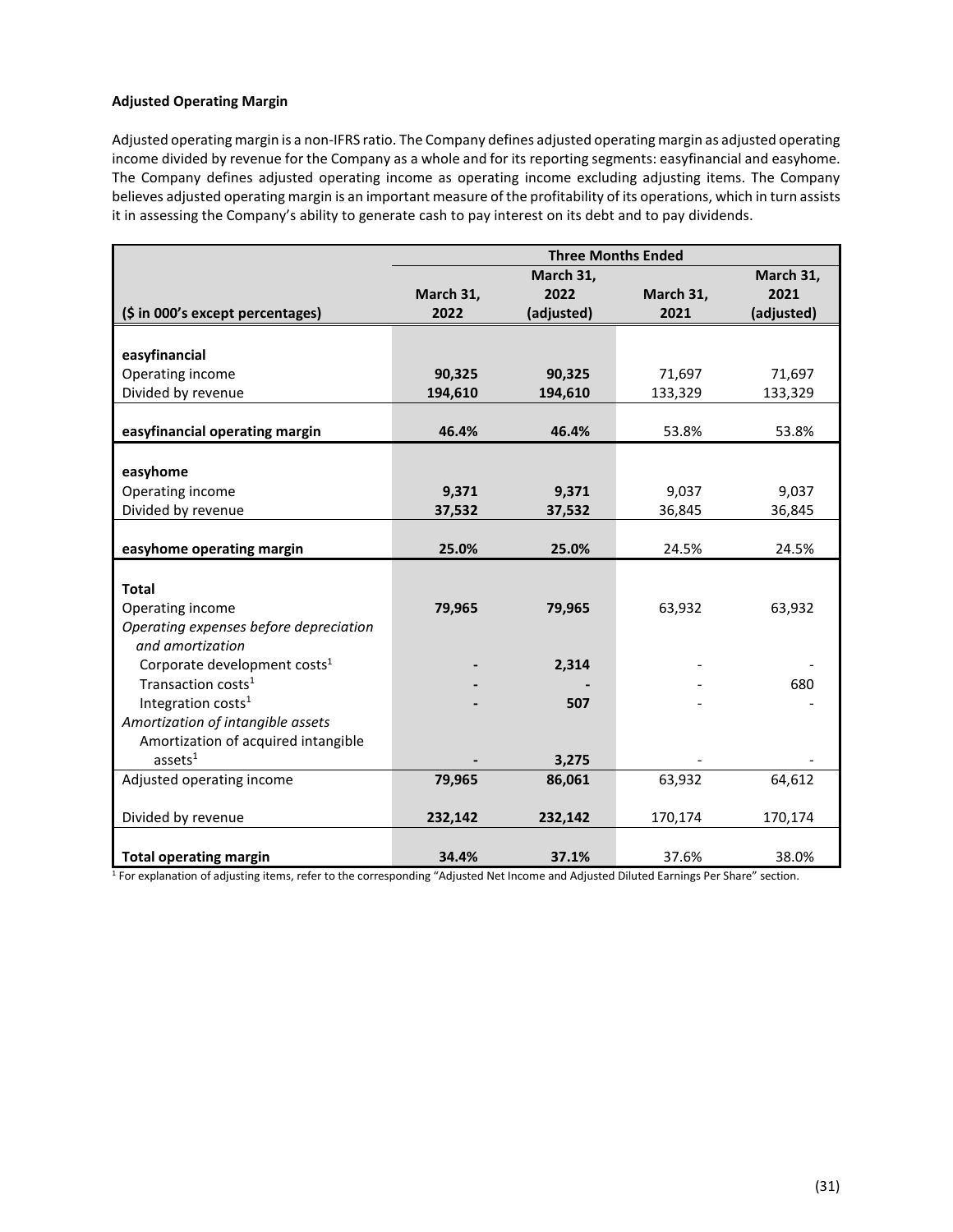# **Earnings before Interest, Taxes, Depreciation and Amortization ("EBITDA") and EBITDA Margin**

EBITDA is a non-IFRS measure and EBITDA margin is a non-IFRS ratio. The Company defines EBITDA as earnings before interest, taxes, depreciation and amortization, excluding depreciation of lease assets. EBITDA margin is calculated as EBITDA divided by revenue. The Company uses EBITDA and EBITDA margin, among other measures, to assess the operating performance of its ongoing businesses.

|                                  | <b>Three Months Ended</b> |           |
|----------------------------------|---------------------------|-----------|
|                                  | March 31,                 | March 31, |
| (\$ in 000's except percentages) | 2022                      | 2021      |
|                                  |                           |           |
| Net income as stated             | 26,096                    | 111,975   |
|                                  |                           |           |
| Finance cost                     | 23,479                    | 14,236    |
| Income tax expense               | 12,865                    | 25,093    |
| Depreciation and amortization    | 20,772                    | 17,161    |
| Depreciation of lease assets     | (8, 465)                  | (9,243)   |
| <b>EBITDA</b>                    | 74,747                    | 159,222   |
| Divided by revenue               | 232,142                   | 170,174   |
| <b>EBITDA</b> margin             | 32.2%                     | 93.6%     |

## **Free Cash Flows from Operations before Net Growth in Gross Consumer Loans Receivable**

Free cash flows from operations before net growth in gross consumer loans receivable is a non-IFRS measure. The Company defines free cash flows from operations before net growth in gross consumer loans receivable as cash provided by (used in) operating activities, adjusted for the costs of investments made to grow gross consumer loans receivable. The Company believes Free cash flows from operations before net growth in gross consumer loans receivable is an important performance indicator to assess the cash generating ability of its existing loan portfolio.

|                                                                     | <b>Three Months Ended</b> |           |
|---------------------------------------------------------------------|---------------------------|-----------|
|                                                                     | March 31,                 | March 31, |
|                                                                     | 2022                      | 2021      |
|                                                                     |                           |           |
| Cash (used in) provided by operating activities                     | (84, 033)                 | 32,715    |
|                                                                     |                           |           |
| Net growth in gross consumer loans receivable during the period     | 123,961                   | 30,451    |
|                                                                     |                           |           |
| Free cash flows from operations before net growth in gross consumer |                           |           |
| loans receivable                                                    | 39,928                    | 63,166    |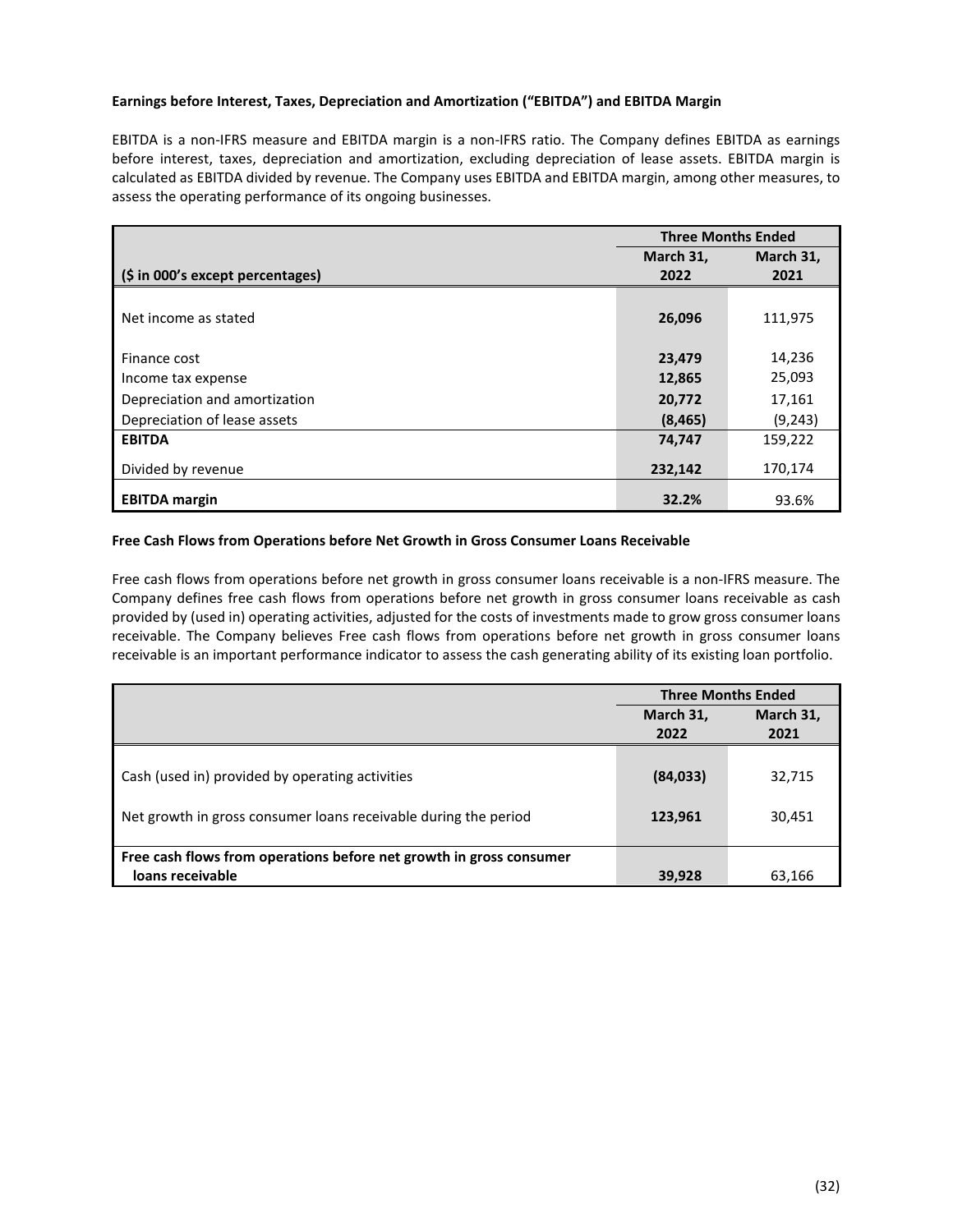## **Return on Assets**

Adjusted return on assets is a non-IFRS ratio. The Company defines adjusted return on assets as annualized adjusted net income divided by average total assets for the period. The Company believes adjusted return on assets is an important measure of how total assets are utilized in the business.

|                                                  | <b>Three Months Ended</b> |                |                |                |
|--------------------------------------------------|---------------------------|----------------|----------------|----------------|
|                                                  |                           | March 31,      |                | March 31,      |
|                                                  | March 31,                 | 2022           | March 31,      | 2021           |
| (\$ in 000's except percentages)                 | 2022                      | (adjusted)     | 2021           | (adjusted)     |
|                                                  |                           |                |                |                |
| Net income as stated                             | 26,096                    | 26,096         | 111,975        | 111,975        |
| After-tax impact of adjusting items <sup>1</sup> |                           | 19,683         |                | (75, 296)      |
| <b>Adjusted net income</b>                       | 26,096                    | 45,779         | 111,975        | 36,679         |
|                                                  |                           |                |                |                |
| Multiplied by number of periods in a year        | X <sub>4</sub>            | X <sub>4</sub> | X <sub>4</sub> | X <sub>4</sub> |
|                                                  |                           |                |                |                |
| Divided by average total assets for the          |                           |                |                |                |
| period                                           | 2,642,237                 | 2,642,237      | 1,556,900      | 1,556,900      |
|                                                  |                           |                |                |                |
| <b>Return on assets</b>                          | 4.0%                      | 6.9%           | 28.8%          | 9.4%           |

<sup>1</sup> For explanation of adjusting items, refer to the corresponding "Adjusted Net Income and Adjusted Diluted Earnings Per Share" section.

#### **Return on Equity**

Adjusted return on equity is a non-IFRS ratio. The Company defines adjusted return on equity as annualized adjusted net income in the period, divided by average shareholders' equity for the period. The Company believes adjusted return on equity is an important measure of how shareholders' invested capital is utilized in the business.

|                                                  | <b>Three Months Ended</b> |                |           |                |
|--------------------------------------------------|---------------------------|----------------|-----------|----------------|
|                                                  |                           | March 31,      |           | March 31,      |
|                                                  | March 31,                 | 2022           | March 31, | 2021           |
| (\$ in 000's except percentages)                 | 2022                      | (adjusted)     | 2021      | (adjusted)     |
|                                                  |                           |                |           |                |
| Net income as stated                             | 26,096                    | 26,096         | 111,975   | 111,975        |
| After-tax impact of adjusting items <sup>1</sup> |                           | 19,683         |           | (75,296)       |
| Adjusted net income                              | 26,096                    | 45,779         | 111,975   | 36,679         |
|                                                  |                           |                |           |                |
| Multiplied by number of periods in a year        | X <sub>4</sub>            | X <sub>4</sub> | X4        | X <sub>4</sub> |
|                                                  |                           |                |           |                |
| Divided by average shareholders' equity          |                           |                |           |                |
| for the period                                   | 770,614                   | 770,614        | 496,889   | 496,889        |
|                                                  |                           |                |           |                |
| <b>Return on equity</b>                          | 13.5%                     | 23.8%          | 90.1%     | 29.5%          |

 $1$  For explanation of adjusting items, refer to the corresponding "Adjusted Net Income and Adjusted Diluted Earnings Per Share" section.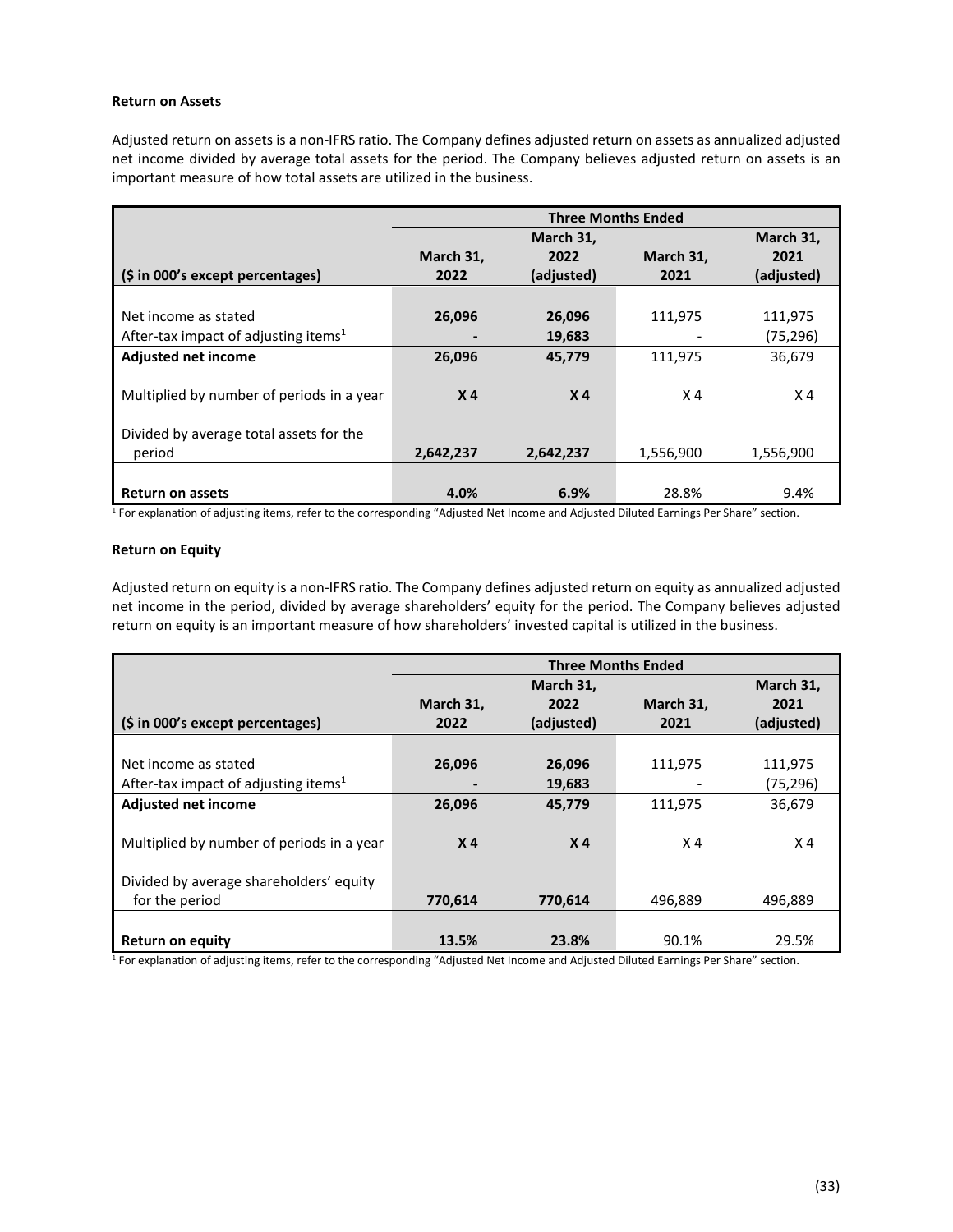## **Return on Tangible Common Equity**

Reported and adjusted return on tangible common equity are non-IFRS ratios. The Company defines return on tangible common equity as net income, adjusted for the after-tax amortization of acquisition-related intangible assets, which are treated as adjusting items, as a percentage of average tangible common equity. Tangible common equity is calculated as shareholders' equity for the period, less goodwill and acquisition-related intangible assets, net of related deferred tax liabilities. Adjusted net income before after-tax amortization of intangible assets excludes the impact of adjusting items. The Company believes return on tangible common equity is an important measure of how shareholders' invested tangible capital is utilized in the business.

|                                                 | <b>Three Months Ended</b> |                |                |                |
|-------------------------------------------------|---------------------------|----------------|----------------|----------------|
|                                                 |                           | March 31,      |                | March 31,      |
|                                                 | March 31,                 | 2022           | March 31,      | 2021           |
| (\$ in 000's except percentages)                | 2022                      | (adjusted)     | 2021           | (adjusted)     |
|                                                 |                           |                |                |                |
| Net income as stated                            | 26,096                    | 26,096         | 111,975        | 111,975        |
| Amortization of acquired intangible             |                           |                |                |                |
| assets                                          | 3,275                     | 3,275          |                |                |
| Income tax impact of the above item             | (869)                     | (869)          |                |                |
| Net income before amortization of               |                           |                |                |                |
| acquired intangible assets, net of              |                           |                |                |                |
| income tax                                      | 28,502                    | 28,502         | 111,975        | 111,975        |
|                                                 |                           |                |                |                |
| Impact of adjusting items <sup>1</sup>          |                           |                |                |                |
| Operating expenses before depreciation          |                           |                |                |                |
| and amortization                                |                           |                |                |                |
| Corporate development costs                     |                           | 2,314          |                |                |
| <b>Transaction costs</b>                        |                           |                |                | 680            |
| Integration costs                               |                           | 507            |                |                |
| Other loss (income)                             |                           | 17,525         |                | (87, 372)      |
| Total pre-tax impact of adjusting items         |                           | 20,346         |                | (86, 692)      |
| Income tax impact of above adjusting            |                           |                |                |                |
| items                                           |                           | (3,069)        |                | 11,396         |
| After-tax impact of adjusting items             |                           | 17,277         |                | (75, 296)      |
|                                                 |                           |                |                |                |
| <b>Adjusted net income</b>                      | 28,502                    | 45,779         | 111,975        | 36,679         |
|                                                 |                           |                |                |                |
| Multiplied by number of periods in a year       | X <sub>4</sub>            | X <sub>4</sub> | X <sub>4</sub> | X <sub>4</sub> |
| Average shareholders' equity                    | 770,614                   | 770,614        | 496,889        | 496,889        |
| Average goodwill                                | (180, 923)                | (180, 923)     | (21, 310)      | (21, 310)      |
| Average acquired intangible assets <sup>2</sup> | (120, 629)                | (120, 629)     |                |                |
| Average related deferred tax liabilities        | 31,967                    | 31,967         |                |                |
| Divided by average tangible common              |                           |                |                |                |
| equity                                          | 501,029                   | 501,029        | 475,579        | 475,579        |
|                                                 |                           |                |                |                |
| Return on tangible common equity                | 22.8%                     | 36.5%          | 94.2%          | 30.8%          |

<sup>1</sup> For explanation of adjusting items, refer to the corresponding "Adjusted Net Income and Adjusted Diluted Earnings Per Share" section. <sup>2</sup> Excludes intangible assets relating to software.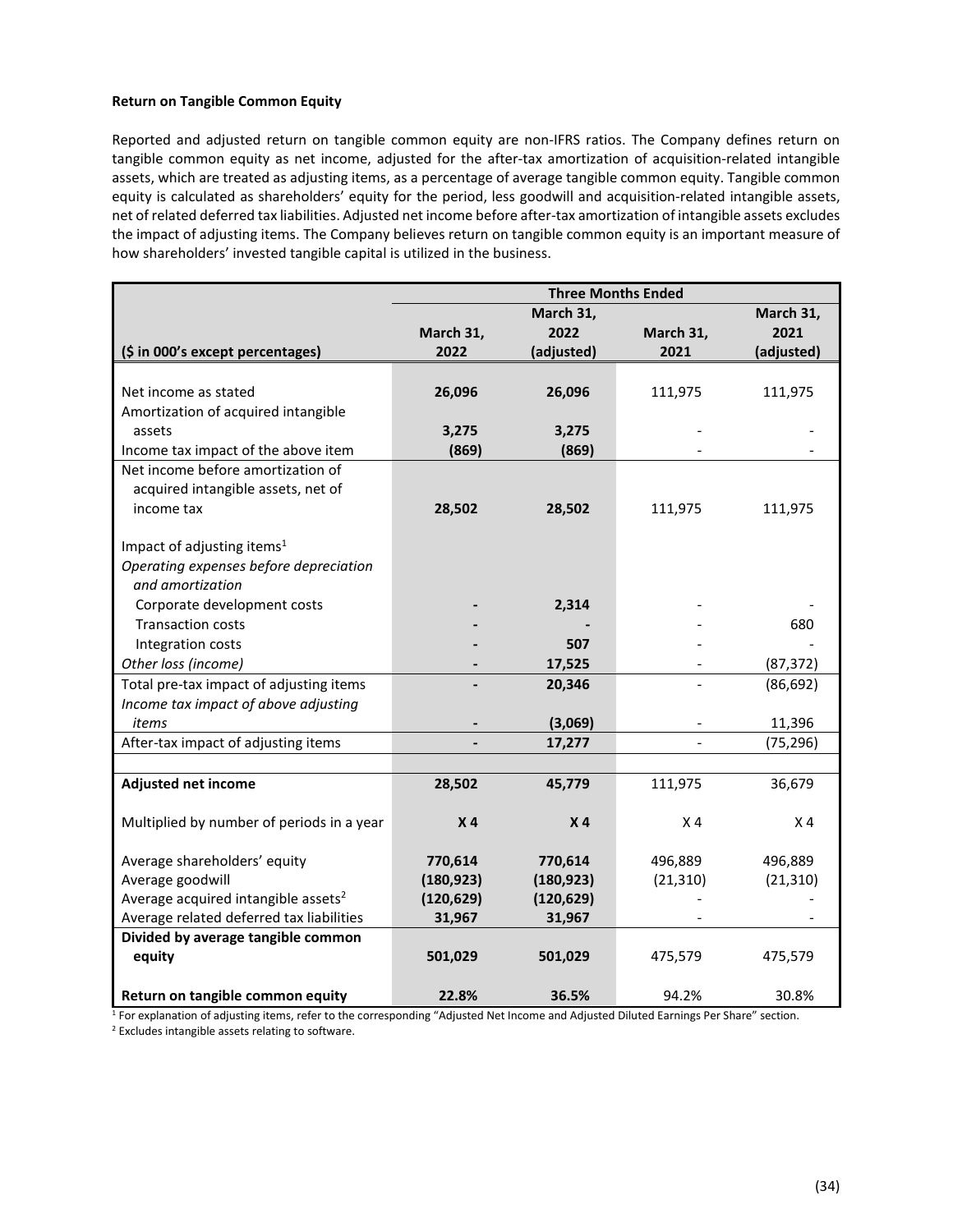## <span id="page-35-0"></span>**Financial Condition**

The following table provides a summary of certain information with respect to the Company's capitalization and financial position as at March 31, 2022 and 2021.

| (\$ in 000's, except for ratios)                                     | March 31,<br>2022 | March 31,<br>2021 |
|----------------------------------------------------------------------|-------------------|-------------------|
|                                                                      |                   |                   |
| Consumer loans receivable, net                                       | 2,023,702         | 1,184,709         |
| Cash                                                                 | 96,430            | 104,842           |
| Accounts receivable                                                  | 21,646            | 14,846            |
| Prepaid expenses                                                     | 8,043             | 7,293             |
| Investments                                                          | 35,313            | 96,896            |
| Lease assets                                                         | 44,650            | 45,473            |
| Property and equipment, net                                          | 34,843            | 30,269            |
| Derivative financial assets                                          | 27,539            | 30,999            |
| Intangible assets, net                                               | 158,778           | 27,136            |
| Right-of-use assets, net                                             | 56,453            | 48,111            |
| Goodwill                                                             | 180,923           | 21,310            |
| <b>Total assets</b>                                                  | 2,688,320         | 1,611,884         |
|                                                                      |                   |                   |
| Revolving securitization warehouse facility                          | 392,038           | 179,046           |
| Secured borrowings                                                   | 155,948           |                   |
| Notes payable                                                        | 1,075,331         | 680,992           |
| Revolving credit facility                                            | 68,180            | (1, 305)          |
| <b>External debt</b>                                                 | 1,691,497         | 858,733           |
| Accounts payable and accrued liabilities                             | 45,046            | 38,197            |
| Income taxes payable                                                 | 4,965             | 25,039            |
| Dividends payable                                                    | 14,514            | 9,846             |
| Unearned revenue                                                     | 13,344            | 10,342            |
| Accrued interest                                                     | 23,489            | 14,261            |
| Deferred tax liabilities, net                                        | 31,014            | 4,281             |
| Derivative financial liabilities                                     | 48,104            | 44,985            |
| Lease liabilities                                                    | 65,033            | 55,934            |
| <b>Total liabilities</b>                                             | 1,937,006         | 1,061,618         |
| Shareholders' equity                                                 | 751,314           | 550,266           |
| Total capitalization (external debt plus total shareholders' equity) | 2,442,811         | 1,408,999         |
|                                                                      |                   |                   |
| <b>Capital management measures</b>                                   |                   |                   |
| External debt to shareholders' equity <sup>1</sup>                   | 2.25              | 1.56              |
| Net debt to net capitalization <sup>2</sup>                          | 0.68              | 0.58              |

<sup>1</sup> External debt to shareholders' equity is a capital management measure that the Company uses to assess the ability of its net assets to cover outstanding debts. It is calculated as external debt divided by shareholders' equity.

<sup>2</sup> Net debt to net capitalization is a leverage metric the Company uses to ensure it is operating within its target leverage range. Net debt is calculated as external debt less cash. Net debt to net capitalization is net debt divided by the sum of net debt and shareholders' equity.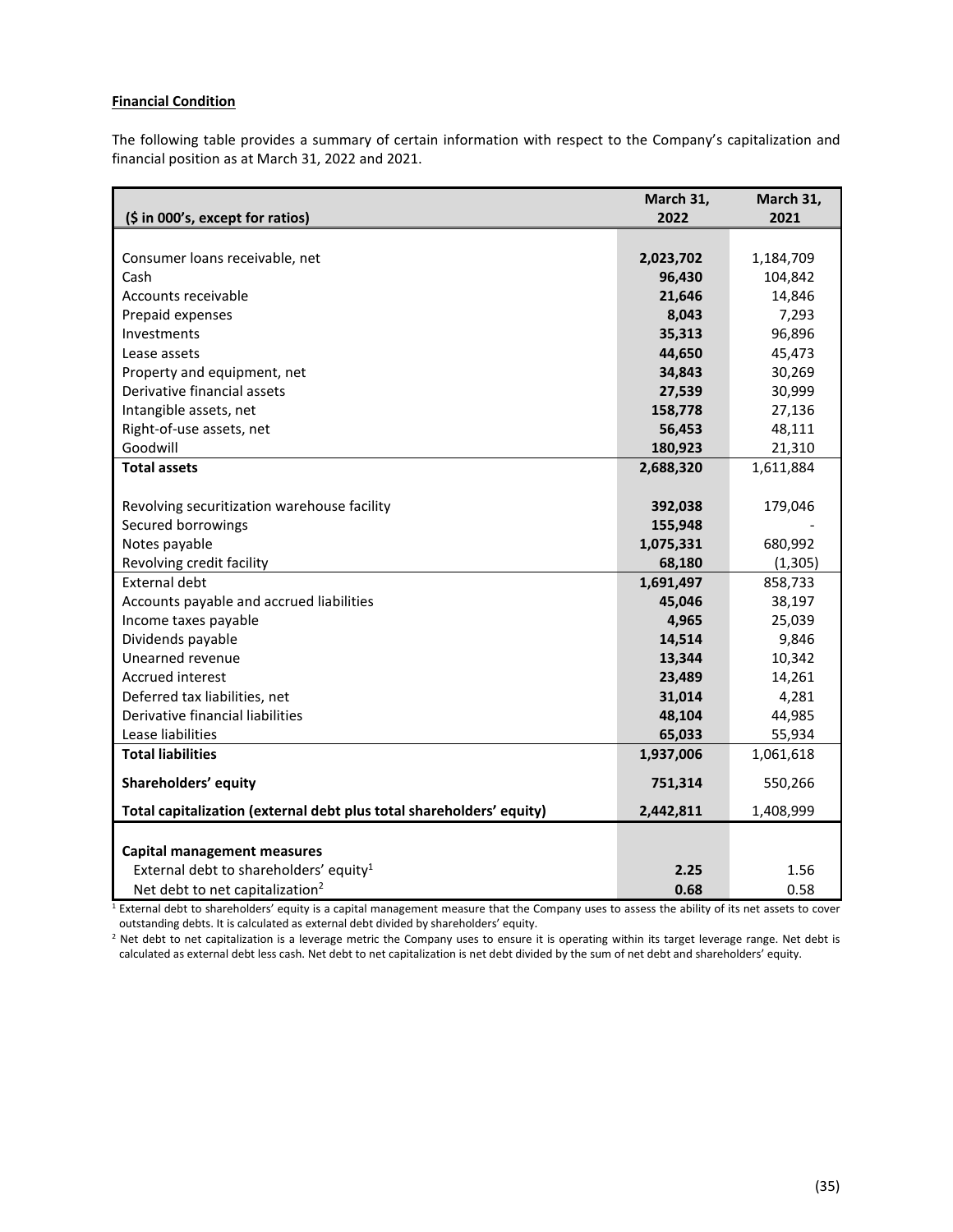Total assets were \$2.7 billion as at March 31, 2022, an increase of \$1.08 billion or 67%, compared to March 31, 2021. The increase was related primarily to i) the acquired loan portfolio from LendCare of \$444.5 million; ii) intangible assets recognized and goodwill arising from the LendCare acquisition amounting to \$134.2 million and \$159.6 million, respectively; and iii) a \$394.5 million increase in net consumer loans receivable, excluding the loans acquired through the LendCare acquisition, partially offset by the decrease in cash of \$8.4 million and the decrease in investments of \$61.6 million mainly due to the disposal of the investment in PayBright and the non-contingent investment in Affirm.

The \$1.08 billion of growth in total assets was primarily financed by i) a \$832.8 million increase in external debt which includes the US\$320 million of 4.375% senior unsecured notes maturing on May 1, 2026 ("2026 Notes") to fund the LendCare acquisition and \$155.9 million of secured borrowings acquired through the LendCare acquisition; and ii) a \$201.0 million increase in total shareholder's equity, which was driven by the \$172.5 million bought deal equity offering related to the LendCare acquisition, 81,400 common shares issued to LendCare's founders valued at \$11.8 million and earnings generated by the Company, partially offset by share buybacks under the Company's Normal Course Issuer Bid ("NCIB") and dividends paid. While the Company has continued to pay a dividend to its shareholders, a large portion of the Company's earnings over the prior year have been retained to fund the growth of its consumer lending business.

## <span id="page-36-0"></span>**Liquidity and Capital Resources**

#### **Cash Flow Review**

The table below provides a summary of cash flow components for the three-month period ended March 31, 2022 and 2021.

|                                                                             | <b>Three Months Ended</b> |           |
|-----------------------------------------------------------------------------|---------------------------|-----------|
|                                                                             | March 31,                 | March 31, |
| (5 in 000's)                                                                | 2022                      | 2021      |
|                                                                             |                           |           |
| Cash provided by operating activities before net issuance of consumer loans |                           |           |
| receivable and purchase of lease assets                                     | 100,114                   | 99,648    |
| Net issuance of consumer loans receivable                                   | (178, 220)                | (61, 605) |
| Purchase of lease assets                                                    | (5,927)                   | (5, 328)  |
| Cash (used in) provided by operating activities                             | (84, 033)                 | 32,715    |
|                                                                             |                           |           |
| Cash (used in) provided by investing activities                             | (6, 128)                  | 9,144     |
|                                                                             |                           |           |
| Cash provided by (used in) financing activities                             | 84,112                    | (30,070)  |
|                                                                             |                           |           |
| Net (decrease) increase in cash for the period                              | (6,049)                   | 11,789    |

The Company provides loans to non-prime borrowers. The Company obtains capital and funding which is treated as cash flows from financing activities and then advances funds to borrowers as loans which are treated as cash used in operating activities. When borrowers make loan payments this generates cash flow from operating activities and income. As such when the Company is growing its portfolio of consumer loans it will tend to use cash in operating activities.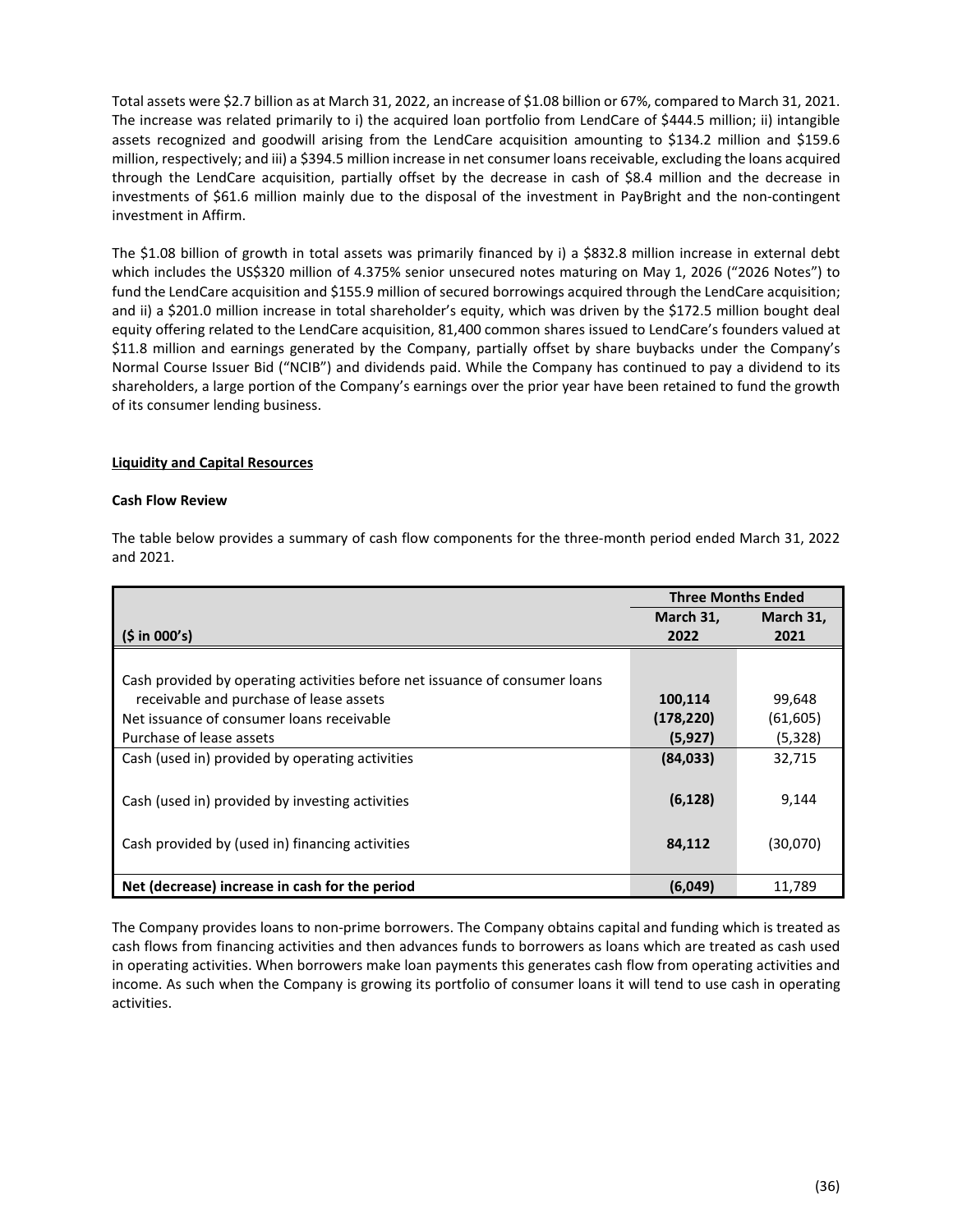## *Cash Flow Analysis for the Three Months Ended March 31, 2022*

Cash used in operating activities for the three-month period ended March 31, 2022 was \$84.0 million, compared with \$32.7 million of cash provided by operating activities in the same period of 2021. Included in cash used in operating activities for the three-month period ended March 31, 2022 were: i) a net investment of consumer loans receivable of \$178.2 million; and ii) the purchase of lease assets of \$5.9 million. If the net issuance of consumer loans receivable and the purchase of lease assets were treated as cash flows from investing activities, the cash flows generated by operating activities would have been \$100.1 million for the three-month period ended March 31, 2022. The increase of \$0.5 million was driven by increased adjusted net income and higher non-cash expenses such as bad debt expense and depreciation and amortization, partially offset by unfavorable changes in working capital.

During the three-month period ended March 31, 2022, cash used in investing activities was \$6.1 million, lower by \$15.3 million compared to \$9.1 million of cash provided by investing activities in the same period of 2021, mainly due to proceeds received from the sale of the investment in PayBright partially offset by the purchase of equity investment in Affirm and Brim in the first quarter of 2021.

During the three-month period ended March 31, 2022, the Company generated \$84.1 million in cash flow from financing activities, up \$114.2 million from \$30.1 million of cash used in the same period of 2021. During the threemonth period ended March 31, 2022, the Company received advances of \$124.9 million from its revolving credit facility and \$99.0 million from its revolving securitized warehouse facility. These cash inflows were partially offset by the repayment of \$56.8 million of advances on its revolving credit facility, \$40.9 million of repurchases of common shares through the Company's NCIB, the repayment of \$18.0 million of advances from secured borrowings, the payment of \$10.2 million of dividends, the payment of cash-settled restricted share units of \$9.5 million, and the payment of \$5.1 million of lease liabilities. During the three-month period ended March 31, 2021, the Company made a \$200 million repayment of advances on the revolving credit facility, \$6.5 million of dividends paid and \$4.5 million lease liabilities paid which were partially offset by the net proceeds of \$178.9 million from advances against the revolving securitization warehouse facility.

# **Capital and Funding Resources**

goeasy funds its business through a combination of equity and debt instruments. goeasy's common shares ("Common Shares") are listed for trading on the Toronto Stock Exchange ("TSX") under the trading symbol "GSY". goeasy is rated BB- with a stable trend from S&P and Ba3 with a stable trend from Moody's.

On March 22, 2021, goeasy's common shares were added by Dow Jones to the S&P/TSX Composite Index. The Company's inclusion in the benchmark Canadian index reflects the value that has been created for the Company's shareholders over the years.

As at March 31, 2022, the Company's external debt consisted of US\$550 million 5.375% senior unsecured notes with a maturity date of December 1, 2024 ("2024 Notes") and a net carrying value of \$680.4 million, US\$320 million of 2026 Notes with a net carrying value of \$395.0 million, \$155.9 million of secured borrowings, \$395 million drawn against the Company's revolving securitization warehouse facility and \$70 million drawn against the Company's revolving credit facility.

Borrowings under the 2024 Notes bore a US\$ coupon rate of 5.375%. Through a cross-currency swap agreement arranged concurrently with the US\$550 million offering of the 2024 Notes in November 2019, the Company hedged the risk of changes in the foreign exchange rate for all required payments of principal and interest, effectively hedging the obligation at \$728.3 million with a Canadian dollar interest rate of 5.65%. These 2024 Notes mature on December 1, 2024.

Borrowings under the 2026 Notes bore a US\$ coupon rate of 4.375%. Through a cross-currency swap agreement arranged concurrently with the US\$320 million offering of the 2026 Notes in April 2021, the Company hedged the risk of changes in the foreign exchange rate for all required payments of principal and interest, effectively hedging the obligation at \$400 million with a Canadian dollar interest rate of 4.818%. These 2026 Notes mature on May 1, 2026.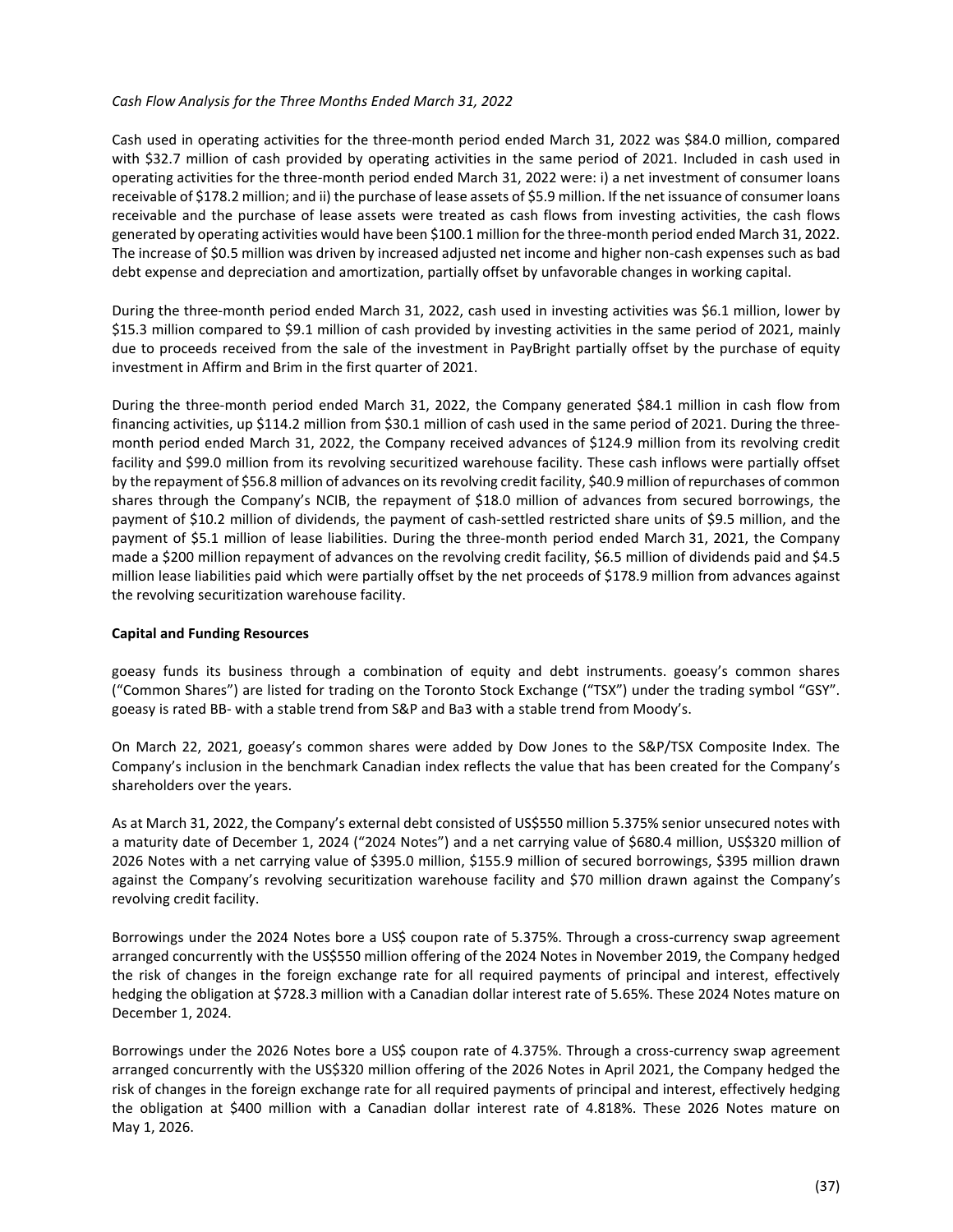Borrowings under the Company's revolving securitization warehouse facility bear interest at the rate of 1-month CDOR plus 185 bps, maturing August 30, 2024. Concurrent with the establishment of the revolving securitization warehouse facility, the Company entered into an interest rate swap as a cash flow hedge to protect against the risk of changes in the variability of future interest rates by paying a fixed rate and receiving the variable rate equivalent to 1-month CDOR.

Borrowings under the Company's revolving credit facility bear interest at either the BA rate plus 225 bps or Prime plus 75 bps at the option of the Company.

The average blended coupon interest rate for the Company's debt as at March 31, 2022, was 4.8% down from 5.3% as at March 31, 2021.

As at March 31, 2022, the Company had a cash position of \$96.4 million which includes \$30.1 million of net restricted cash related to its cross-currency and total return swap contracts and \$29.3 million in restricted cash related to its revolving securitization warehouse facility and secured borrowings reserve. As at March 31, 2022, the Company has borrowing capacities of \$505 million under its revolving securitization warehouse facility and \$200 million under its revolving credit facility. The cash position of \$96.4 million and total borrowing capacities of \$705 million represented \$801.4 million in total liquidity as at March 31, 2022. The Company also has the ability to exercise the accordion feature under its revolving credit facility to add an additional \$100 million in borrowing capacity. The current total liquidity, excluding future enhancements or diversification of funding sources, provide adequate growth capital for the Company to execute its organic growth plan and meet its forecast through the second quarter of 2024.

# <span id="page-38-0"></span>**Outstanding Shares and Dividends**

As at May 11, 2022, there were 15,811,917 Common Shares, 291,416 Board deferred share units, 495,650 options, 216,059 restricted share units, 13,379 Executive deferred share units and no warrants outstanding.

#### **Normal Course Issuer Bid**

On December 14, 2021, the Company announced the acceptance by the TSX of the Company's Notice of Intention to Make an NCIB (the "2021 NCIB"). Pursuant to the 2021 NCIB, the Company proposed to purchase, from time to time, if considered advisable, up to an aggregate of 1,243,781 Common Shares being approximately 10% of goeasy's public float as of December 7, 2021. As at December 7, 2021, goeasy had 16,254,135 Common Shares issued and outstanding, and the average daily trading volume for the six months prior to November 30, 2021, was 62,825. Under the 2021 NCIB, daily purchases will be limited to 15,706 Common Shares, representing 25% of the average daily trading volume, other than block purchase exemptions. Purchases were permitted to commence on December 21, 2021, and will terminate on December 20, 2022, or on such earlier date as the Company may complete its purchases pursuant to the 2021 NCIB. Purchases made by goeasy pursuant to the 2021 NCIB were effected through the facilities of the TSX, as well as alternative trading systems, and in accordance with the rules of the TSX. The price that the Company paid for any Common Shares was the market price of such shares at the time of acquisition. The Company did not purchase any Common Shares other than by open-market purchases. In the three-month period ended March 31, 2022, the Company completed the purchase for cancellation through the facilities of the TSX of 280,263 Common Shares at a weighted average price of \$145.79 per Common Share for a total cost of \$40.9 million under the 2021 NCIB.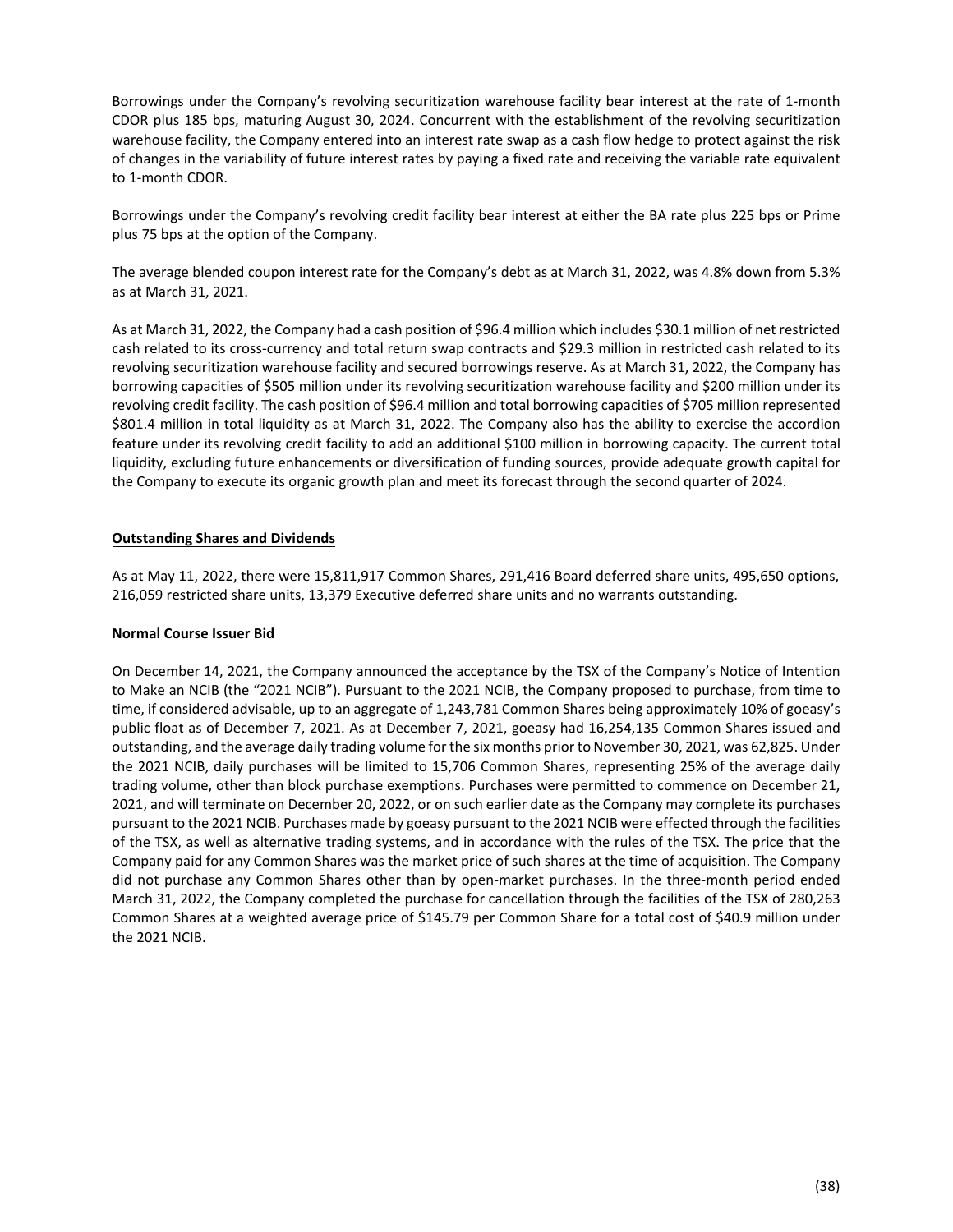On December 16, 2020, the Company announced the acceptance by the TSX of the Company's Notice of Intention to Make an NCIB (the "2020 NCIB"). Pursuant to the 2020 NCIB, the Company proposed to purchase, from time to time, if considered advisable, up to an aggregate of 1,079,703 Common Shares being approximately 10% of goeasy's public float as of December 9, 2020. As at December 9, 2020, goeasy had 14,801,169 Common Shares issued and outstanding, and the average daily trading volume for the six months prior to November 30, 2020, was 83,554. Under the 2020 NCIB, daily purchases were limited to 20,888 Common Shares, representing 25% of the average daily trading volume, other than block purchase exemptions. The 2020 NCIB was permitted to commence on December 21, 2020 and the 2020 NCIB terminated on December 20, 2021. Purchases made by goeasy pursuant to the 2020 NCIB were effected through the facilities of the TSX, as well as alternative trading systems, and in accordance with the rules of the TSX. The price that the Company paid for any Common Shares was the market price of such shares at the time of acquisition. The Company did not purchase any Common Shares other than by openmarket purchases. In the year ended December 31, 2021, the Company completed the purchase for cancellation through the facilities of the TSX of 333,315 Common Shares at a weighted average price of \$186.86 per Common Share for a total cost of \$62.3 million under the 2020 NCIB.

# **Dividends**

During the three-month period ended March 31, 2022, the Company declared a \$0.91 per share quarterly dividend on outstanding Common Shares. This dividend was paid on April 8, 2022.

The Company reviews its dividend distribution policy on a regular basis, evaluating its financial position, profitability, cash flow and other factors the Board of Directors considers relevant. However, no dividends can be declared in the event there is a default of a loan facility, or where such payment would lead to a default.

On February 16, 2022, the Company increased the dividend rate by 37.9% from \$0.66 to \$0.91 per share per quarter. 2022 marks the 18<sup>th</sup> consecutive year of paying a dividend to shareholders and the 8<sup>th</sup> consecutive year of an increase in the dividend to shareholders.

In February 2020, the Company was added to the S&P/TSX Canadian Dividend Aristocrats Index with a 42% compound annual growth rate in the dividend over the prior 5 years.

The following table sets forth the quarterly dividends paid by the Company in the fourth quarter of the years indicated:

|                     | 2022    | 2021    | 2020    | 2019    | 2018    | 2017    | 2016    |
|---------------------|---------|---------|---------|---------|---------|---------|---------|
|                     |         |         |         |         |         |         |         |
| Dividend per share  | \$0.910 | \$0.660 | \$0.450 | \$0.310 | \$0.225 | \$0.180 | \$0.125 |
| Percentage increase | 37.9%   | 46.7%   | 45.2%   | 37.8%   | 25.0%   | 44.0%   | 25.0%   |

#### <span id="page-39-0"></span>**Commitments, Guarantees and Contingencies**

<span id="page-39-1"></span>The nature of Company's commitments, guarantees and contingencies remain as described in its December 31, 2021 MD&A.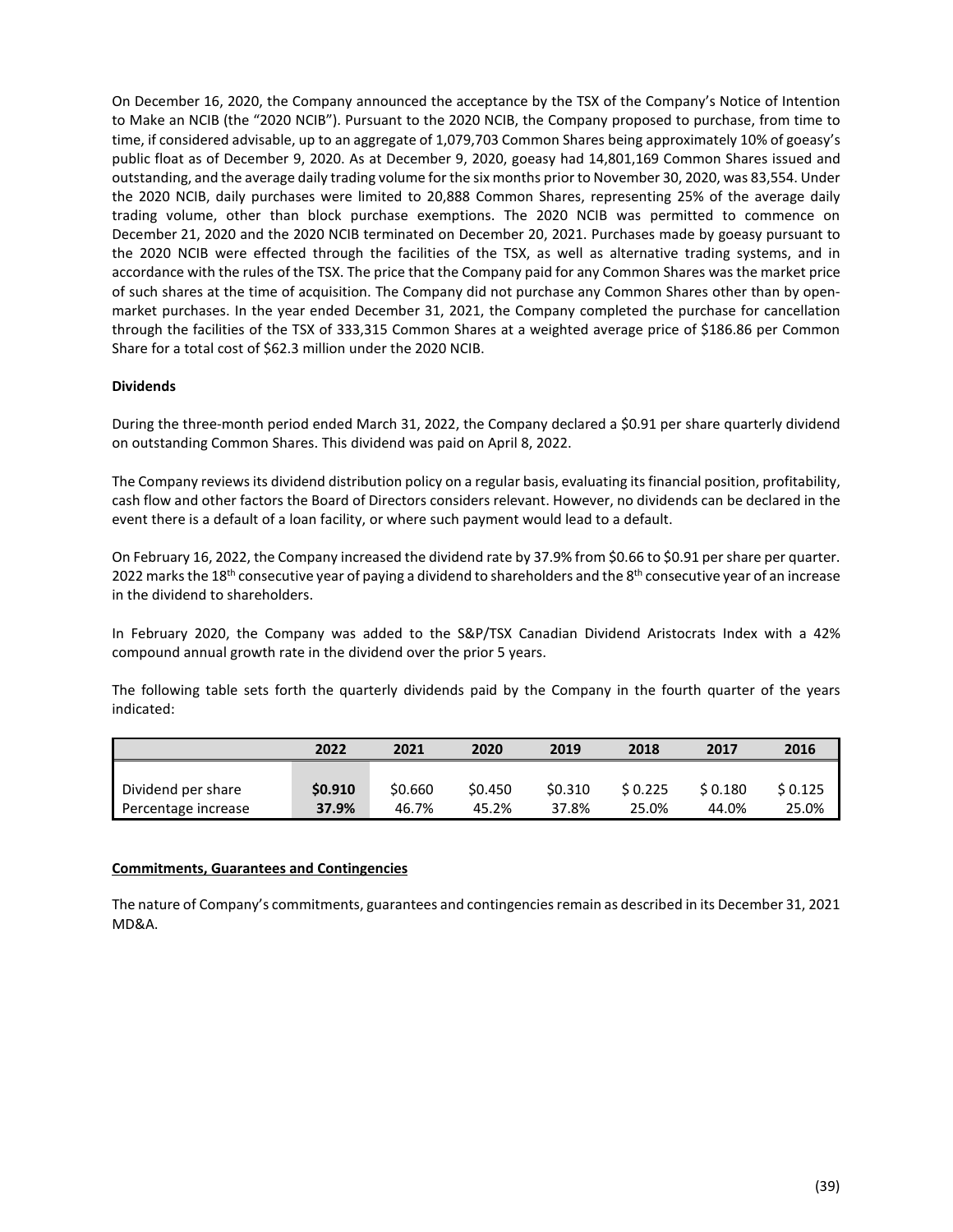## **Risk Factors**

The Company's activities are exposed to a variety of commercial, operational, financial and regulatory risks. The Company's overall risk management program focuses on the unpredictability of financial and economic markets and seeks to minimize potential adverse effects on the Company's financial performance. The Board has overall responsibility for the establishment and oversight of the Company's risk management framework. The Corporate Governance, Nominating and Risk Committee of the Board reviews the Company's risk management policies on an annual basis.

The Company's risk factors remain as described in its December 31, 2021 MD&A.

## <span id="page-40-0"></span>**Critical Accounting Estimates**

The preparation of interim condensed consolidated financial statements requires management to make estimates and assumptions that affect the reported amounts of assets and liabilities at the date of the interim condensed consolidated financial statements and the reported amounts of revenue and expenses during the period. Actual amounts could differ from these estimates.

Significant changes in assumptions, including those with respect to future business plans and cash flows, could change the recorded amounts by a material amount.

The Company's critical accounting estimates are as described in the December 31, 2021 notes to the consolidated financial statements.

#### <span id="page-40-1"></span>**Changes in Accounting Policy and Disclosures**

#### *(a) New standards, interpretations and amendments adopted by the Company*

The accounting policies adopted in the preparation of the interim condensed consolidated financial statements are consistent with those followed in the preparations of the company's annual consolidated financial statements for the year ended December 31, 2021, except for the adoption of new standards effective as at January 1, 2022. The Company has not early adopted any standard, interpretation or amendment that has been issued but is not yet effective.

Several amendments apply for the first time in 2022, but do not have an impact on the interim condensed consolidated financial statements of the Company.

#### *(b) Standards issued but not yet effective*

There are no new standards issued but not yet effective as at January 1, 2022 that have a material impact to the Company's interim condensed consolidated financial statements.

#### <span id="page-40-2"></span>**Internal Controls**

#### **Disclosure Controls and Procedures ("DC&P")**

DC&P are designed to provide reasonable assurance that information required to be disclosed by the Company in reports filed with or submitted to various securities regulators are recorded, processed, summarized and reported within the time periods specified in applicable Canadian securities laws and include controls and procedures designed to ensure that information required to be disclosed in the Company's filings or other reports is accumulated and communicated to the Company's management, including the Chief Executive Officer ("CEO") and Chief Financial Officer ("CFO"), so that timely decisions can be made regarding required disclosure.